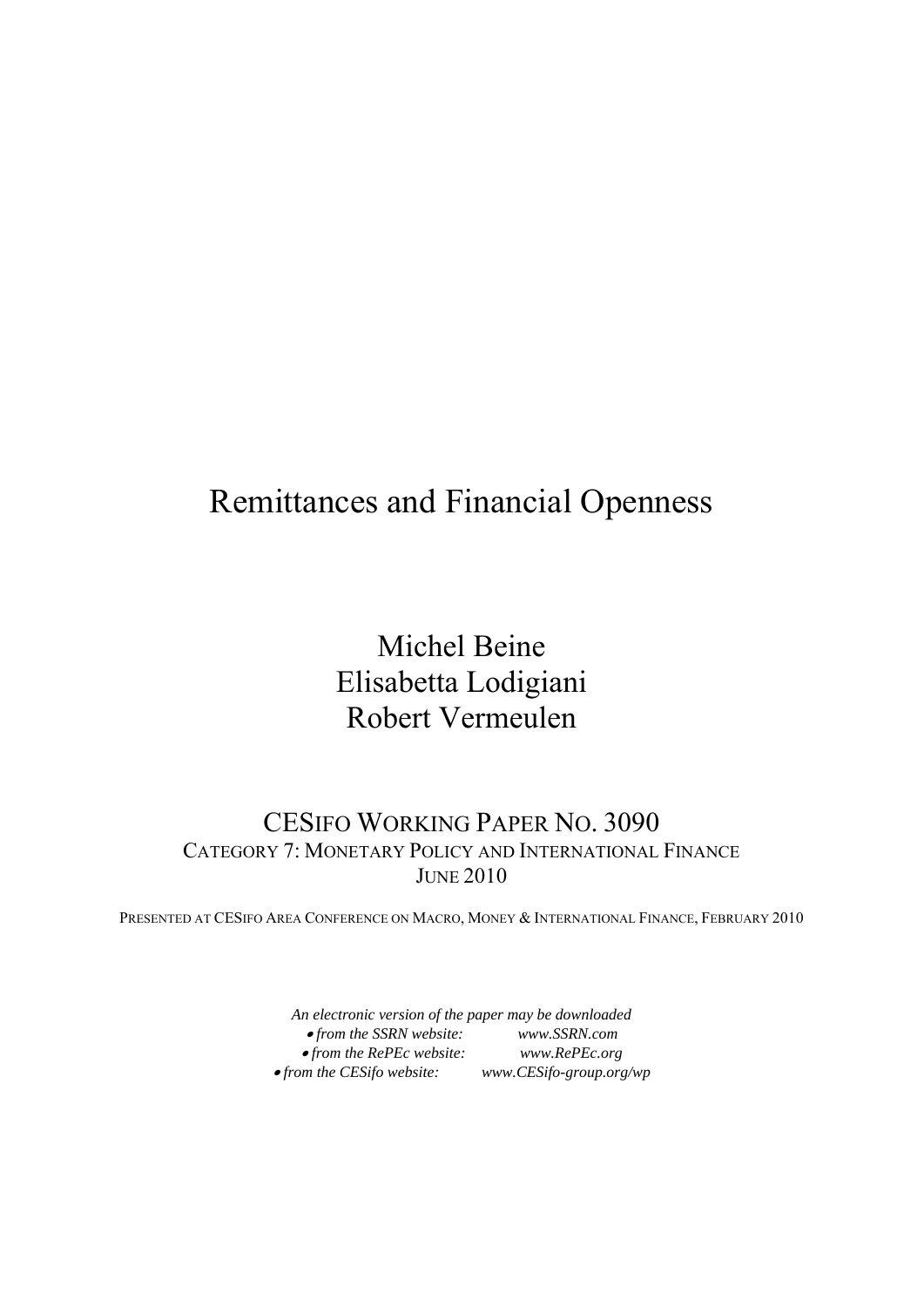# Remittances and Financial Openness

## Abstract

Remittances have greatly increased during recent years, becoming an important and reliable source of funds for many developing countries. Therefore, there is a strong incentive for receiving countries to attract more remittances, especially through formal channels that turn to be either less expensive or less risky. One way of doing so is to increase their financial openness, but this policy option might generate additional costs in terms of macroeconomic volatility. In this paper we investigate the link between remittance receipts and financial openness. We develop a small model and statistically test for the existence of such a relationship with a sample of 66 mostly developing countries from 1980-2005. Empirically we use a dynamic generalized ordered logit model to deal with the categorical nature of the financial openness policy. We apply a two-step method akin to two stage least squares to deal with the endogeneity of remittances and potential measurement errors. We find a strong positive statistical and economic effect of remittances on financial openness.

JEL-Code: E60, F24, F41, O10.

Keywords: remittances, financial openness, government policy.

*Michel Beine CREA / University of Luxembourg michel.beine@uni.lu* 

*Elisabetta Lodigiani CREA / University of Luxembourg elisabetta.lodigiani@uni.lu* 

*Robert Vermeulen CREA / University of Luxembourg robert.vermeulen@uni.lu* 

## June 2010

We would like to thank Michael Binder, Herbert Brucker, Alessandra Casarico, Yin-Wong Cheung, Paul de Grauwe, Frédéric Docquier, Giovanni Facchini, Marcel Fratzscher, Frank Heinemann, Kajal Lahiri, Concetta Mendolicchio, Joan Muysken, Gianni Toniolo, Jean-Pierre Urbain, Timo Wollmershauser, participants of the 3rd TOM conference in Hamburg, 3rd MIFN workshop in Luxembourg, macro-lunch seminar at IRES Louvain-la-Neuve, the internal seminar in Luxembourg, the seminar at IAB in Nurnberg, the APPAM conference in Maastricht and the CES-Ifo annual workshop in international macroeconomics in Munich for helpful comments. The authors gratefully acknowledge support by the Fonds National de Recherche Luxembourg under grant FNR/VIVRE/06/30/10. All errors remain ours.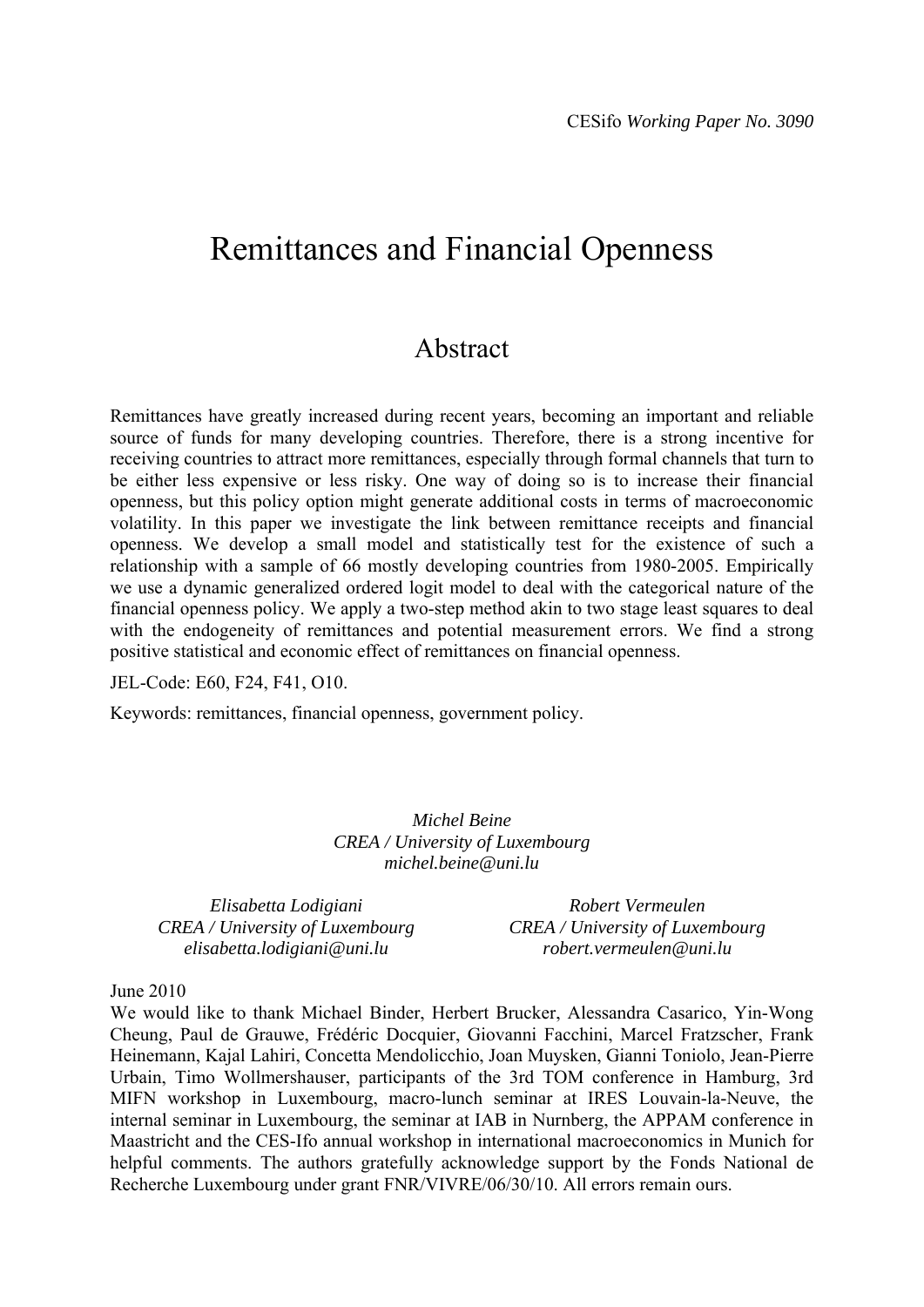## 1 Introduction

Official global remittances sent to developing countries have reached 300 billion US dollar in 2008 and have become a significant source of income for many of these developing countries. In fact, for quite a few countries remittance receipts exceed 20% of GDP (e.g. Guyana, Honduras, Jordan and several more). These remittances appear to be a stable source of income over time , compared to e.g. foreign direct investment, and their value quite often exceeds official development aid. The importance of remittances has been recognized by policy makers, global institutions, such as the World Bank, and academics alike.<sup>1</sup>

A growing academic literature has been devoted to analyze the microeconomic and macroeconomic effects of remittances in developing countries (see Schiff and Ozden, 2006, 2007, for a synthesis). The effects of remittances on receiving countries seem indeed numerous. At a microeconomic level, remittances have been found to boost investment in human capital and educational attainments, thereby reducing poverty in many developing countries. Furthermore, there is significant evidence that remittances increase not only consumption but tend to also raise health levels and investment in public infrastructure. At a macroeconomic level, the existence of a positive relationship between remittances and growth is more controversial. While remittances tend to favor the accumulation of important production factors such as physical capital and education, they exert detrimental effects in terms of labor market incentives. They also create 'Dutch disease' effects through the appreciation of domestic currencies, leading to further deindustrialization in the receiving country. Nevertheless, the recent literature shows that appropriately used migrant remittances, combined with sound government policies, have a positive net effect on economic growth.

The growing importance of remittances and their positive impact on the economic conditions in receiving countries create for their governments strong incentives to facilitate the attraction of those flows. In some countries such as Mexico and the Philippines, explicit programs have been set up to increase the flows of the received remittances. Among the possible schemes aimed at boosting these receipts, the opening of financial borders is a possible policy instrument of governments. By decreasing the cost of the remittances sent through the official way or by relaxing the restriction of financial flows coming from abroad, governments can significantly boost the total amount of the received funds. Financial openness creates, however, new costs and risks for the receiving countries. One of the most important costs is the increased exposure to financial crises and to

<sup>&</sup>lt;sup>1</sup>In particular, given the importance of the remittances for a large set of countries, the World Bank devoted substantial efforts to monitor, understand and forecast remittance flows. See website link www.go.worldnak.org/ssw3DDNL.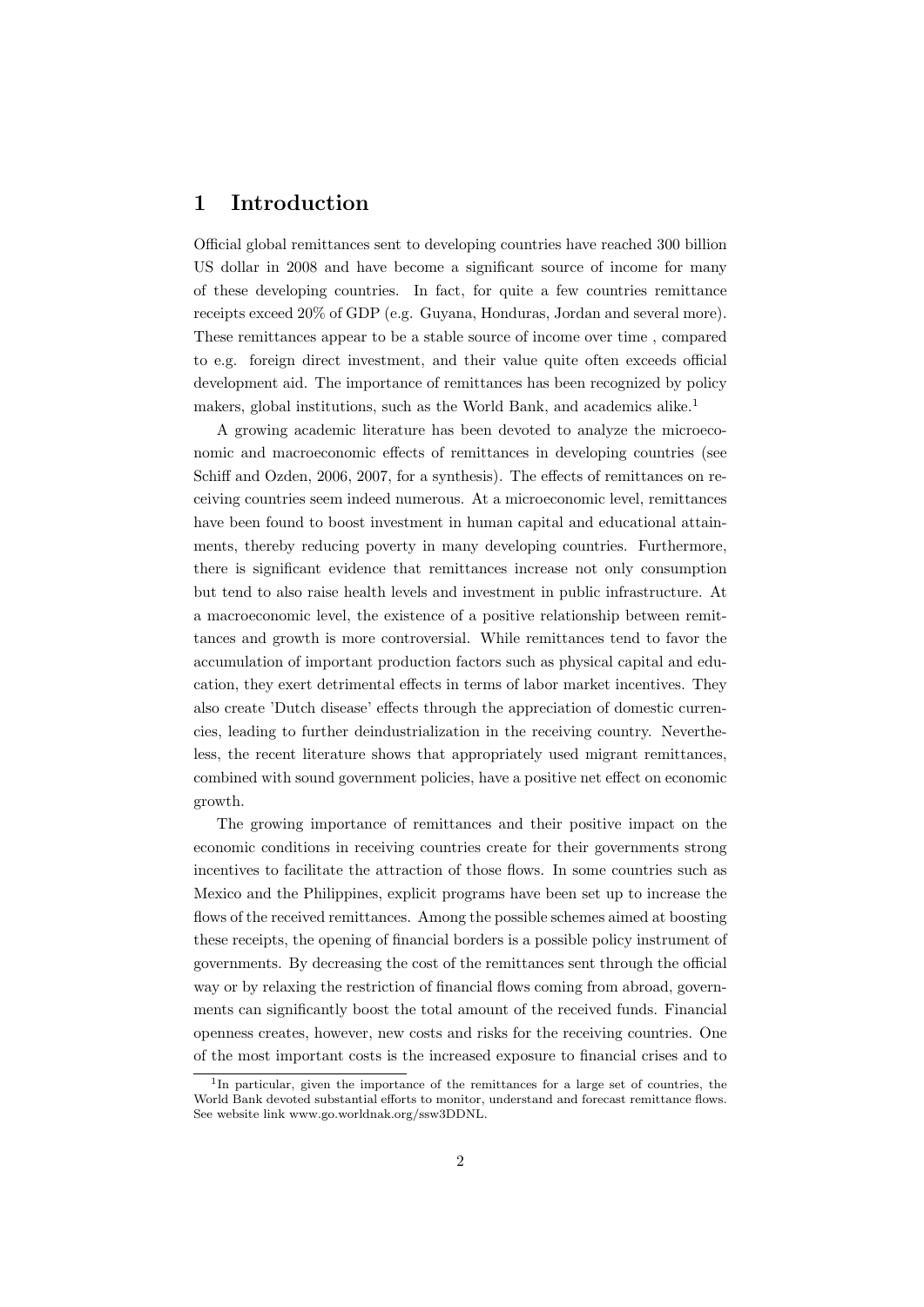macroeconomic instability. Therefore, the final decision to open the financial borders is likely to result from a trade-off between the various benefits drawn from the attracted remittances and the increased macroeconomic risk. In turn, those benefits will depend on the initial size of the incoming remittances, which depend on a set of factors unrelated to financial openness. Those factors include among others the size of the existing diaspora and their location.

In this paper, we proceed to a political economy investigation of the choice of the degree of financial openness by government with respect to their situation in terms of incoming remittances. We first develop a small model that expresses the trade off faced by government in their decision to open the financial borders. We show that the optimal degree of openness depends on the initial size of the incoming remittances which in turn depends on factors that are exogenous for the government, such as the size the total diaspora, its location or the economic conditions of the destination countries. Then, we investigate empirically that link for a sample of 66 mostly developing countries from 1980-2005. Financial openness is classified according to three regimes (closed, neutral or open) based on the KAOPEN financial openness indicator of Chinn and Itô (2008). In addition to remittances we account for institutional quality, trade openness and domestic financial development.

Empirically we use a dynamic generalized ordered logit model to establish the link between remittances and financial openness. This framework is attractive because it is well suited to deal with the ordinal nature of the financial openness indicator. Moreover, it is possible to take unobserved heterogeneity into account. In addition, we apply a two-step method akin to two stage least squares to deal with the endogeneity of remittance receipts and potential measurement errors.

To preview our results, we find a strong positive effect of remittances on financial openness. The more remittances a country receives, the more likely it will be financially open. The positive effect of remittances on financial openness is robust to instrumentation of remittances, both in a balanced and unbalanced sample.

A counterfactual analysis shows that remittances have an important effect on country's financial openness policy. Results indicate that large remittance receiving countries have a much larger probability of being financially closed when they do not receive remittances anymore.

The paper is organized as follows. We first review the existing related literature and provide some stylized facts(Section 2). In Section 3 we introduce a theoretical model that captures the trade-off between the benefits and the costs of opening the financial borders and hence the determinants of the government's decision. The empirical model and results are discussed in Section 4. In Section 5 we study two counterfactual scenarios to assess the economic importance of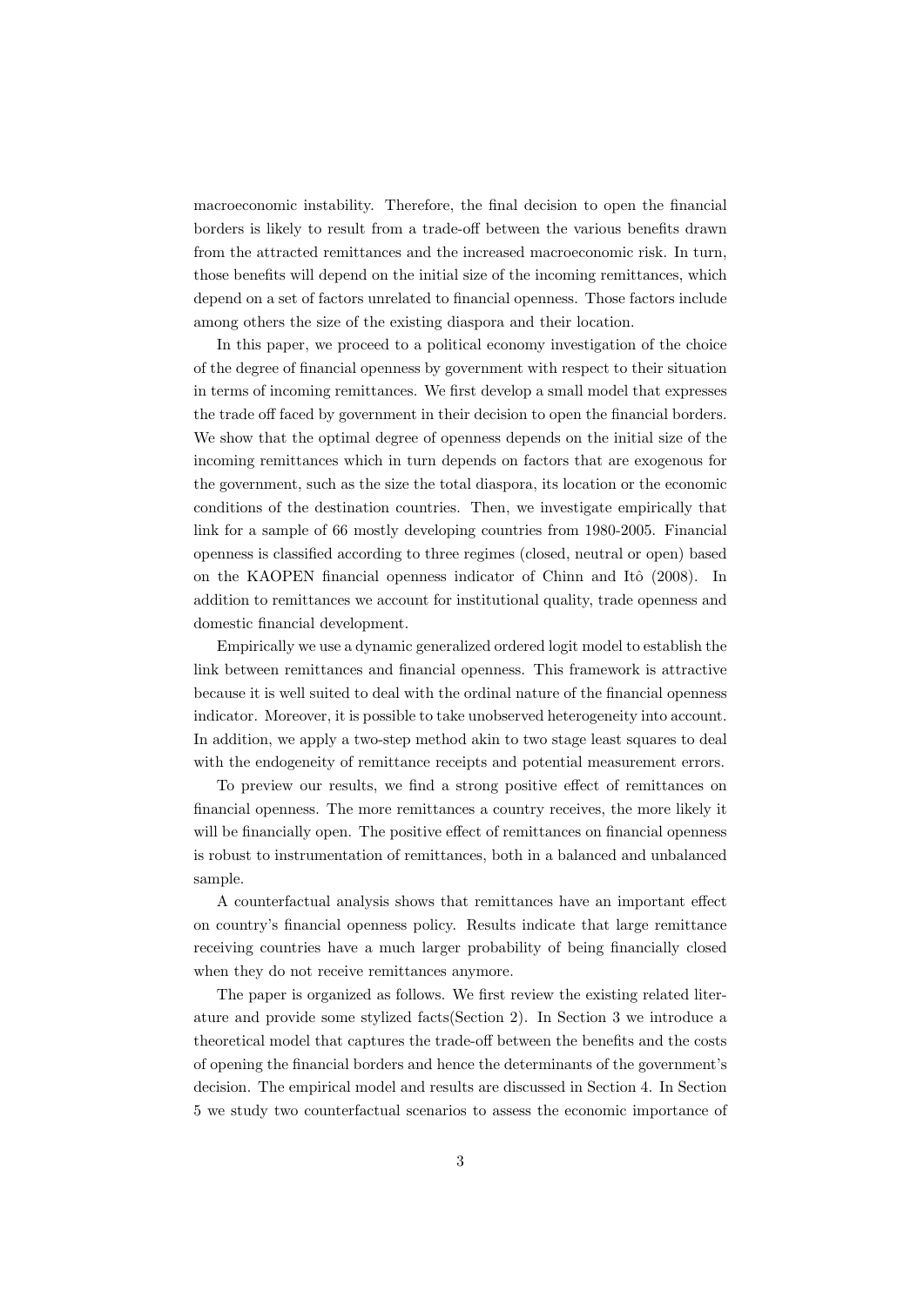remittance receipts for individual countries. Section 6 concludes.

## 2 Motivation, existing related literature and stylized facts

In this section, we cover the related literature. Our paper provides a political economy analysis of the choice of financial openness based on the incentive to attract remittances from abroad. It is thus related to the literature on the effects of remittances and the one dealing with financial integration. We also provide specific examples of governmental schemes. Finally, we provide preliminary evidence in favour of a link between the cost to remit and the degree of financial openness of the receiving country.

#### 2.1 Related literature on the effects of remittances

The exiting literature on the impact of remittances suggests that remittances exert important effects on the economic situation of the receiving countries.

The academic debate has focused on both micro- and macroeconomic effects of remittances. First, a number of micro studies investigate the poverty reduction effect of remittances. Country studies show that remittances play an important role in reducing poverty in e.g. Lesotho (Gustafsson and Makonnen, 1993), Guatemala (Adams, 2006) and Mexico (Acosta et al., 2006). A second strand investigates how remittance recipients spend their receipts. In general, households either consume or invest their receipts, where investment (especially in human capital) can potentially accelerate future economic growth. Recent studies (e.g. Dustmann and Kirchkamp, 2002; Cox-Edwards and Ureta, 2003; Adams, 2006) show that a sizable fraction of remittances are invested in education, health care and physical assets. Indeed, beyond the direct effect that remittances exert on spending, the fact that households receive money from abroad can be seen as a strong increase in collateral that in turn might increase investment. Remittances alleviate liquidity constraints that can act as important constrains on investment in education in a set of developing countries. In countries with a minimal level of banking development, the permanent inflow of remittances can act as a collateral for borrowing by the households. In turn, this might favour investment in human capital, small businesses or infrastructure. Finally, since remittances give rise to some increase in aggregate consumption, this leads to increase in public revenues in countries that tax consumption.

In response, macroeconomic studies started to focus on the effects of remittances on economic growth. While there is ample evidence that remittances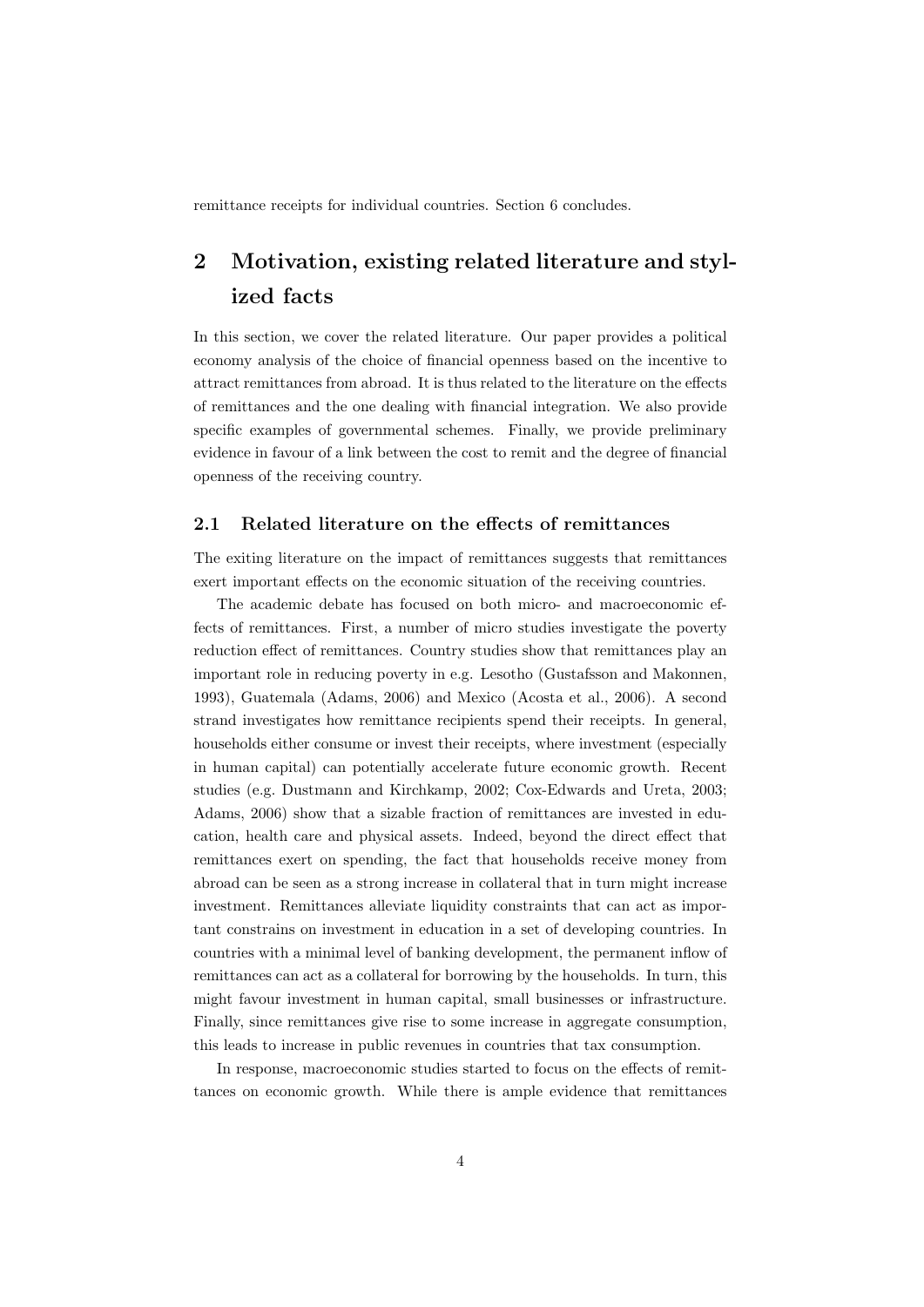reduce poverty (Adams and Page, 2005) and boost aggregate demand, the effects on growth are not clear cut. One reason is that remittances might alter the behaviour of receiving households (the so-called moral hazard effects) or induce price developments that are detrimental for the development of the country. One of these effect is the so-called Dutch Disease effect through which the flow of remittances induces a real exchange rate appreciation that affects negatively the activity of the tradable manufacturing sector (Acosta et al., 2009).

However, recent studies find that remittances have a positive impact on economic growth. Giuliano and Ruiz-Arranz (2008) show that in the economies where the financial system is underdeveloped, remittances alleviate credit constraints and work as a substitute for financial development, improving the allocation of capital and therefore accelerating economic growth. On the other hand, Mundaca (2009) shows that financial development potentially leads to better use of remittances, thus fostering growth. Recent research conducted by Aggarwal et al. (2006) also shows that remittances may directly promote financial development. In particular, they find that remittances have a significant and positive impact on bank deposits to GDP. Overall, the literature finds that net effect on growth seems to be positive, without even considering the positive impact remittances can have on the income distribution.

## 2.2 Government policies

The favourable effects of remittances on the economic situation of receiving countries have induced some governments to implement specific programs to promote remittance receipts.

The Philippines provides a clear-cut example, where the government explicitly promotes emigration to receive remittances. In 1982, the Philippine Overseas Employment Administration (POEA) has been created by Executive Order No. 797. Article I of this order clearly mentions the main objectives:

- ∙ "3. Recruitment and place workers to service the requirements of overseas employers for trained and competent Filipino workers;"
- ∙ "4. Promote the development of skills and careful selection of Filipino workers for overseas employment;"
- ∙ "7. Generate Foreign exchange from the earnings of Filipinos employed under its programs;"

These objectives clearly show that the Philippine government's aim is to maximize remittance receipts. Moreover, articles VII and IX state the objectives even clearer: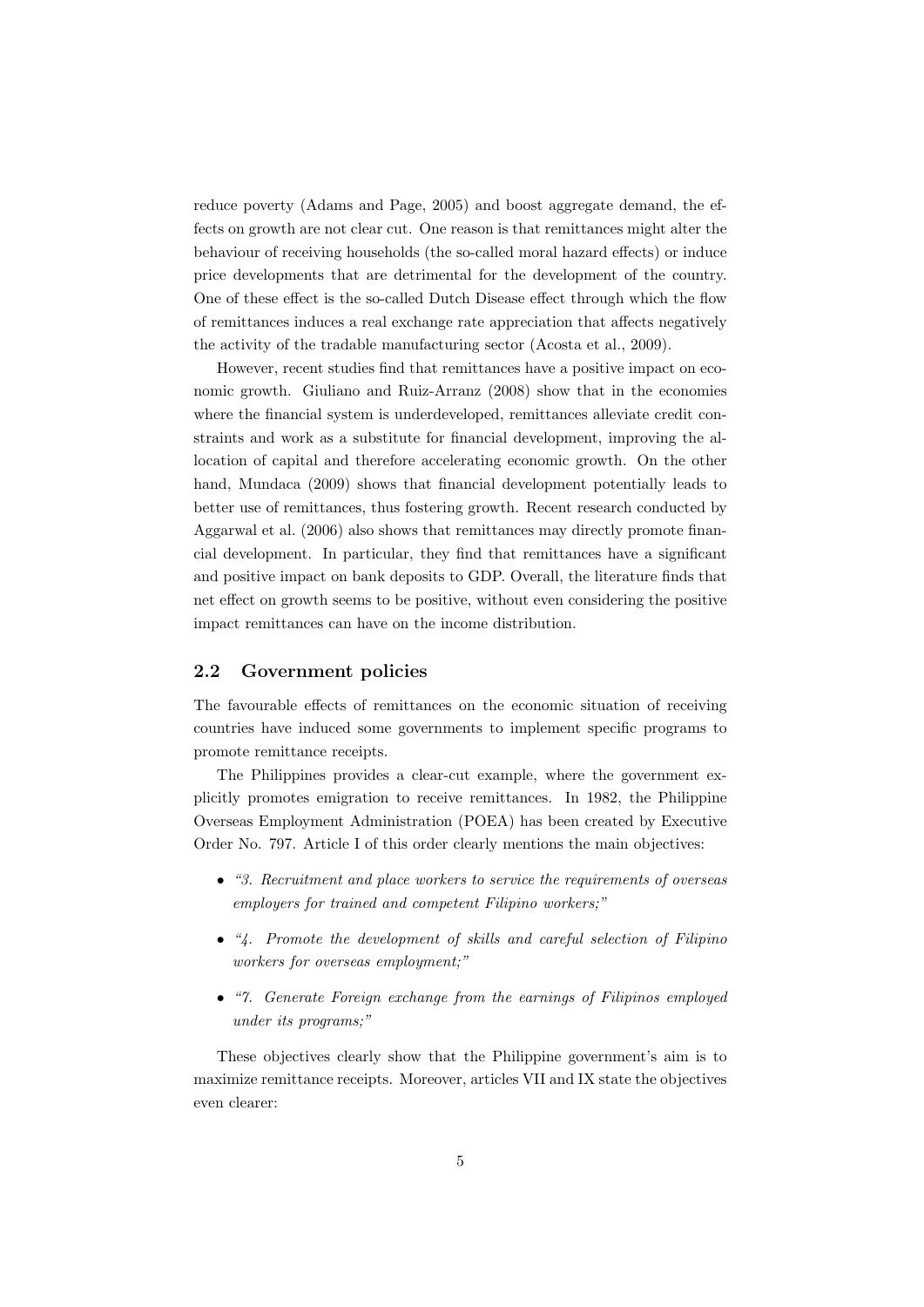- ∙ "k. Formulate and implement programs for the effective monitoring of foreign exchange remittances of overseas contract workers." (Art. VII, Sec. 31)
- ∙ "4. Maximize foreign exchange generation from Filipino workers and seamen;" (Art. IX, Sec. 37)

The Mexican program Citizen Initiative 3x1 (Iniciativa Ciudadana 3x1 in Spanish) is another example of a government initiated scheme to promote remittance receipts from migrants. In the United States Mexican migrants run over 2000 so called Hometown Associations (HTAs), which support their local communities in Mexico. Under *Citizen Initiative 3x1* remittances from Mexican HTAs are matched with local, state and federal governments' funds to finance mostly basic infrastructure in rural areas. By investing in basic infrastructure, such as building roads, bridges and irrigation systems, necessary conditions are created for economic growth. In effect, remittances are generous and in some municipalities the funds received by *Citizen Initiative*  $3x1$  are larger than the municipality's total budget (Orozco and Lapointe, 2004).

By matching migrant's remittances the Mexican government is able to channel remittance receipts to productive use, which benefits the country's long term growth. In addition, the development of rural areas reduces the problems induced by urbanization, e.g. lack of proper housing for Mexico City's expanding population. The success of the program is enormous and the only problem the government faces is that

" $t$ ; the amounts committed to the program by HTAs has increased so rapidly in recent years that, at times, the government does not have the budget to match the funds" (Maimbo and Ratha, 2005, p. 123).

While some specific microeconomic programs such as those presented above might be desirable, there are complementary macroeconomic reforms that can be implemented on a larger scale.<sup>2</sup> One example is the choice of the exchange rate regime. Freund and Spatafora (2008) find that the existence of multiple exchange rates significantly reduces the amount of recorded remittances. Singer (2009) shows that the size of incoming remittances increase the likelihood that policymakers of developing countries will adopt fixed exchange rates. Our paper considers an alternative policy option , i.e. the openness of the financial borders. Financial liberalization turns out to be a more global option encompassing the choice of the exchange rate regime.<sup>3</sup>

<sup>2</sup>For several other examples of government programs to promote remittance receipts see e.g. Maimbo and Ratha (2005).

<sup>3</sup>Our indicator of financial openness includes the existence of multiple exchange rates for instance.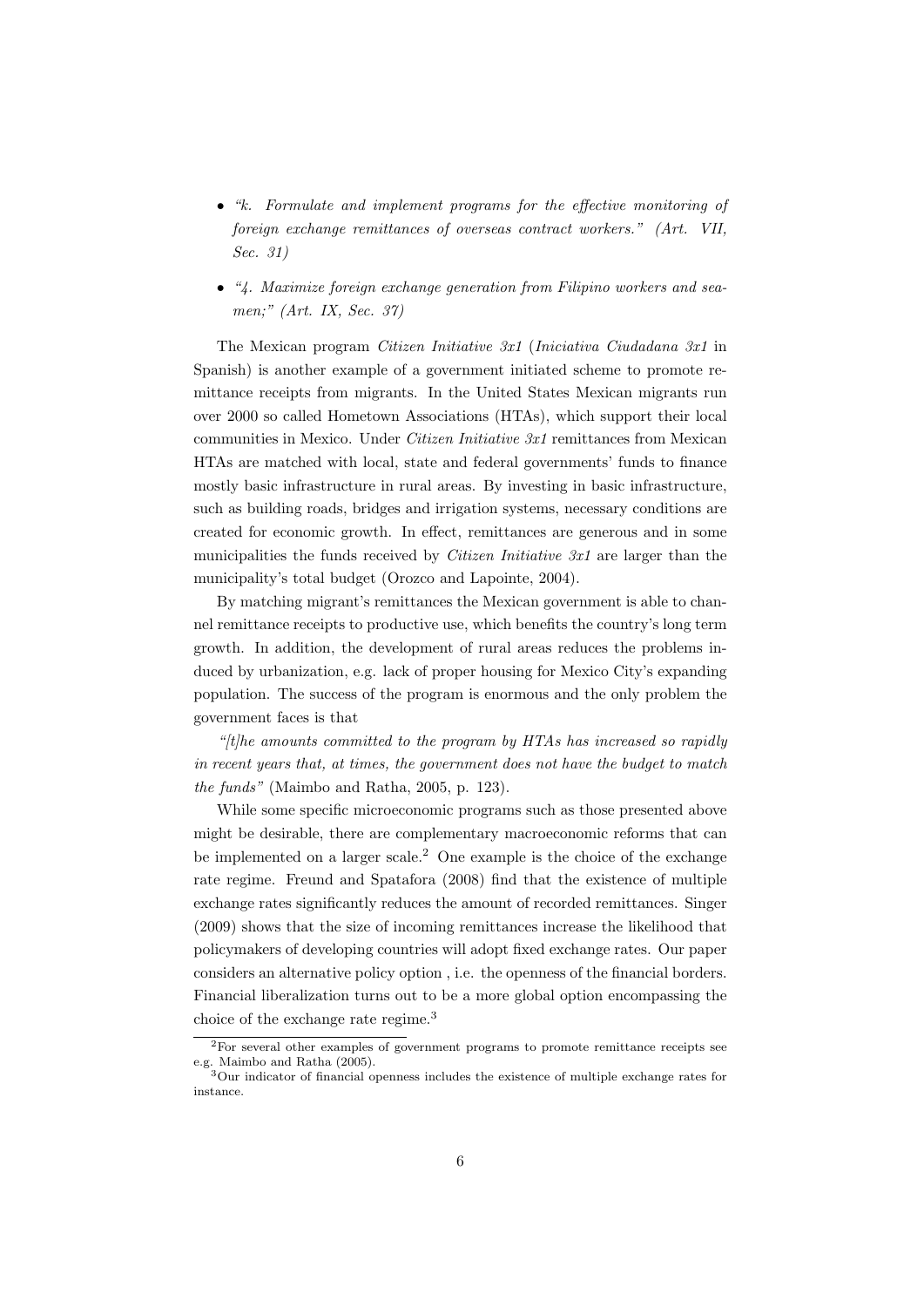Financial liberalization exerts two specific effects on the flows of remittances. First, financial liberalization facilitates foreign financial transactions. In case of financial autarky, it is almost impossible for some migrants to send remittances through the formal way. While informal ways can always be relied on and are not always more expensive at first glance, these involve much more risk. Furthermore, the informal channel is often used for illegal purposes, with the danger of being considered as a criminal.<sup>4</sup> For some pairs of countries that are quite distant, physical transportation of money might be not only dangerous but also may involve higher costs. Second, more financial openness will also lower (formal) remittances' transaction costs and will provide incentives to send remittances trough the formal market. Financial borders are often associated to controls and constraints on international financial flows such as foreign direct investments, portfolio investments and remittances sent through the banking system. This leads to an increase in the cost and to lower transfers compared to a liberalized regime.

### 2.3 Stylized facts

To illustrate the impact of financial openness on the cost of sending remittances, Table 1 provides the results of a gravity regression relating the (bilateral) cost of sending remittances from country  $i$  to country  $j$  and the degree of financial openness in country *j*. The cost of sending remittances denoted by  $c_{ij}$  is drawn from the new dataset built by the World Bank on the remittance costs across 134 country corridors, involving 14 sending countries and 72 potential receiving countries. The data come from a survey conducted by the World Bank and are available only for 2008 and 2009.<sup>5</sup>

The World bank data include two components of the cost of remitting, i.e. the exchange rate margin associated to currency conversion and the fixed fee associated to the international transfer. The data reveals that the total cost of remitting can be substantial. Total costs of more than 15 percent are not unusual. Furthermore, those costs are observed for the most popular transfer corridors. They might be expected to be even more important for remitting between less popular country pairs. We report here the regression results obtained with the cost of sending 500 USD but we get quite the same qualitative conclusions with the other measure based on the cost of sending 200 USD.

In line with Beck and Peria  $(2009)$ , we account for factors that are bilateral to  $i$  and  $j$ , origin specific and destination specific. Since our purpose is

<sup>4</sup>See for instance http://www.interpol.int/Public/FinancialCrime/MoneyLaundering/ Hawala/default.asp about the Hawala system, one of the most popular informal channels for remittances, and money laundering.

<sup>&</sup>lt;sup>5</sup>The full data and the related explanations are available at www.remittanceprices.org.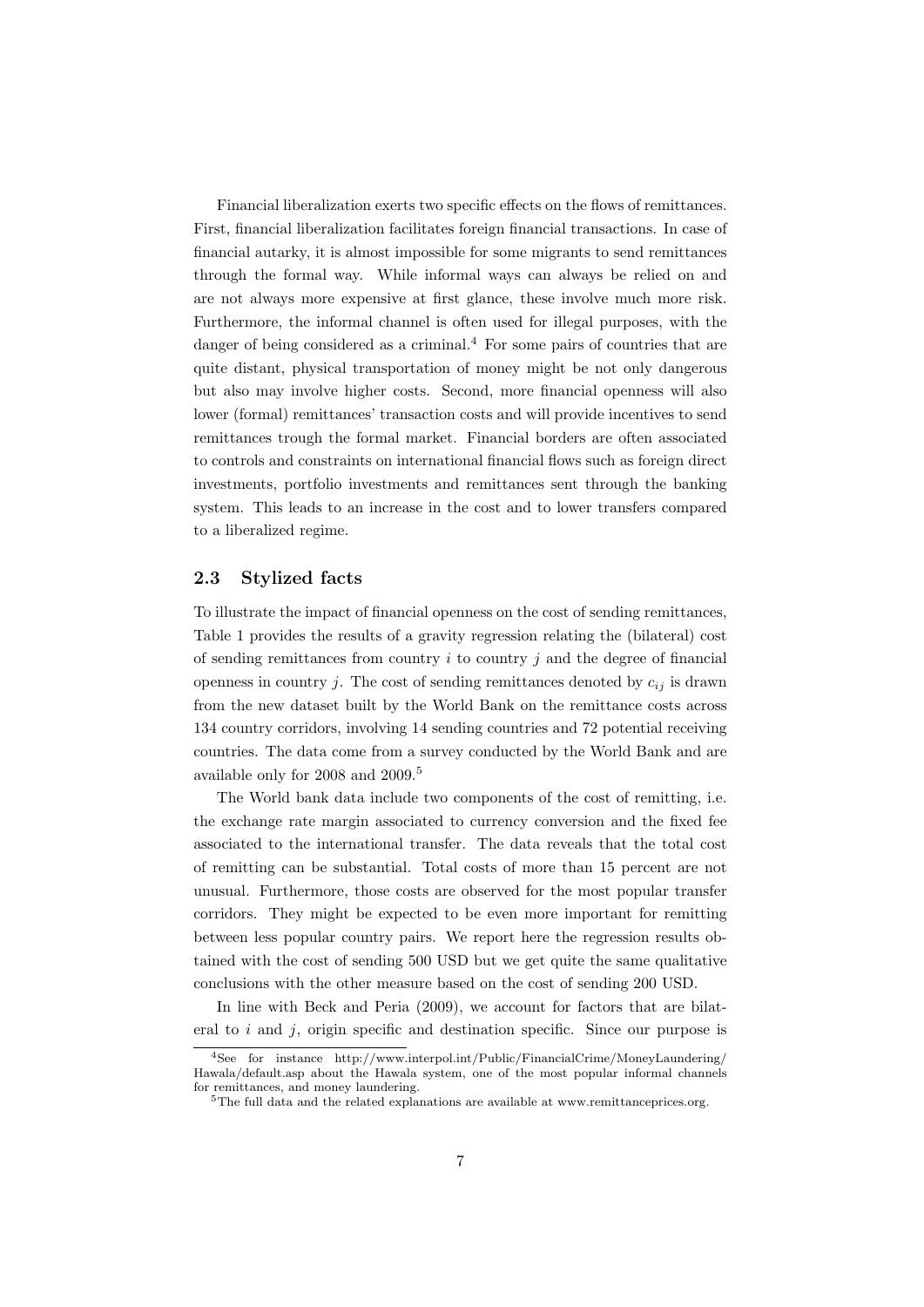to focus on the impact on destination specific factors such as financial openness and since our dataset is only cross-sectional, we capture the origin specific factors by fixed effects, denoted by  $\alpha_i$ . Included bilateral factors are the log of distance between the two countries, the log of the stock of migrants from country  $j$  living in country  $i$ , the existence of colonial links and a common official language. For convenience in exposition, these factors are collected in the matrix  $x_{ij,k}$  in Equation (1). The destination specific factors include some index of bank concentration (Herfindahl index) to capture the impact of bank competition (denoted by  $bank_i$ ) and our index of financial integration (denoted by  $kaopen_j$ ). The index of financial integration we use in this paper is the KAOPEN index developed by Chinn and Itô  $(2008)$ . We provide more information on this indicator in Section 4.1. The higher the index, the more financially open a country is.

The estimated equation is:

$$
c_{ij} = \alpha_i + \beta_1 kaopen_j + \beta_2 bank_j + \sum_k \gamma_k x_{ij,k} + \epsilon_{ij}
$$
 (1)

The results in Table 1 shed light on the relationship between financial openness and the cost of sending remittances through the official channel. In both specifications reported in Table 1,  $\beta_1$  is found to be negative and significant at the 5 percent level. The results show that the higher the openness of the receiving countries, the lower the cost to send remittances to that country, everything equal elsewhere. The results suggest that one reason to open the financial borders for governments of remittances receiving countries is to lower the transaction costs. In turn, this should increase the total amount sent by the migrants, especially since the cost is supported by them.

Table 1: Cost of remitting \$ 500

| variable                | (1)        | $\left( 2\right)$ |
|-------------------------|------------|-------------------|
| kaopen                  | $-0.256**$ | $-0.270**$        |
|                         | (0.126)    | (0.125)           |
| bank concentration host | $4.347***$ | $3.991***$        |
|                         | (0.919)    | (0.842)           |
| log(number of migrants) | $-0.246$   | $-0.277**$        |
|                         | (0.158)    | (0.124)           |
| common language         | $-0.385$   |                   |
|                         | (0.481)    |                   |
| distance                | 0.000      |                   |
|                         | (0.000)    |                   |
| colony                  | 0.153      |                   |
|                         | (0.564)    |                   |
| Observations            | 89         | 89                |
|                         | 0.956      | 0.955             |

Note: Estimation of Equation (1) using OLS, with robust standard errors. \*,\*\*,\*\*\* imply significance at the 10%, 5% and 1%, respectively.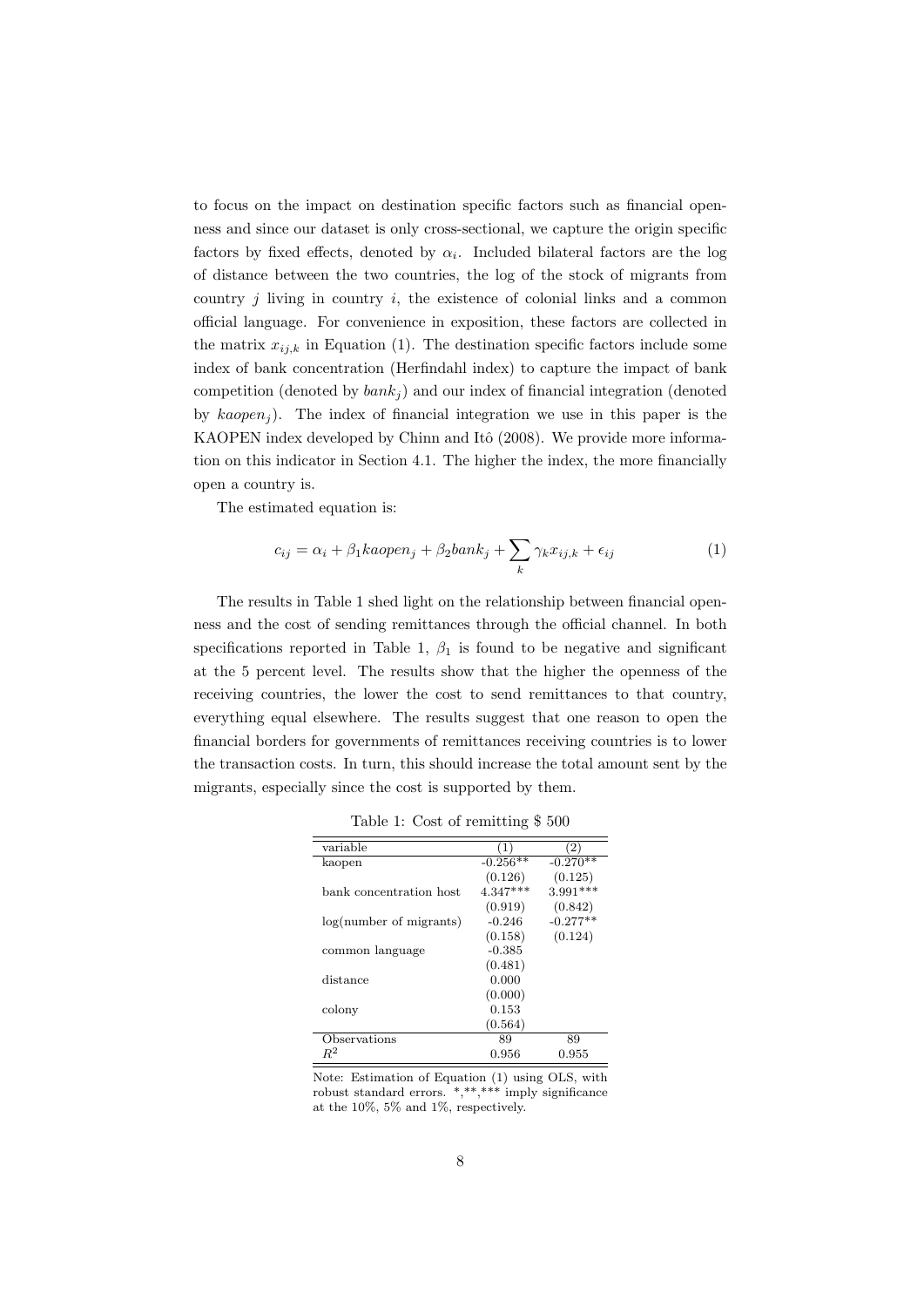The World Bank dataset also reveals an important feature concerning the operating country corridors. The dataset covers 14 sending countries and 72 receiving countries. Nevertheless, prices were obtained by the surveyors of the WB only for 134 country corridors. This means that the dataset contains 87 percent of missing observations. Of course, the reasons of those missing observations might be numerous. Part of the missing data might be due to the fact that it is possible to send remittances but that the cost was unknown by the service providers at the time of the survey. In turn, the prices might be unknown because there is little demand for that particular corridor. Importantly, some missing data might also reflect that some or all service providers do not offer that service for this particular country corridor. Whatever the various reasons, the important proportion of missing data for the costs of sending remittances suggests that in many case, sending remittances through the formal channel might be cumbersome for the migrants. Part of the impossibility of sending remittances to a particular country might be due to the fact that the country is not fully opened to international financial flows.

#### 2.4 Financial openness as an option

A related literature in international finance investigates the relationship between capital account/financial openness, financial development and economic growth.<sup>6</sup> A large number of studies find a positive effect of financial openness on economic growth (e.g. Quinn, 1997; Bekaert et al., 2005; Quinn and Toyoda, 2008). However, this positive view is challenged by others (e.g. Edison et al., 2002). Klein and Olivei (2008) argue that the lack of a positive growth effect of financial openness in developing countries is due to a missing effect of financial openness on financial development for these countries. However, Chinn and Itô (2006) do find a positive effect of financial openness on domestic financial development if the institutional quality in the country is of a sufficiently high level.

The importance of threshold levels of institutional quality and macroeconomic policies has been advocated further by Kose et al. (2009). Due to the positive effects of remittances on macroeconomic stability and financial development, it is attractive for remittance receiving countries to liberalize their capital account and increase their financial openness to accelerate economic growth. Hence, remittances can have an important direct effect on a developing countries' financial openness and therefore an indirect impact on growth. However,

 $6$ Remittances are recorded in both the current and capital account of the balance of payments. Hence, when we refer to capital account/financial openness this ought to be interpreted not strictly as capital account transactions. Therefore, we use the more general term financial openness to assess the ease of sending and receiving remittances.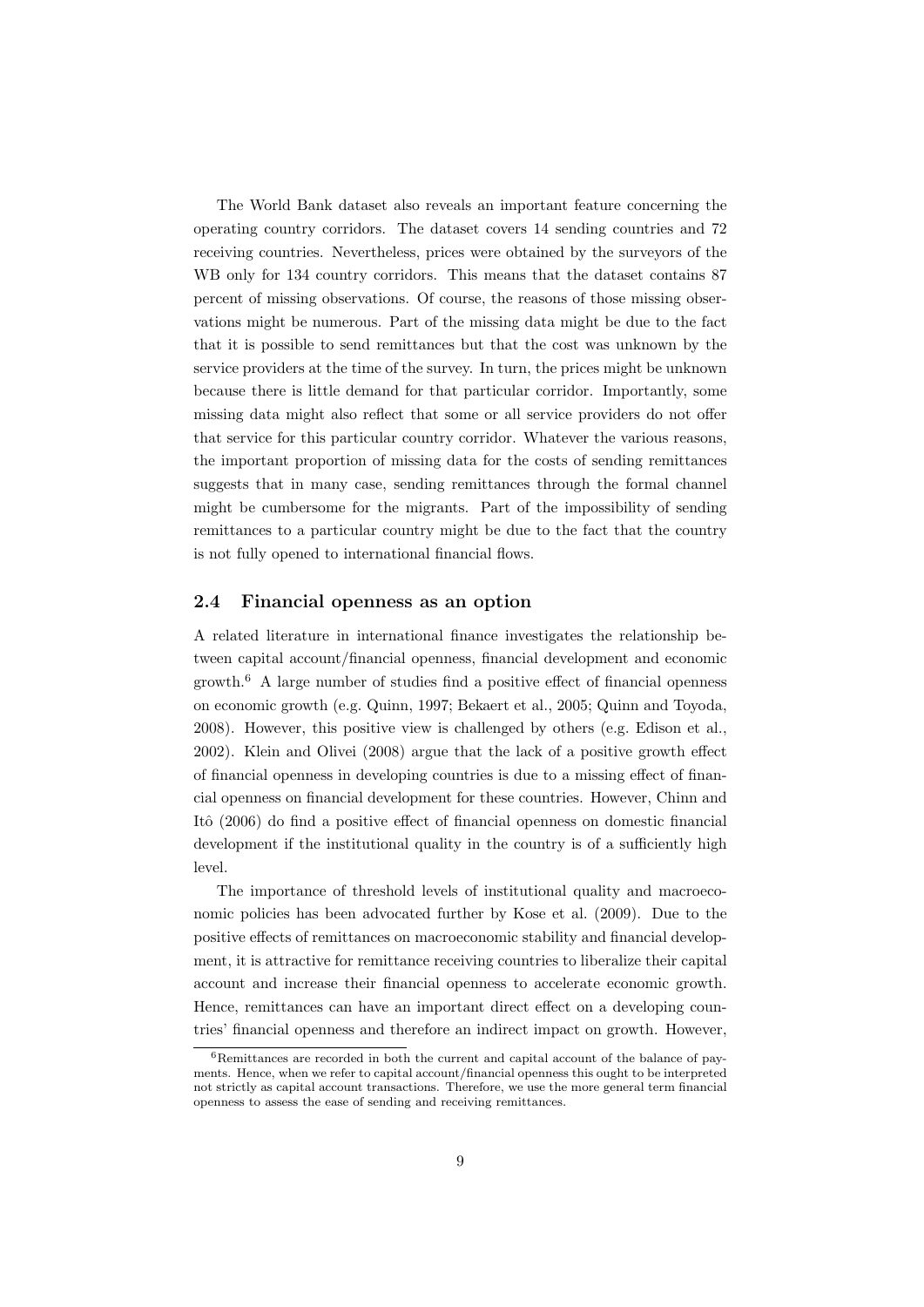financial openness does not only have positive effects, but also creates costs for governments. First, from the Mundell-Fleming model we know that the government needs to give up either exchange rate stability or monetary policy when allowing the free movement of capital. If the government aims to control all three factors, countries risk being hit by speculative attacks, where the only option left is to devaluate the currency. The Argentine experience during the early 2000s is an illustrative example. In order to curtail inflation in the early 1990s Argentina pegged its currency to the US\$. Due to large public deficits (financed in part by the Central Bank) and a revaluation of the US\$ vs. the Brazilian real and the euro made Argentina's export sector uncompetitive. Hence, both imports and foreign debt increased. This resulted in a severe economic crisis and in 2002 the peg with the US\$ was abandoned.

Second, financial openness induces potential contagion effects, where healthy countries can become affected due to ill neighbors. Kaminsky and Reinhart (2000) show the important role of the financial sector and how the actions of financial market participants can lead to instability, facilitated by financial openness. This contagion risk was especially prevailing during the 1997 Asian financial crisis, where countries such as Korea had sound macroeconomic policies, but entered in economic hardship due to capital flight induced by herd behavior. In addition, financial openness increases the comovement of stock markets, especially in times of crisis (Beine et al., 2010). Hence, countries will become more integrated in the world economy and be less able to steer their own economy. The potential positive and negative effects of financial openness need to be weighted by governments in their choice regarding the degree of financial openness. More specifically for developing countries, they need to weight the positive effects of remittances to the potential risks of increased macroeconomic volatility.

## 3 The Model

This section formalizes the trade off a remittance receiving country's government faces: the positive economic effects of remittance receipts vs. potentially increasing macroeconomic instability. To keep the model tractable and intuitive, we consider a simple static model with 3 decision agents: one migrant remitter (m), one recipient household (f), which can consist of one or more individuals, and the government of the receiving household's country whose objective it is to maximize revenues.<sup>7</sup>

<sup>&</sup>lt;sup>7</sup>In this section we want to introduce a very simple and intuitive model to provide insights in the underlying mechanisms of the government's financial openness policy. We decide to use a static model for illustrative purposes since a dynamic model will be much more complex, being beyond the scope of this section. The empirical model we are going to test includes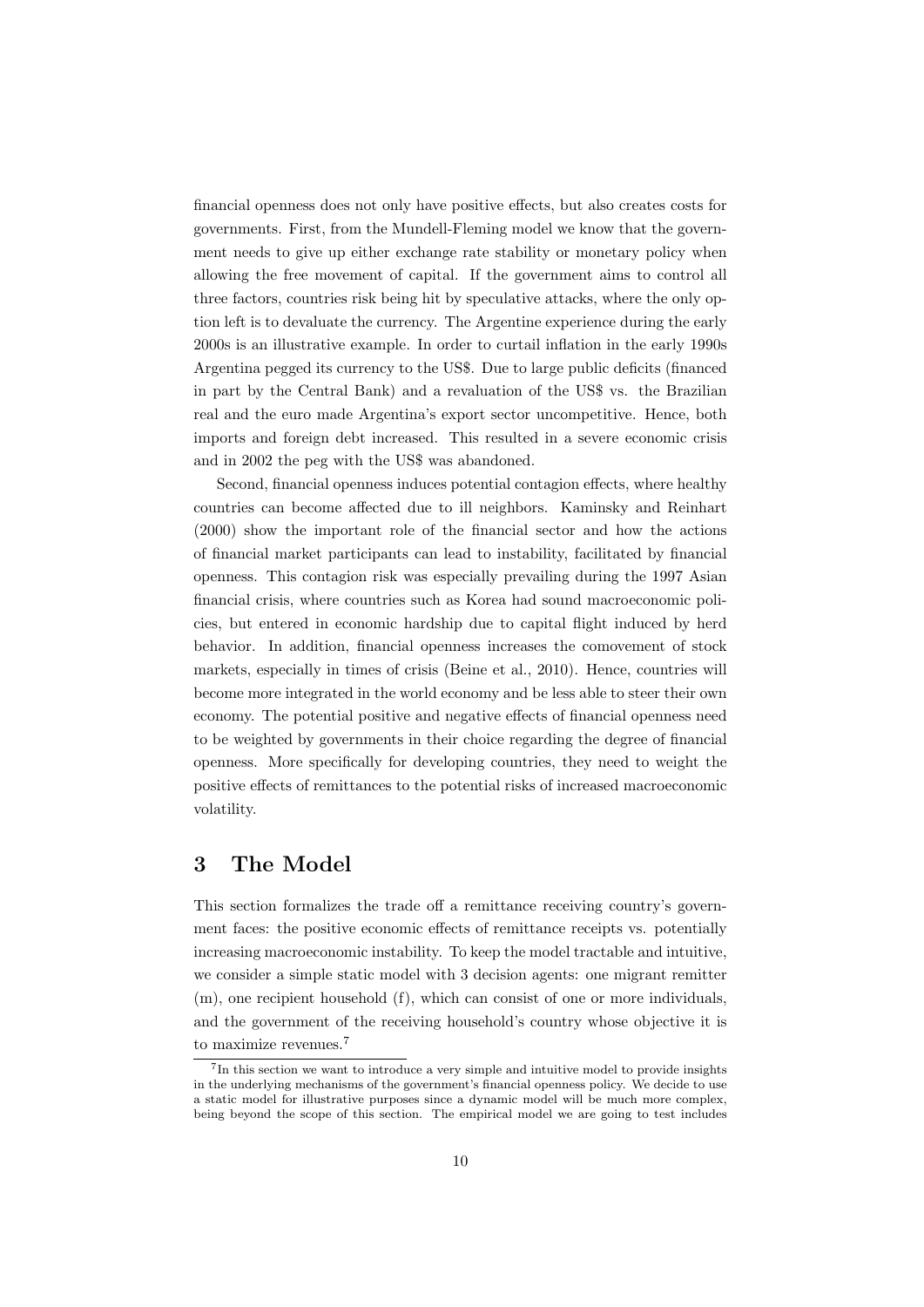#### 3.1 The household

The representative household's utility is a function of family consumption,  $z<sup>f</sup>$ . Family consumption depends on the family income generated in the source country,  $I^f$ , that without loss of generality can be set equal to 0, and remittances,  $R$ , sent by the representative migrant remitter. Therefore the income of the family depends on remittances sent from abroad.

Even if the literature shows that remittances can be either consumed or invested in the form of land, housing acquisition, health, education, and microenterprises (for example Dustmann and Kirchkamp, 2002; Woodruff and Zenteno, 2001), for simplicity, we assume that the household consumes all the income.

More formally, considering a standard functional form for the utility function  $U<sup>f</sup>$ , the representative household maximizes:

$$
U^f = \ln(z^f),\tag{2}
$$

subject to their budget constraint:

$$
z^f(1+t^c) = I^f + R.\tag{3}
$$

The price of consumption is normalized to 1. Remittances are not directly taxed by the government, but indirectly taxed through an ad valorem consumption tax. The assumption that remittances are not directly taxed is in line with the general practice of avoiding taxing these flows by governments in the recipient countries (see for example World Bank, 2006).

### 3.2 The migrant

The representative migrant's utility  $U^m$  depends on his own consumption,  $z^m$ , and on the utility of the recipient household, whose importance in the migrants' utility function is represented by the altruistic parameter  $\gamma \in (0,1)$ .<sup>8</sup>

$$
U^m = \ln(z^m) + \gamma \ln(z^f). \tag{4}
$$

In order to determine the optimal level of remittances, the migrant maxi-

dynamics.

<sup>8</sup>For ease of exposition we consider only altruism as the migrant's motivation to remit, and we follow a similar way of modeling as in Rapoport and Docquier (2006) (See e.g. Rapoport and Docquier (2006) and Carling (2008) for alternative motives). Here, it is only important that the migrant is willing to remit part of his income, irrespective of the exact motives.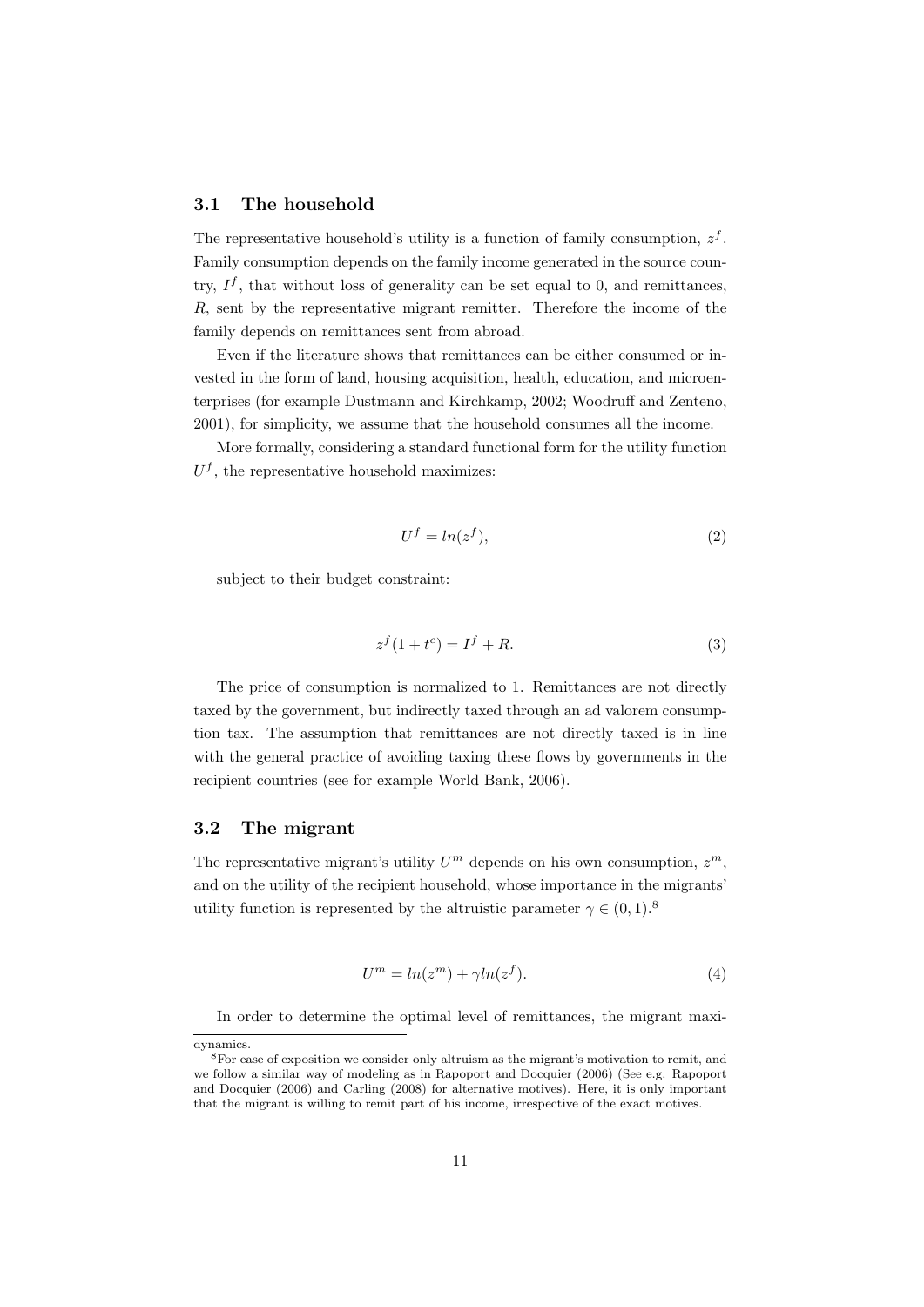mizes his utility function subject to his budget constraint, given by:

$$
z^m = I^m - R(1+\rho),\tag{5}
$$

where  $z^m$  denotes consumption of the migrant,  $I^m$  and R denote respectively the income of the migrant and the amount of remittances. The price of consumption, as before, is normalized to 1, therefore, prices are assumed to be the same across the host and origin country. However, this assumption does not change any of the substantive implications of the model. The cost of sending remittances depends on the parameter  $\rho$ , a kind of iceberg cost, which reflects the degree of financial openness of the migrant origin country. The more open the country is, the less costly is to send remittances home and vice versa. Costs can be interpreted in a broader sense, i.e. in terms of easiness of the transactions.<sup>9</sup>

Ruling out the possibility of negative transfers from the migrant to the household, the maximization problem of the migrant can be written as:

$$
\max_{R} U^{m} = ln(I^{m} - R(1 + \rho)) + \gamma ln((I^{f} + R)/(1 + t))
$$
  
= ln(I^{m} - R(1 + \rho)) + \gamma ln(I^{f} + R) - \gamma ln(1 + t). (6)

The first order condition is given by:

$$
\partial U^m / \partial R = -\frac{1+\rho}{I^m - R(1+\rho)} + \frac{\gamma}{I^f + R} = 0,\tag{7}
$$

and the optimal amount of remittances is

$$
R^* = \frac{\gamma I^m}{(1+\rho)(1+\gamma)} - \frac{I^f}{1+\gamma}.
$$
 (8)

Doing some comparative-statics, it is easy to see that the model predicts that transfers to the origin household increase with the income of the migrant,  $\frac{\partial R}{\partial I^m}$  > 0, and with the altruistic parameter,  $\frac{\partial R}{\partial \gamma} > 0$ , and decrease with the wealth of the origin family,  $\frac{\partial R}{\partial I^f} < 0$ . Moreover, transfers are decreasing in  $\rho$ ,  $\frac{\partial R}{\partial \rho} < 0$ , predicting that the more the home country is financially closed, the less migrants are going to remit.

<sup>9</sup>The cost can be interpreted also as the "risks in sending remittances". It is plausible to think that a more open financial system provides incentives to use the formal system in sending remittances, therefore lowering the risks faced when sending money through the informal channel. A lower risk will induce more remittances. Here, we do not distinguish between formal and informal remittances, as only the formal ones are observed.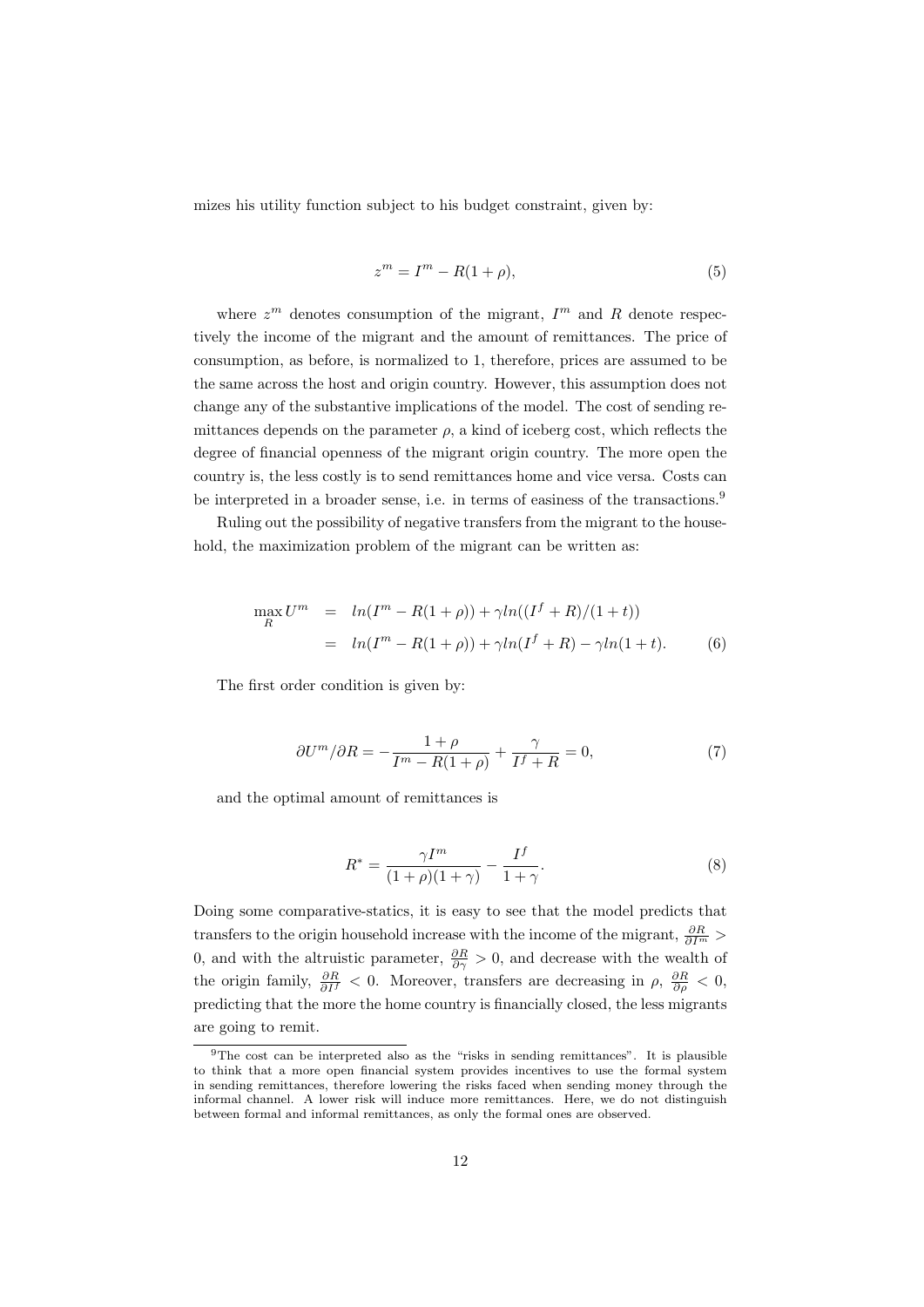#### 3.3 The government

The government chooses the degree of financial openness in order to maximize its revenues, which it derives from taxing consumption. Since remittances are fully spend on consumption, the government tries to maximize remittances receipts. Hence, the government has a strong incentive to open its financial borders to attract remittances. On the other hand, controls are beneficial, because they insulate domestic markets from external shocks. Ceteris paribus, the more open a country is, the higher is capital flow volatility, the probability of external shocks and economic crises.<sup>10</sup> Naturally, the risk of incurring a financial crisis depends on several country characteristics, e.g. institutional quality.

We introduce a simple cost function to capture the risk-cost of the government. The government incurs a country-specific cost  $\xi$ , which it will pay with probability  $\pi \in [0, 1]$ . We assume that the probability is decreasing in  $\rho$ , and it is equal to 0 when  $\rho \rightarrow +\infty$  (fully closed) and equal to 1 when  $\rho = 0$  (fully open).

More formally, the government maximization problem is given by

$$
\max_{\rho} V_g = z^f t - \pi \xi
$$
  
= 
$$
\frac{t}{(1+t)} (I^f + R) - \pi \xi,
$$
 (9)

The first order condition is

$$
\frac{\partial V}{\partial \rho} = \frac{t}{(1+t)} \frac{\partial R}{\partial \rho} - \xi \frac{\partial \pi}{\partial \rho} = 0.
$$
 (10)

From Equation (8) it is easy to see that  $\frac{\partial R}{\partial \rho} < 0$ , predicting that the more financially closed the home country is, the less migrants are going to remit. At the same time  $\frac{\partial \pi}{\partial \rho}$  is negative, meaning that the more the home country is financially closed, the lower the probability to pay a cost  $\xi$ . In order to determine the optimum level of  $\rho$ , the government faces the trade-off between the expected earnings that it will derive from the (indirect) taxation of remittances and the expected cost of opening, cost depending on country characteristics.

For given t, then the optimum  $\rho$  will depend negatively on R and positively on  $\xi$ ,  $\rho^* = \rho(R, \xi)$ . In case of interior solution, the government may choose a  $\rho^*$ which reflects intermediate or limited openness.

More explicitly, for analytical tractability, let's take the particular case for

<sup>10</sup>Alesina et al. (1994) list four main motives for capital controls: (i) limit volatile capital flows; (ii) maintain the domestic tax base; (iii) retain domestic savings; and (iv) sustain structural reform. Even if Alesina et al. (1994) identify the governments' attempt to collect revenue from financial repression as the main motive for controls, there are a lot of examples where financial crises were mainly due to capital flights (for example the Asian crisis in 1997).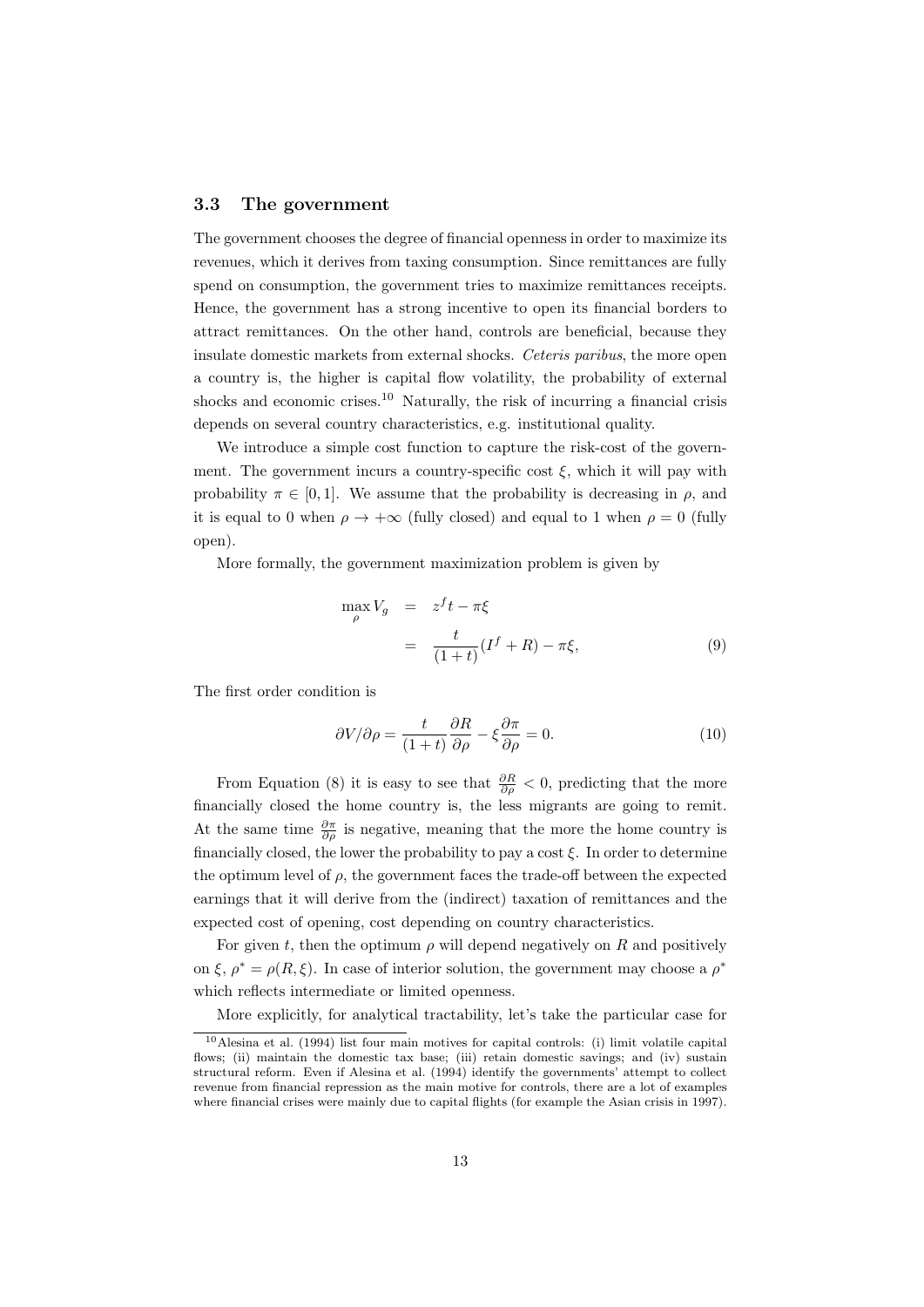the crisis probability  $\pi = \frac{1}{(1+\rho)^2}$ . After some calculations, the optimum level of  $\rho$  is given by:

$$
\rho^* = Max(2\xi \frac{1+\gamma}{\gamma} \frac{1}{I^m} \frac{1+t}{t} - 1, 0)
$$
\n(11)

Doing some comparative statics, it is easy to see that the optimum level of  $\rho$ depends negatively on  $I^m$ ,  $\gamma$ , t, and positively on  $\xi$ . This shows that the higher the cost of opening  $\xi$ , the higher  $\rho$  (lower financial openness), and the higher the income of the migrant and its degree of altruism, the lower  $\rho$  (higher financial openness). This last observation implies that the optimal level of financial openness depends positively on remittances, because remittances in their turn are positively related to  $I<sup>m</sup>$ , and  $\gamma$ , and therefore related to factors which include migrants' destination country characteristics. Given  $\rho^*$ , it is possible to calculate the optimal level of remittances,  $R^* = \frac{1}{2\xi}(\frac{1+\gamma}{\gamma})^2 (I^m)^2 \frac{t}{1+t} - \frac{I^f}{1+t}$  $\frac{I'}{1+\gamma}$ , showing that the optimal level of remittances depends negatively, among other things, on the cost of opening (  $\frac{\partial R^*}{\partial \xi} < 0$ ). Therefore, the higher the cost of opening, the lower the degree of financial openness and the lower the optimal amount of remittances.

All these results provide us with a testable prediction: for given characteristics of the country, the higher the level of remittances, the more financially open the country will be. In testing for this relationship, a case for intermediate or limited openness should be accounted for. Moreover, it is important to control for reverse causality, as the migrant's decision to remit will depend on the degree of financial openness, as suggested by equation 8.

## 4 Empirical Analysis

#### 4.1 Data

#### 4.1.1 Measuring Financial Openness Policy

We use the KAOPEN measure, constructed by Chinn and Itô  $(2008)$ , to capture the degree of barriers to remitting money for migrants. The major advantage of this indicator is that it includes a large set of factors affecting the possibility and the cost of remitting. KAOPEN is based on the IMF's Annual Report on Exchange Arrangements and Exchange Restrictions (AREAER). The AREAER reports tables, which summarize for each country the restrictions on foreign transactions that are in place. For each type of restrictions, there is either a one if restrictions are present or zero if no restrictions are in place. However, to calculate KAOPEN these zeros and ones are reversed to construct a measure of openness, where one implies open and zero closed.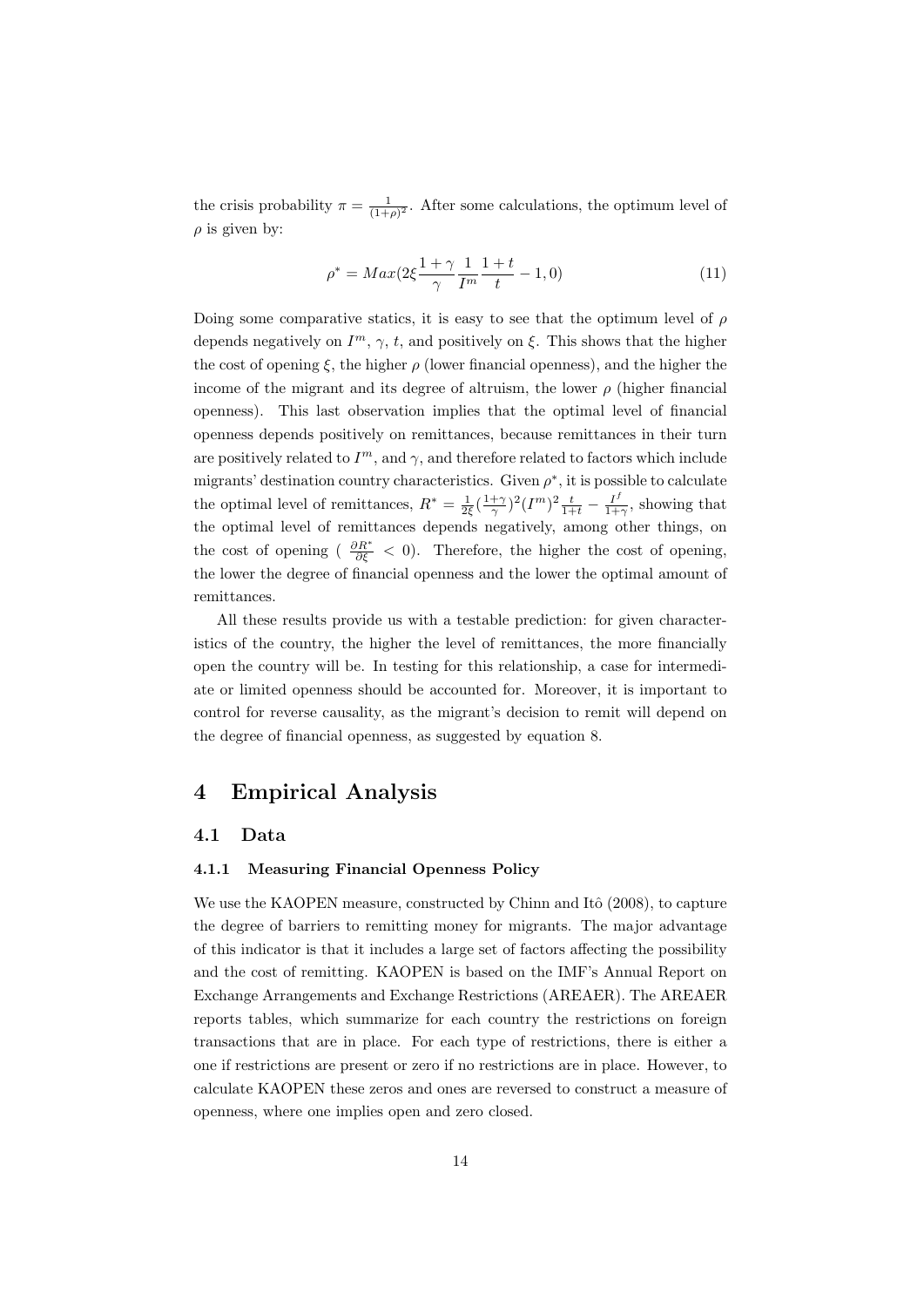The following four categories are considered in KAOPEN: i) The presence of multiple exchange rates  $(K_{it}^1)$ , ii) Restrictions on current account transactions  $(K_{it}^2)$ , iii) Restrictions on capital account transactions  $(K_{it}^3)$  and iv) Requirement of surrender of export proceeds  $(K_{it}^4)$ . To calculate the third category a five year window is used: share $K_{it}^3 = (K_{it}^3 + K_{i,t-1}^3 + K_{i,t-2}^3 + K_{i,t-3}^3 + K_{i,t-4}^3)/5$  and KAOPEN is calculated as the first principal component of  $K_t^1$ ,  $K_t^2$ , share  $K_t^3$ and  $K_t^4$ .

KAOPEN's broadness is an important advantage compared to considering only a single indicator. In general, the correlation between the various components and the KAOPEN is quite high: 0.384 for  $K^1$ , 0.788 for  $K^2$ , 0.83 for  $K^3$  and 0.88 for  $K^4$  (Chinn and Itô, 2008). For remittances, the restrictions on current and capital account transactions are the most important categories. We will discuss in more detail how each category in KAOPEN matters for the remitting migrant.

Migrant remittances are defined as the sum of workers' remittances, compensation of employees, and migrants' transfers. The first two categories are recorded in the current account and the third in the capital account. The distinction on current and capital account depends to a large degree on the number of years the migrant lives in the sending country. However, the World Bank states: "Although the residence guideline in the manual is clear, this rule is often not followed for various reasons" (World Bank Data Factsheet). Countries do not all consistently record a certain type of transfer in the specific balance of payments account. For example, in Brazil about 20% of total remittances are recorded in the capital account. Other countries simply pool all three categories in a single account, usually the current account. Therefore there is a lot of arbitrariness. Hence, it is important to consider both restrictions on current and capital transfers to accurately capture the barriers to remit. The high correlation between KAOPEN and both these subcomponents is very important, because restrictions on these transaction channels affect remitters strongest.

Some clear examples of restrictions are the requirement to repatriate all foreign currency proceeds for residents in Morocco and Tunisia. This will discourage migrants to remit when the exchange rate is not very attractive. Furthermore, return migration is discouraged. The 2000 edition of the IMF's AREAER states for Tunisia: "Nonresident Tunisian nationals returning to definitively to the country must declare and repatriate their assets or proceeds and revenue from their holdings abroad." Some countries, e.g. the Philippines allow for foreign currency deposits. However, the 1985 AREAER states: "Philippine nationals working abroad are required to repatriate minimum shares of their foreign earnings, ranging from 50 percent to 80 percent". These conditions have been relaxed during the past decades, but are important during the time frame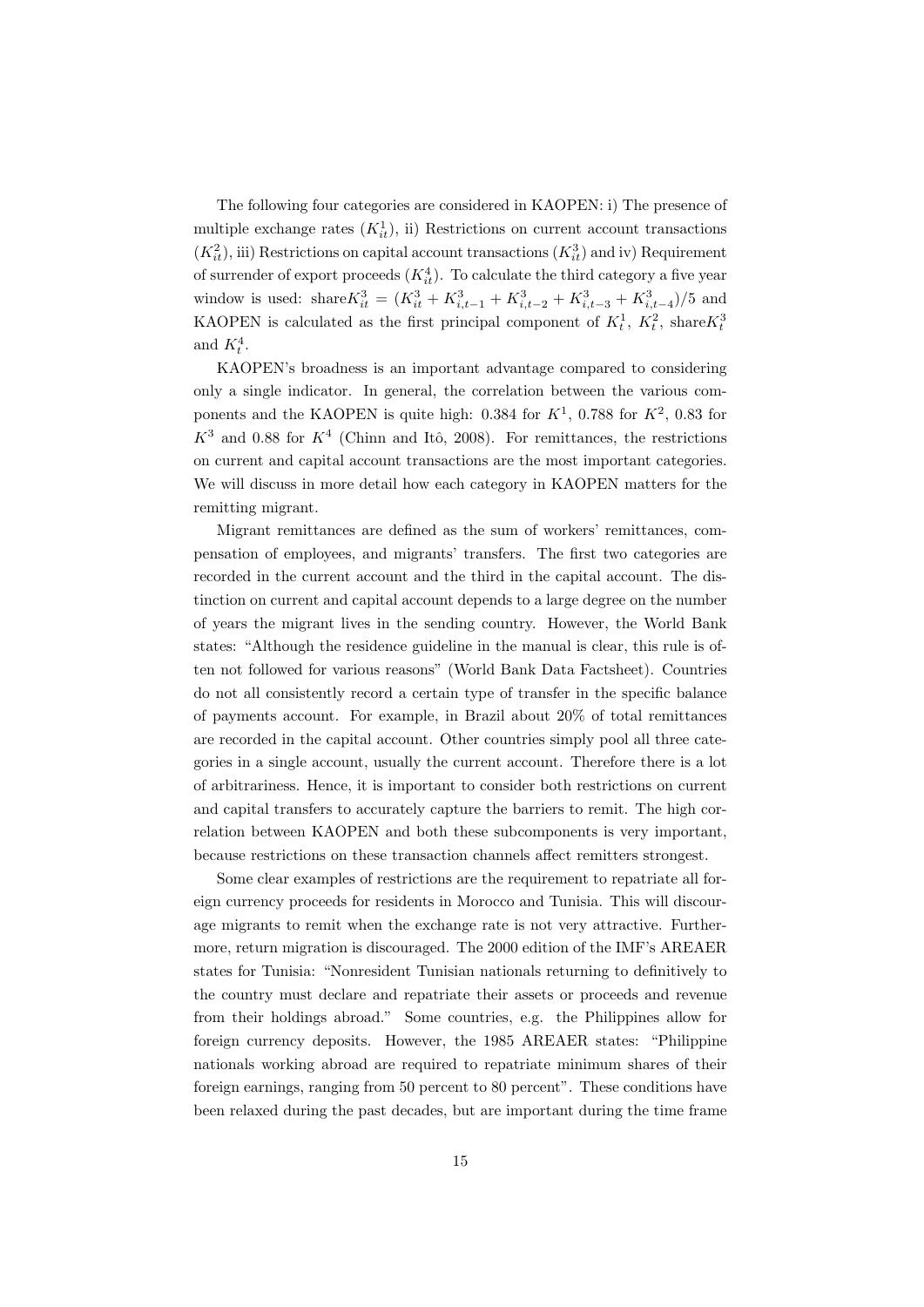we study.

Other examples include Vietnam, which mandates migrants to invest 30 percent of their remittances in a government fund. Some countries, such as Colombia and Ecuador tax remittances, whereas others, e.g. Brazil, mandate that all foreign exchange go through the central bank (Agunias, 2006). However, during the eighties and nineties more countries imposed restrictions, but many of these were abandoned once the governments realized the positive effects of remittances. The AREAER indicates that quite a few countries require the surrender of export proceeds. This requirement is also closely related to the mandatory conversion of foreign currencies into domestic currency. While not affecting directly migrants, the requirement of surrender of export proceeds might be considered as reflecting some uncertainty regarding the extortion of remittances. Hence, including this factor in KAOPEN helps to obtain a more complete picture of the total financial openness policy of a country.

The existence of multiple exchange rates creates extra costs for migrants remitting. In fact, Freund and Spatafora (2008) show that the existence of multiple exchange rates significantly reduces the amount of recorded remittances. In addition, the World Bank data on the cost of remitting shows that there are sizeable exchange rate margins (extra costs above interbank rate) for several countries when remitting internationally. For example, when transferring from the U.S. to Brazil the average exchange rate margin is around 3%, from the U.K. to Kenya 5%, from France to Morocco 2%, Canada to India 5%, etcetera. There is quite some competition in these remittance corridors, so costs will be even higher for less popular country pairs. Those exchange rate margins are of course added to the fixed fee associated to the transfer.

Dual exchange rates are still in place for a large number of countries (Reinhart and Rogoff, 2004). As remitters are most likely low priority, they will not receive the most favorable exchange rate, which makes remitting less attractive. However, countries receiving large amounts of remittances are more likely to opt for a fixed exchange rate regime (Singer, 2009). Naturally, fixed exchange rates reduce the costs of remitting. Hence, we expect large remittance receiving countries to have a very low probability of a double exchange rate regime.

Quite often a dual exchange rate regime is in place after a balance of payments crisis. For example, India opted for a dual exchange rate regime in 1992 right after the balance of payments crisis of 1991. Basically, there was an official rate for selected government and private transactions and a market determined rate for all other transactions. Naturally, this market rate was worse than the official rate.

To sum up, the KAOPEN index is a broad indicator of financial openness, which captures a set of various relevant factors affecting the cost of remitting.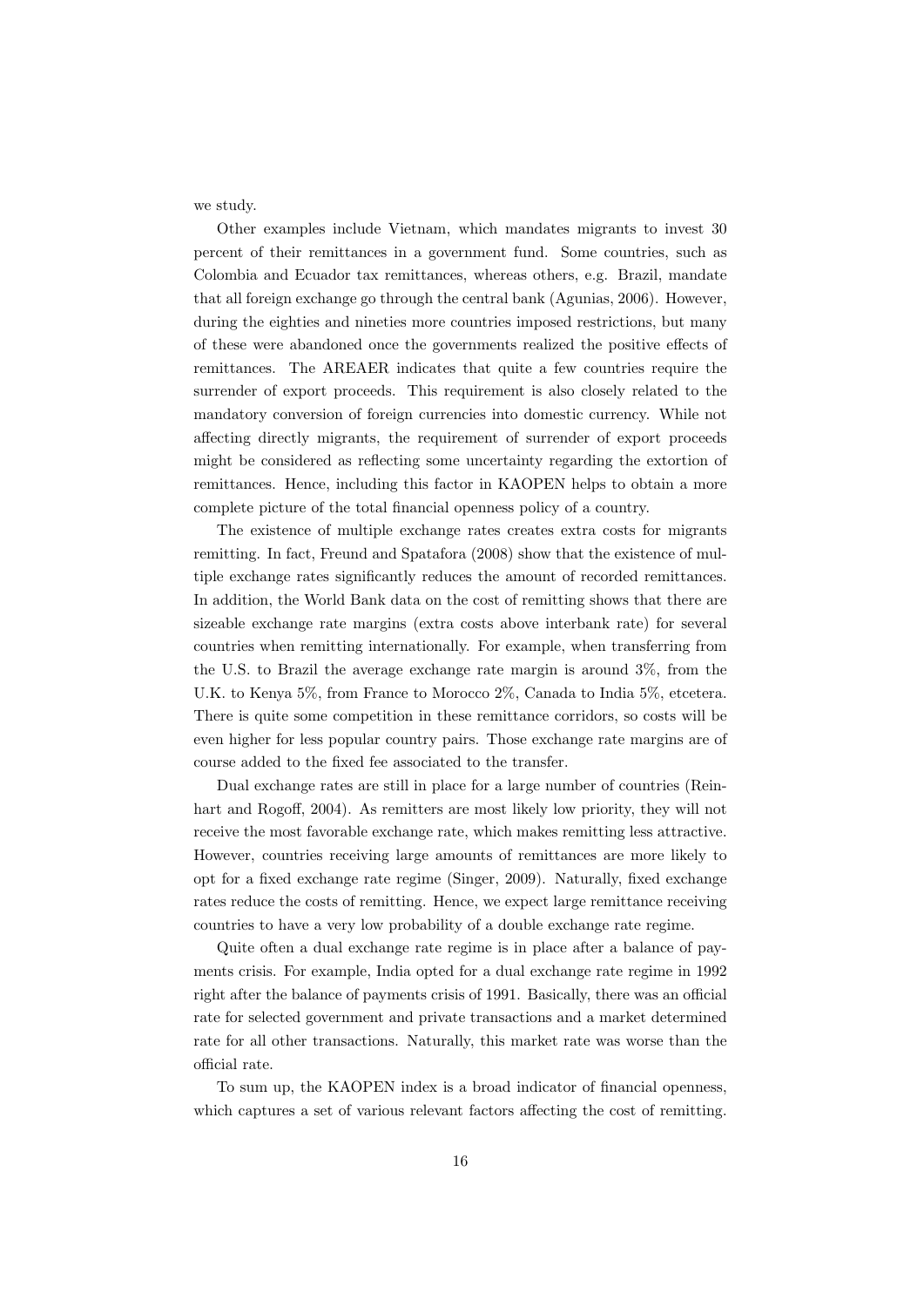It is therefore more representative of the overall policy of a country regarding its degree of financial openness. As we are interested in government policy measures, de facto indicators of financial openness policy based on parity conditions or cross border asset holdings are of limited use to address this paper's research question.

Due to its straightforward and transparent construction KAOPEN is available for virtually all countries in the world. The indicator is easily constructed and therefore annually updated.<sup>11</sup> This large coverage is necessary to analyze the large number of countries in this study. In this paper a subset of 66 countries is considered. This restricted set of 66 countries is due to the exclusion of OECD countries and the requirement of full data availability for KAOPEN and remittances data from 1980 until 2005. Alternative financial openness policy indicators by Quinn (1997) and Miniane (2004) do not cover a large enough country span and do not fully cover the timeframe we consider.<sup>12</sup> For the common country/timeframe KAOPEN shows a strong correlation with the other two indicators.

Figure 1 shows a quantile graph of the KAOPEN database pooling all 66 countries across all years. The values of KAOPEN range between about -1.9 and 2.6. Note that these values are not of a cardinal nature, i.e. -1 is not twice as closed as -0.5. The higher KAOPEN the more financially open a country is.



Figure 1: Quantile graph of KAOPEN 1980-2005

<sup>&</sup>lt;sup>11</sup>The data and a detailed description on its construction are available at http://www.ssc.wisc.edu/∼mchinn/research.html. Recently, an updated version of the database up to 2007 has been released.

 $12$ For a detailed comparison of different indicators we refer to Edison et al. (2004) and Miniane (2004).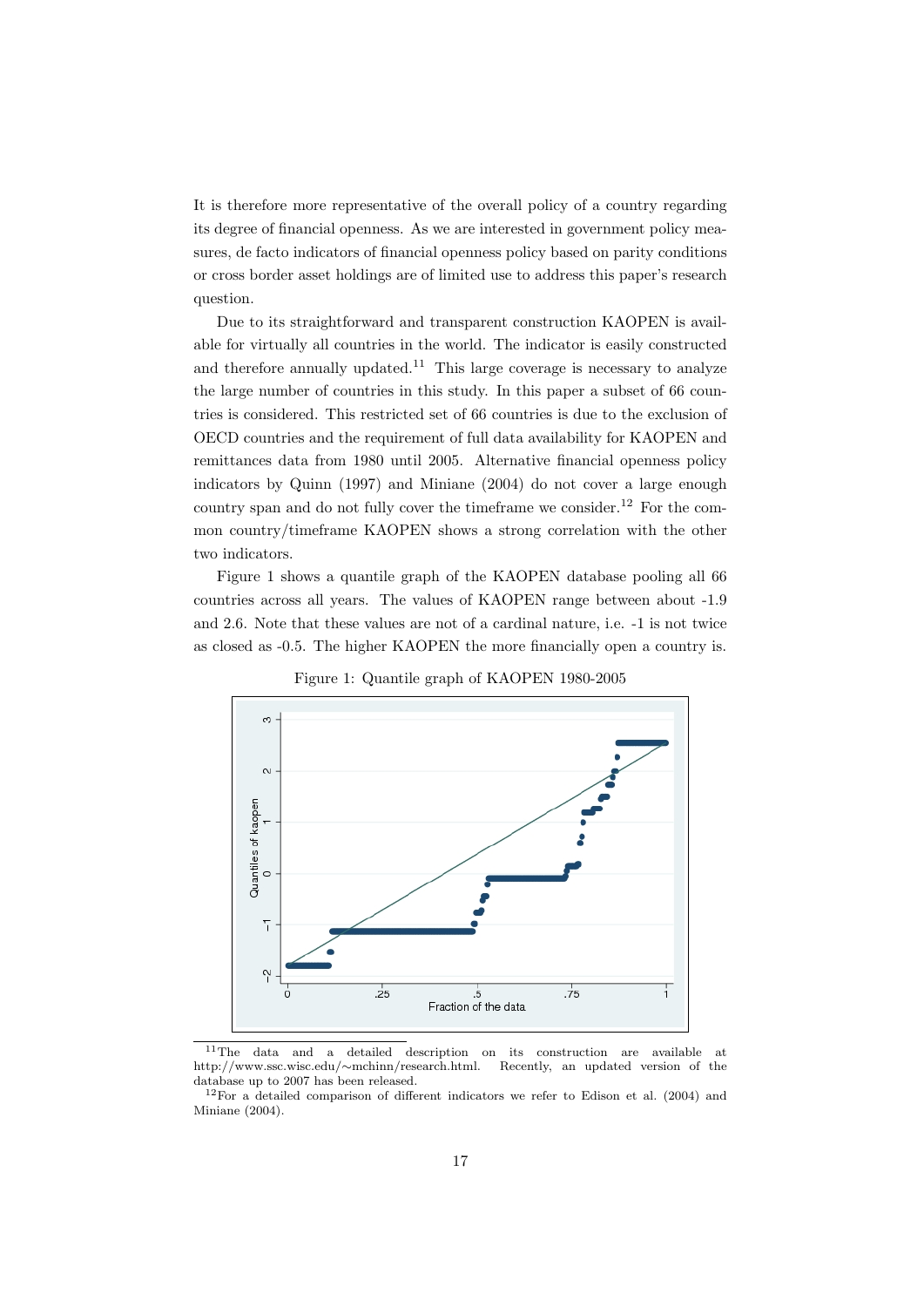As many countries have become financially open during 1980-2005, the overall mean of KAOPEN increases over time. The largest increases took place during the 1990s when many developing countries chose to open their capital account. Another characteristic of this variable is its strong persistence over time.

A closer inspection of Figure 1 reveals that many observations have exactly the same value. There appear to be several "levels" of financial openness, with only few observations in between these levels. These levels can be associated with the number of restrictions in the subcategories of KAOPEN. The lowest level (-1.91) implies that all four subcomponents of KAOPEN are closed, the second lowest (-1.13) represent that three out of four channels are closed, etcetera. The top level (2.54) represents those countries with all four categories open.

The categorical nature of KAOPEN casts doubt on the appropriateness of treating it as a continuous variable in regression models. Therefore, this characteristic will be important for our choice of estimation method. We will elaborate on this issue in Section 4.2 below.

#### 4.1.2 Control Variables

Remittances. Data on remittances are taken from the World Bank and they are based on the IMF's Balance of Payments Statistics Yearbook (2008). With some exceptions, these data are constructed as the sum of three items in the Balance of Payment Statistics Yearbook: workers' remittances (part of the current transfers in the current account), compensation of employees (part of the income component of the current account), and migrant transfers (part of the capital account). More specifically, workers' remittances include current transfers made by migrants who are employed and resident in another economy, typically include transfers of workers who move to another country and stay for one year or longer; compensation of employees consists of wages, salaries and other benefits earned by nonresident workers for work performed for resident of other countries, typically include earnings from border and seasonal workers. Finally, migrant transfers comprises financial items that arise from the migration or change of residence of individuals from one economy to another.

Data from the IMF/World Bank are recognized as the best available data on remittances. Unfortunately, this data does not take into account remittances sent through informal channels (for example, money transfer that do not involve any formal contracts). Freund and Spatafora (2008) provide a table summarizing the results of earlier studies on the estimated fraction of unofficial remittances compared to official inflows in several countries. This table shows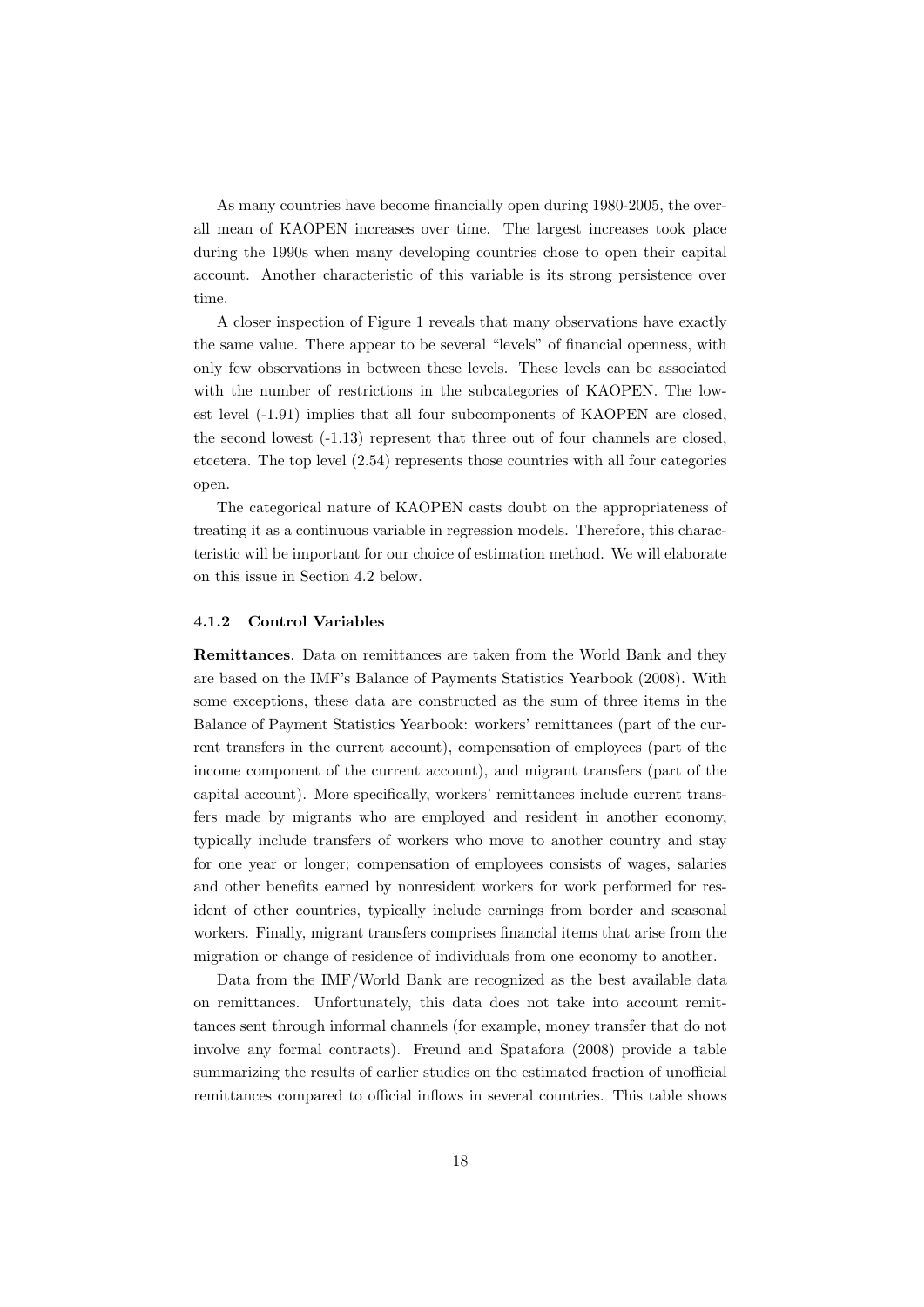that are quite a few differences between countries and that the share of unofficial remittances may be quite high in some cases. For example, the share of informal remittances is quite low in Guatemala and the Dominican Republic, 5% and 15% respectively. However, in other countries the majority of remittances received may be unofficial, e.g. Bangladesh  $54\%$  and Uganda  $80\%$ <sup>13</sup>

Other data. In order to explain the determinants of financial openness, data drawn from a several number of sources are considered.

Financial development measures. Measures of financial development are extracted from the data set of Beck et al. (2000). In particular we consider the ratio of bank credit over bank deposit and a measure of liquid liabilities over GDP.

Institutional quality measures. In order to consider the importance of institutional quality on the degree of financial openness, we use the composite Polity2 index from the Polity IV data set, which is the difference between the Polity's democracy and autocracy indices. It ranges from -10 (strongly autocratic countries) to  $+10$  (strongly democratic countries). Polity IV contains annual information on regime and authority characteristics for all independent countries. Legal origin dummies, taken from La Porta et al. (1999) are also considered.

Trade Openness. It is often claimed that trade openness is a pre-condition for financial openness (e.g. Chinn and Itô, 2002; Tornell et al., 2004). To test this hypothesis a variable capturing trade openness is included. In particular, we include the updated version of Sachs and Warner's trade policy openness indicator of Wacziarg and Welch (2008).

Macro-economic control variables. To control for the level of development of the economy, per capita GDP from the World Development Indicators and income dummies according to the World Bank classification are considered.

## 4.2 Gologit model

The categorical nature of the financial openness indicator KAOPEN warrants an empirical estimation technique able to deal with this type of data.<sup>14</sup> We choose to employ the Generalized Ordered Logit Model (gologit) for this purpose.<sup>15</sup> The choice for the number of categories is guided by the distribution of the data in Figure 1 and the properties of the gologit model. The number of categories should be in proportion to the number of data points, i.e. choosing too many

<sup>&</sup>lt;sup>13</sup>Possible effects of unrecorded remittances on the estimation results are discussed in Section 4.4.

<sup>14</sup>Appendix B reports results based on estimations where KAOPEN is treated as a continuous variables. These results are discussed in Section 4.4.

 $15$  For a detailed exposition on the gologit model we refer to Williams (2006). We use Richard Williams' gologit2 Stata module to estimate the model.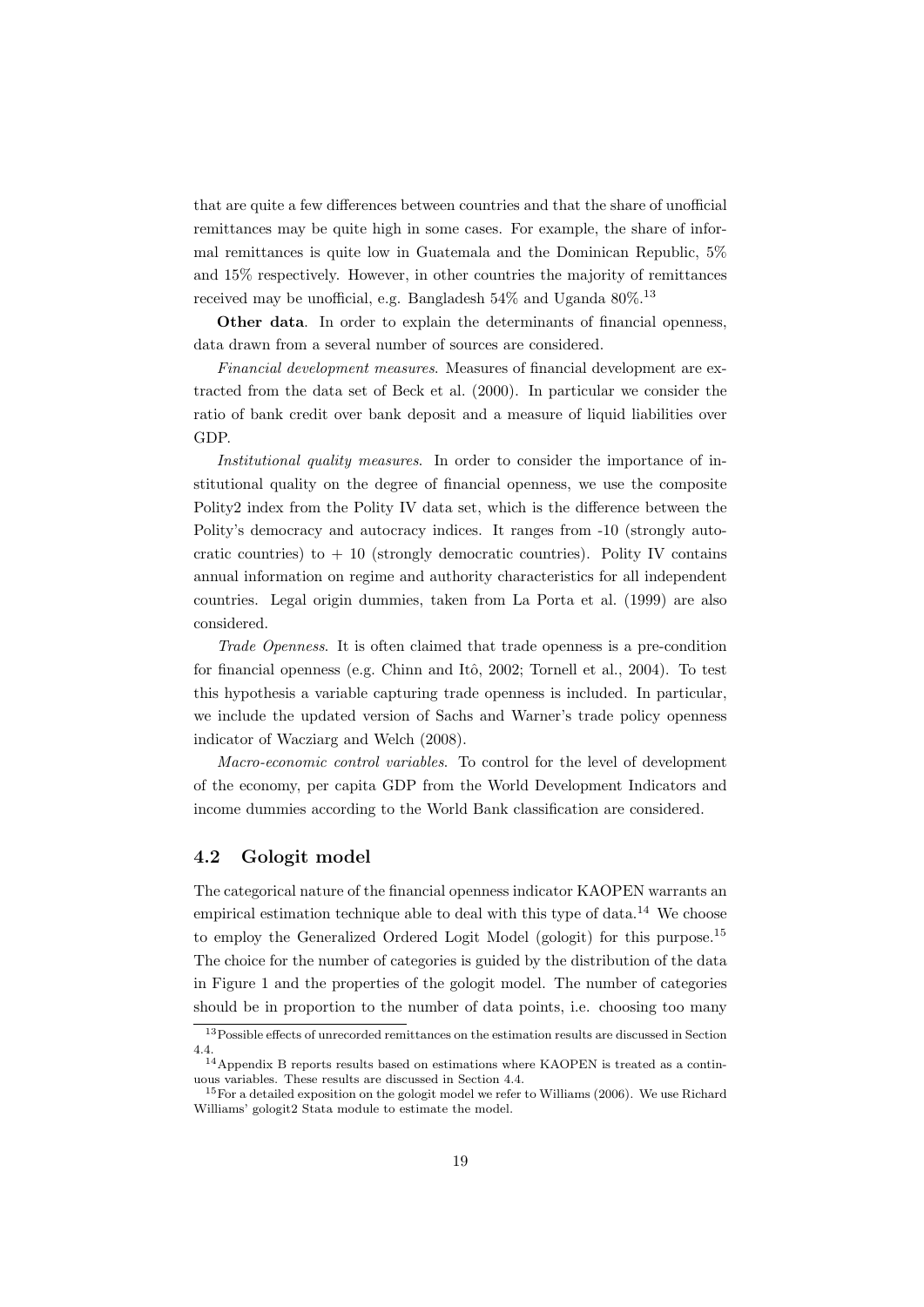categories will result in estimation problems.

We opt for three financial openness categories: "closed", "neutral" and "open". A country is considered closed when it imposes restrictions on at least three of the four subcategories in KAOPEN. If there is at most one restriction on the four subcategories in KAOPEN, the country is considered to be open. When there are two restrictions out of four, the country is considered to have a neutral openness policy. Since the subcategory capital account openness is calculated over a five year period, there are points in between the levels (See Figure 1). Hence, we define the following categories: "closed"  $= 0$  for KAOPEN below -1.1, "neutral"  $= 1$  for KAOPEN between -1.1 and 1 and "open"  $= 2$  for KAOPEN above 1. Using this choice for the categories, we can write the gologit model as

$$
P(Y_{it} > 0) = g(X_{it}\beta_0) = \frac{exp(\alpha_0 + X_{it}\beta_0)}{1 + [exp(\alpha_0 + X_{it}\beta_0)]},
$$
  

$$
P(Y_{it} > 1) = g(X_{it}\beta_1) = \frac{exp(\alpha_1 + X_{it}\beta_1)}{1 + [exp(\alpha_1 + X_{it}\beta_1)]},
$$
(12)

where  $Y_{it}$  is the categorical dependent variable taking values 0, 1 and 2.  $X_{it}$ is a vector of independent variables corresponding to observation i at time t,  $\beta_0$ and  $\beta_1$  are vectors of coefficients and  $\alpha_0$  and  $\alpha_1$  are constants.

From Equation (12) we can determine the probabilities that Y will take on each of the values 0, 1 or 2 conditional on the explanatory variables

$$
P(Y_{it} = 0) = 1 - g(X_{it}\beta_0)
$$
  
\n
$$
P(Y_{it} = 1) = g(X_{it}\beta_0) - g(X_{it}\beta_1)
$$
  
\n
$$
P(Y_{it} = 2) = g(X_{it}\beta_1).
$$

The gologit model is a general specification, which nests more restrictive models such as the ordered logit model (ologit). This ologit model is sometimes referred to as proportional odds model. It is more restrictive because it assumes  $\beta_0 = \beta_1$ , i.e. it imposes the parallel lines assumption. Note that the gologit model is able to nest this assumption for all or only subset of variables. When only two categories are considered, the gologit model boils down to the familiar logit model for binary data.

We incorporate dynamics in the gologit model to capture the persistence of KAOPEN. This is done in a similar fashion as in Contoyannis et al. (2004), who introduce dynamics in an ordered probit model. Moreover, we explicitly incorporate starting values as suggested by Wooldridge (2005) to deal with the initial conditions problem in nonlinear dynamic panel data models with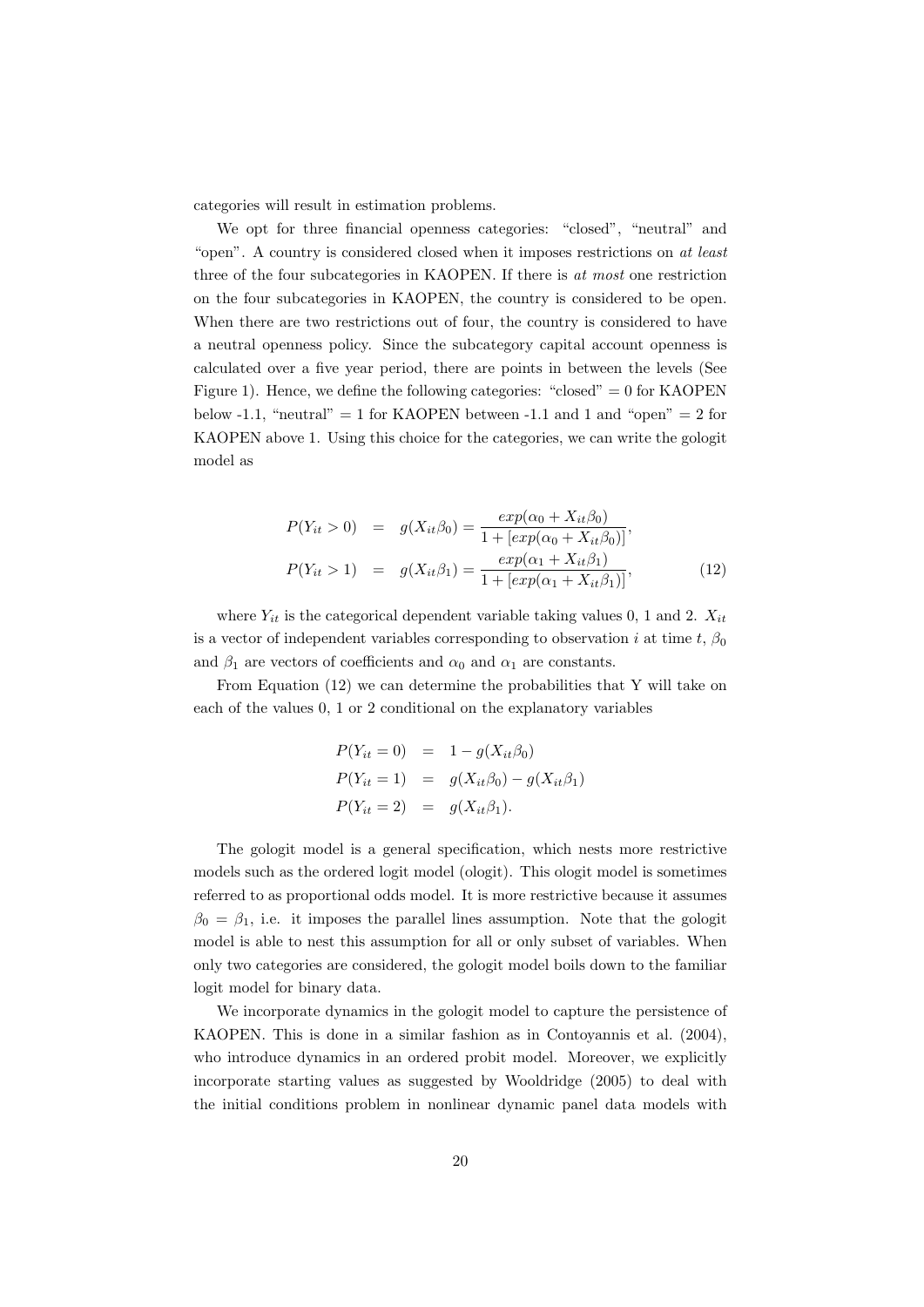unobserved heterogeneity. So, rewriting Equation (12) as

$$
P(Y_{it} > 0) = \frac{exp(\alpha_0 + \bar{X}_{i,t-1|t-5}\beta_0 + Y_{i,t-5}\gamma_0 + Y_{i,0}\xi_0 + \delta_t)}{1 + exp(\alpha_0 + X_{i,t-1|t-5}\beta_0 + Y_{i,t-5}\gamma_0 + Y_{i,0}\delta_0 + \delta_t)},
$$
  
\n
$$
P(Y_{it} > 1) = \frac{exp(\alpha_1 + \bar{X}_{i,t-1|t-5}\beta_1 + Y_{i,t-5}\gamma_1 + Y_{i,0}\xi_1 + \delta_t)}{1 + exp(\alpha_1 + X_{i,t-1|t-5}\beta_1 + Y_{i,t-5}\gamma_1 + Y_{i,0}\delta_1 + \delta_t)},
$$
(13)

where  $Y_{i,t-5}$  is the one period lag (five years) of  $Y_{it}$  and  $Y_{i,0}$  is the initial value of  $Y_{it}$  at time  $t = 1980$ . The matrix X contains the variable of interest, the remittance/gdp ratio, and other control variables (the polity2 indicator to capture institutional quality, the Wacziarg and Welch trade openness indicator and the bank credit/ bank deposit ratio). All explanatory variables are calculated as five year averages from t-5 until t-1, where an average is included if the variable is available for at least three years in the t-1—t-5 time span. Time dummies are added to the model to capture common time shocks.

By using t-1—t-5 averages we avoid a potential simultaneity bias since all variables are now predetermined. However, they are not strictly exogenous.

Contoyannis et al. (2004) estimate a random effects ordered probit model,where they take explicit care of unobserved heterogeneity using random effects. As their sample is a typical micro panel, i.e. survey data, a random effects specification is more appropriate. However, in our case we are dealing with a macro panel, where one may consider introducing fixed effects to capture unobserved heterogeneity. However, when countries do not change their financial openness during 1980-2005 this is already captured by initial conditions. Consequently, by incorporating a large set of explanatory variables, initial conditions and time dummies we aim to minimize the potential bias arising from unobserved heterogeneity.

### 4.3 Benchmark results

Table 2 shows the results of the estimation of Equation (13) using five specifications, denoted  $(1),...,(5)$ , on an unbalanced panel.<sup>16</sup> For every specification there are two columns with parameter estimates, indicated by 0-2 or 1-2. Since KAOPEN is split into three categories, we estimate two slopes inbetween these categories, i.e. from 0 to 1 and 1 to 2. When the coefficients in columns 0-1 and 1-2 are equal, we have been able to impose slope homogeneity across the categories.

The Brant test is used to determine for which variable slope homogeneity

 $^{16}\mathrm{Table}$ 6 in the Appendix shows the estimation results for a balanced panel. The balanced sample consists of 43 countries. Both samples yield similar results.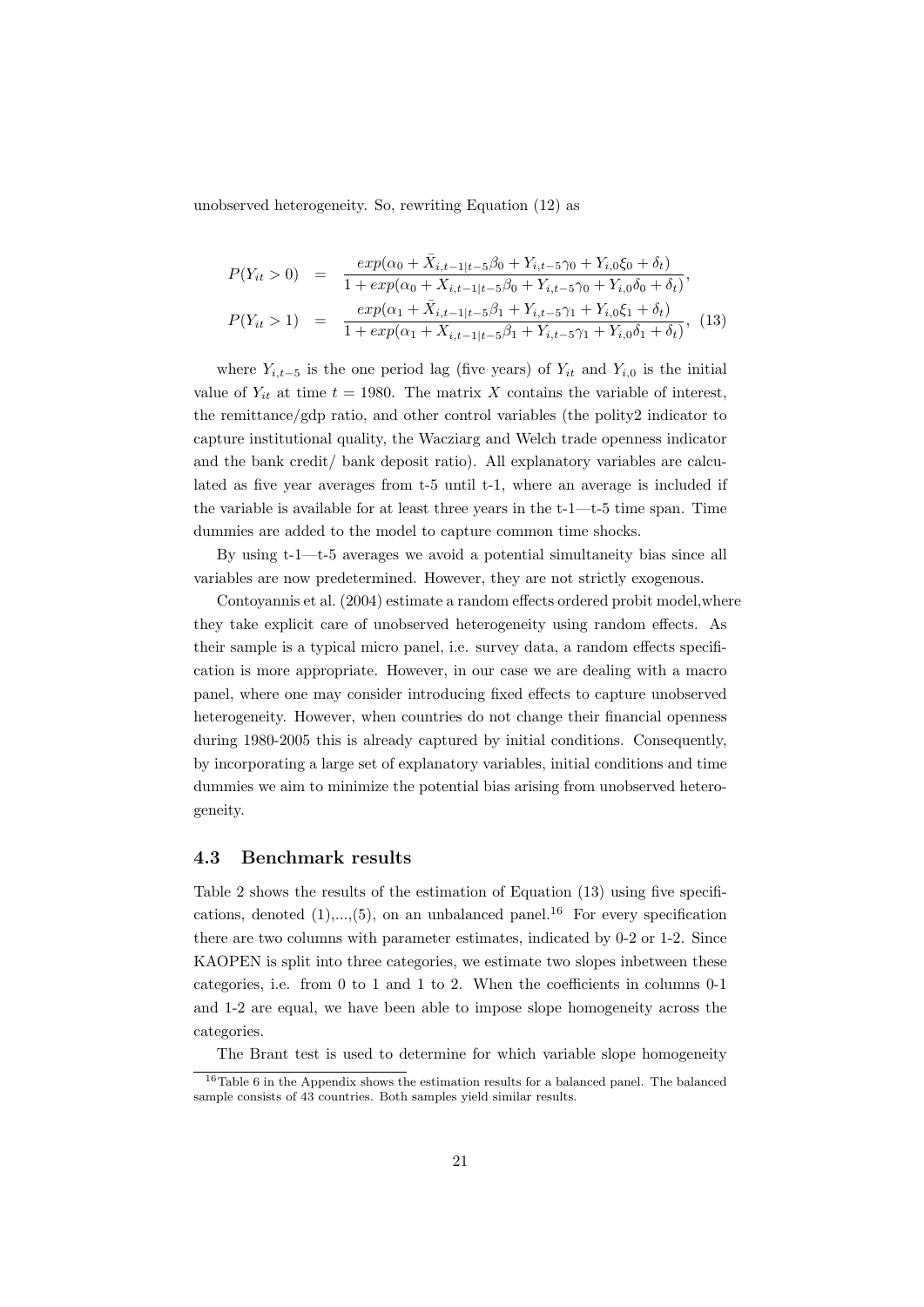is imposed. First, the unrestricted model, i.e. without slope homogeneity, is estimated. For each variable, the Brant test calculates a p-value to determine if slope homogeneity is rejected or not. Second, we reestimate the model by imposing slope homogeneity on the variable with the highest p-value. Third, the Brant test is calculated again for all variables and we impose slope homogeneity for the variable with the highest p-value as well, i.e. the model is reestimated with slope homogeneity on two variables. This iterative procedure is continued until slope homogeneity is rejected significantly at 5% for all remaining variables in the model. The tables in this paper report only the results from this final model. In Table 2 we assume slope homogeneity for all variables, except for the small states variable.

 $Column(1)$  reports our baseline specification, where we account for dynamics, initial conditions, the variable of interest remittances and several control variables. First, accounting for dynamics is important when explaining the determinants of financial openness. Note that "closed" is our baseline category. For both neutral and open capital account policies the lagged openness level is an important positive determinant of current openness. This effect is especially strong for a financially open policy. Moreover, if a country is open in 1980, it is very likely to remain open as shown by the large and positive coefficient on the initial condition.

The coefficient on remittances is positive and significant at the 1% level. This implies that once a country receives more remittances, it will be more likely to liberalize its capital account, ceteris paribus. Note that the coefficients on remittances are very stable across all specifications.

Other control variables show that improved institutions increase the probability of financial openness. Moreover, a liberalized trade policy has a positive effect on financial openness as well, which is in line with the literature showing the importance of trade liberalization preceding financial liberalization. More bank credits relative to bank deposits have a positive impact on financial openness. This indicates that a more efficient domestic financial system induces the country to become more financially open. Apparently, small states have an increased probability to be open. However, the slope heterogeneity assumption does not hold here, since the coefficient for the 0-1 transition is insignificant.

In columns (2)-(5), other potential explanatory variables are added to the baseline specification. In column (2) GDP per capita is added to investigate if a country's standard of living affects its liberalization policy. This variable turns out to be insignificant. Moreover, when including income dummies in column (3), we also do not find any relationship between the income level and financial openness. One reason for these findings is that we capture GDP per capita adequately with the initial conditions, as most countries which start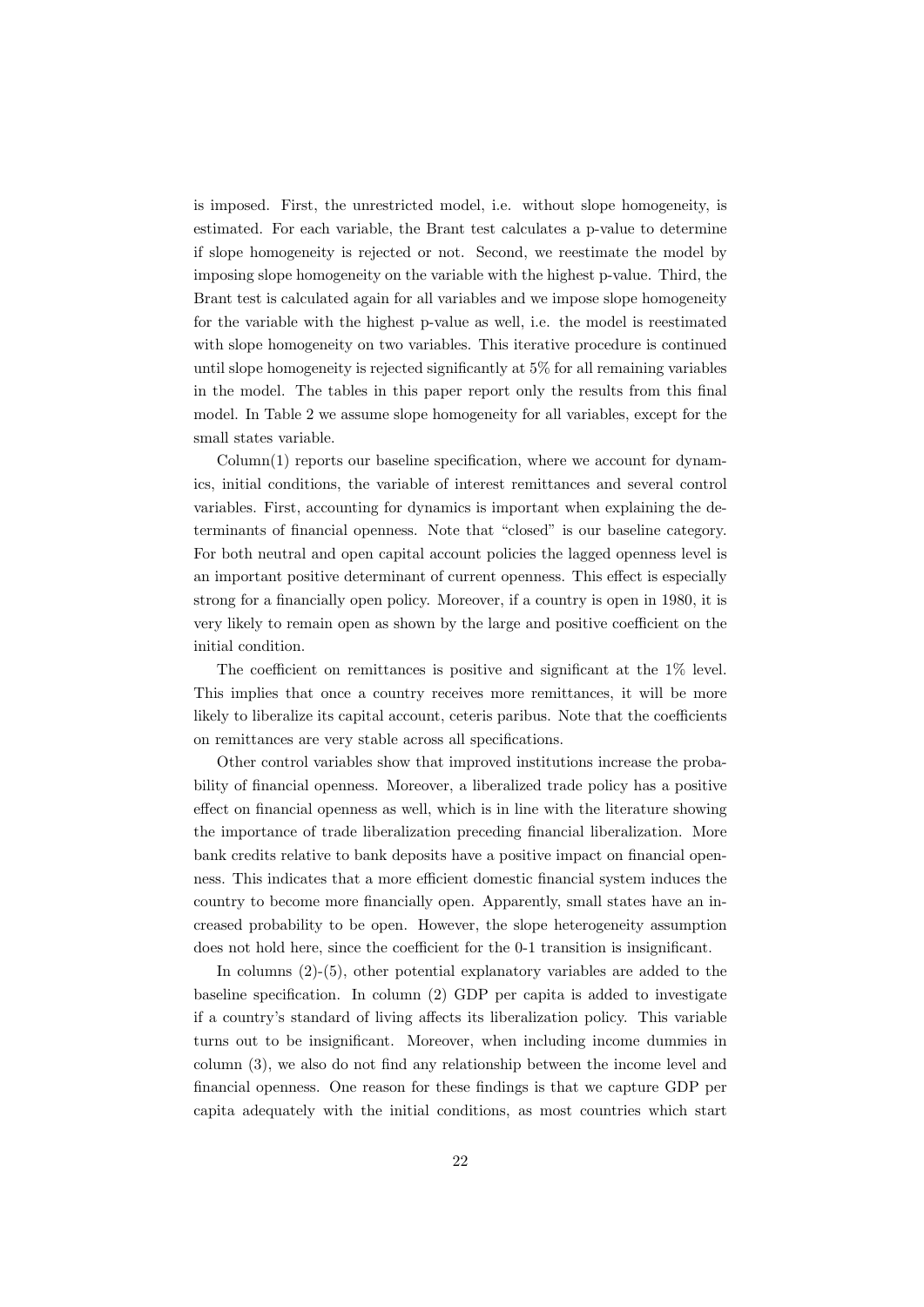|                                                                                                                                                                   |            | Ξ                                                                                                                               | $\widehat{c}$ |             | $\boxed{3}$                                       |            | ⊕                      |                   | [5]                   |                       |
|-------------------------------------------------------------------------------------------------------------------------------------------------------------------|------------|---------------------------------------------------------------------------------------------------------------------------------|---------------|-------------|---------------------------------------------------|------------|------------------------|-------------------|-----------------------|-----------------------|
| variable                                                                                                                                                          | $\Xi$      | $1-2$                                                                                                                           | $^{-1}$       | $1-2$       | $\overline{c}$                                    | $1-2$      | $\overline{c}$         | $1-2$             | 3                     | $1-2$                 |
| neutral $(t-5)$                                                                                                                                                   | $1.050**$  | $1.050**$                                                                                                                       | $-47**$       | $-47**$     | $1.032**$                                         | $-032**$   | $-47**$                | $-047**$          | $0.931**$             | $0.931**$             |
|                                                                                                                                                                   | (0.424)    | (0.424)                                                                                                                         | (0.434)       | (0.434)     | (0.431)                                           | (0.431)    | (0.433)                | (0.433)           | (0.436)               | (0.436)               |
| open $(t-5)$                                                                                                                                                      | $3.853***$ | $3.853***$                                                                                                                      | $3.851***$    | $3.851***$  | $3.841***$                                        | $3.841***$ | $3.849***$             | $3.849***$        | $4.010***$            | $4.010***$            |
|                                                                                                                                                                   | (0.687)    | (0.687)                                                                                                                         | (0.686)       | (0.686)     | (0.698)                                           | (0.698)    | $(0.689)$<br>$0.825**$ | (0.689)           | $(0.719)$<br>$0.653*$ | (0.719)               |
| neutral (1980)                                                                                                                                                    | $0.821**$  | $0.821**$                                                                                                                       | $0.824**$     | $0.824**$   | $0.864**$                                         | $0.864**$  |                        | $0.825**$         |                       | $0.653*$              |
|                                                                                                                                                                   | (0.364)    | (0.364)                                                                                                                         | (0.365)       | (0.365)     | $\begin{array}{c} (0.368) \\ 1.787** \end{array}$ | (0.368)    | (0.367)                | (0.367)           | $(0.387)$<br>1.986**  | (0.387)               |
| open $\left( 1980\right)$                                                                                                                                         | $1.836**$  | $836**$                                                                                                                         | $.842*$       | $.842**$    |                                                   | $1.787**$  | $1.844**$              | $.844**$          |                       | $1.986**$             |
|                                                                                                                                                                   | (0.837)    | (0.837)                                                                                                                         | (0.834)       | (0.834)     | (0.873)                                           | (0.873)    | (0.844)                | (0.844)           | $(0.893)$<br>15.65*** | $(0.893)$<br>15.65*** |
| $\rm{remittances}$ / $\rm{gdp}$                                                                                                                                   | $14.61***$ | $14.61***$                                                                                                                      | $(4.60***$    | $(4.60***$  | $3.18***$                                         | $13.18***$ | $4.65***$              | $14.65***$        |                       |                       |
|                                                                                                                                                                   | (3.925)    | (3.925)                                                                                                                         | (3.946)       | (3.946)     | (4.132)                                           | (4.132)    | (3.991)                | (3.991)           | (3.876)               | (3.876)               |
| institutional quality                                                                                                                                             | $0.0508**$ | $0.0508**$                                                                                                                      | $0.0512**$    | $0.0512***$ | $0.0519**$                                        | $0.0519**$ | $0.0505**$             | $0.0505***$       | $0.0696***$           | $0.0696***$           |
|                                                                                                                                                                   | (0.0237)   | (0.0237)                                                                                                                        | (0.0260)      | (0.0260)    | 0.0256                                            | (0.0256)   | (0.0240)               | (0.0240)          | (0.0257)              | (0.0257)              |
| trade openess                                                                                                                                                     | $0.936**$  | $0.936**$                                                                                                                       | $0.940**$     | $0.940**$   | $0.957***$                                        | $0.957**$  | $0.935**$              | $0.935**$         | $133***$              | $1.133***$            |
|                                                                                                                                                                   | (0.385)    | (0.385)                                                                                                                         | (0.396)       | (0.396)     | (0.402)                                           | (0.402)    | (0.387)                | (0.387)           | (0.408)               | (0.408)               |
| bank credit / bank deposits                                                                                                                                       | $-011**$   | $1.011**$                                                                                                                       | $1.010**$     | $1.010**$   | $1.009**$                                         | $1.009**$  | $1.021**$              | $1.021**$         | $.243***$             | $1.243***$            |
|                                                                                                                                                                   | 0.418      | (0.418)                                                                                                                         | (0.426)       | (0.426)     | (0.426)                                           | (0.426)    | (0.443)                | (0.443)           | (0.478)               | $(0.478)$<br>2.710*** |
| small states                                                                                                                                                      | $-0.517$   | $2.680***$                                                                                                                      | $-0.514$      | $2.683***$  | $-0.268$                                          | $2.923***$ | $-0.533$<br>$(0.492)$  | $0.666***$        | $-0.604$              |                       |
|                                                                                                                                                                   | (0.474)    | (0.615)                                                                                                                         | (0.491)       | (0.615)     | (0.529)                                           | (0.624)    |                        | (0.630)           | (0.474)               | (0.652)               |
| gdp per capita                                                                                                                                                    |            |                                                                                                                                 | 0.00694       | 0.00694     |                                                   |            |                        |                   |                       |                       |
|                                                                                                                                                                   |            |                                                                                                                                 | (0.147)       | (0.147)     |                                                   |            |                        |                   |                       |                       |
| low-middle income                                                                                                                                                 |            |                                                                                                                                 |               |             | 0.251                                             | 0.251      |                        |                   |                       |                       |
|                                                                                                                                                                   |            |                                                                                                                                 |               |             | (0.355)                                           | (0.355)    |                        |                   |                       |                       |
| upper-middle income                                                                                                                                               |            |                                                                                                                                 |               |             | 0.0893                                            | 0.0893     |                        |                   |                       |                       |
|                                                                                                                                                                   |            |                                                                                                                                 |               |             | (0.549)                                           | (0.549)    |                        |                   |                       |                       |
| high income                                                                                                                                                       |            |                                                                                                                                 |               |             | $-0.366$                                          | $-0.366$   |                        |                   |                       |                       |
|                                                                                                                                                                   |            |                                                                                                                                 |               |             | (0.610)                                           | (0.610)    |                        |                   |                       |                       |
| British legal origin                                                                                                                                              |            |                                                                                                                                 |               |             |                                                   |            | 0.0310<br>(0.350)      | 0.0310<br>(0.350) |                       |                       |
| liquid liabilities / gdp                                                                                                                                          |            |                                                                                                                                 |               |             |                                                   |            |                        |                   | $-0.763$              | $-0.763$              |
|                                                                                                                                                                   |            |                                                                                                                                 |               |             |                                                   |            |                        |                   | (0.681)               | (0.681)               |
| Observations                                                                                                                                                      | 277        |                                                                                                                                 | 276           |             | 277                                               |            | 277                    |                   | 254                   |                       |
| log likelihood                                                                                                                                                    | $-173.8$   |                                                                                                                                 | $-173.7$      |             |                                                   | $-173.2$   |                        | $-173.7$          |                       | $-158.4$              |
| pseudo R <sup>2</sup>                                                                                                                                             | 0.402      |                                                                                                                                 | 0.400         |             |                                                   | 0.404      |                        | 0.402             | 0.413                 |                       |
|                                                                                                                                                                   |            |                                                                                                                                 |               |             |                                                   |            |                        |                   |                       |                       |
| and column 1-2 reports the slope between the neutral and open regime. *,**,**** imply significance at the 10%, 5% and 1%, respectively<br>Note: Estimation of Eq. |            | (13) using generalized ordered logit. The column 0-1 reports the slope between the closed and neutral financial openness regime |               |             |                                                   |            |                        |                   |                       |                       |

Table 2: Benchmark results Table 2: Benchmark results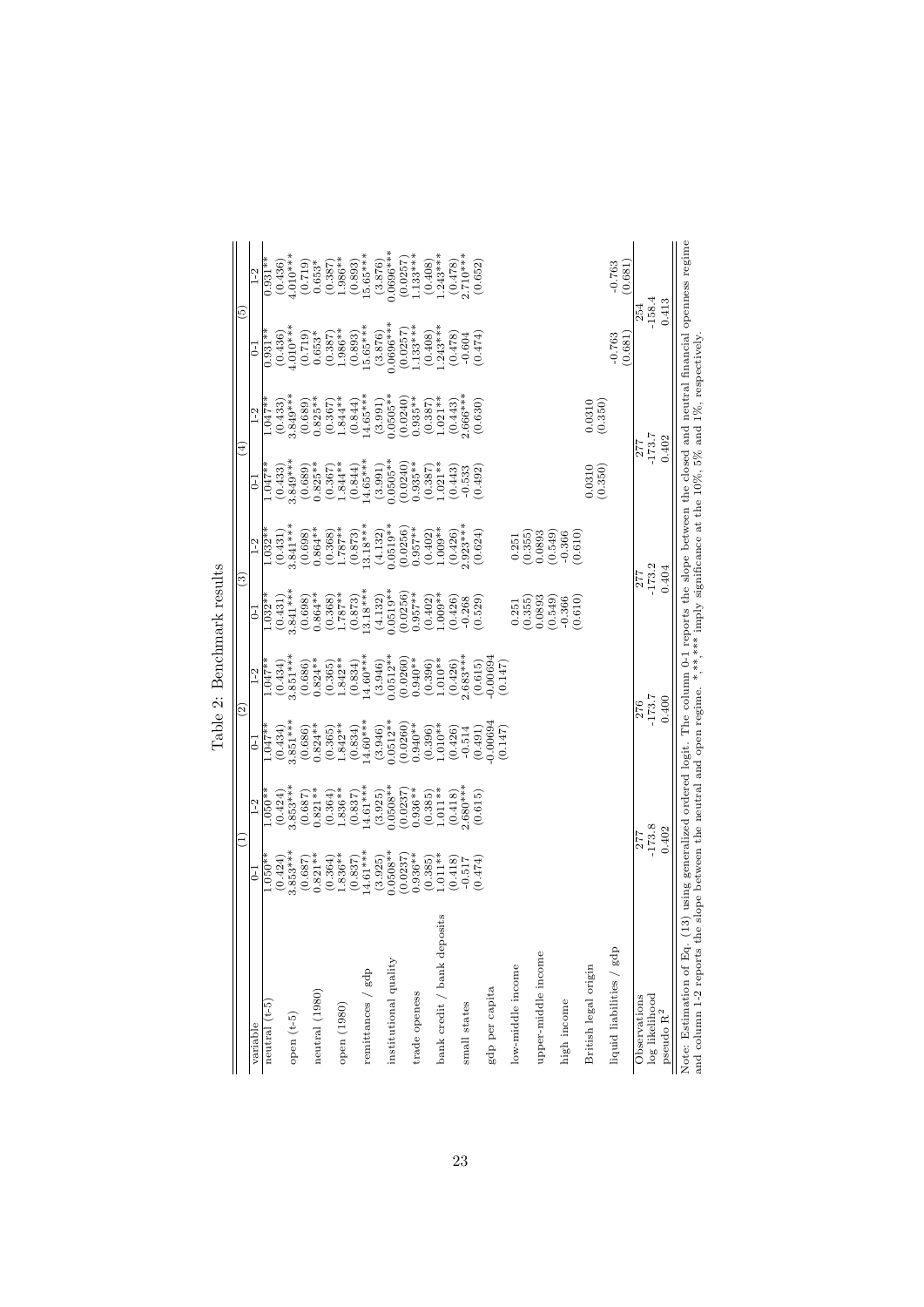out relatively rich remain rich. Another factor that might play a role is the occurrence of an endogeneity bias, since financially liberalized countries tend to grow faster (Bekaert et al., 2005).

Some authors argue that the legal origin of a country is related to financial openness (e.g. Brune and Guisinger, 2003). Although this is likely to be captured by the initial conditions and/or institutional quality (La Porta et al., 1999), it is explicitly included in column (4). However, the coefficient on British legal origin turns out to be insignificant. Unreported results show that a French legal origin dummy is also insignificant.

As the bank credit over bank deposits ratio captures the general development level of the financial system, other variables may be included to capture additional characteristics of a country's financial development. In column (5) we incorporate the private credit over GDP ratio, which shows how large the financial sector is relative to the economy. Some authors argue (see e.g. Braun and Raddatz, 2007) that a large domestic financial system may substitute for international sources of capital financing. Hence, a large domestic financial sector may result in a more closed financial openness policy. The private credit over GDP ratio has a negative coefficient, which is in line with Braun and Raddatz  $(2007)$ , but this variable is insignificant.<sup>17</sup>

Model (1) is our baseline specification and captures the most relevant variables explaining financial openness. However, there may be some distrust in the results of the estimations in Table 2 due to a potential endogeneity bias. Even though all variables are predetermined, they are not strictly exogenous. Especially, we are concerned about the potential endogeneity of remittances. The first concern is reverse causality, since the cheaper it is to remit, the higher will be remittances, ceteris paribus. Put differently, if transaction costs are very high, a migrant will not remit or remit a lower fraction of his income compared to situation without transaction costs.

A second point of concern is a potential bias due to measurement error. As the IMF/World Bank data only registers official flows, we miss those remittances sent through unofficial channels. The size of unofficial remittances is likely to be correlated with financial openness, since unofficial channels are not attractive when transaction costs of official channels are small. In order to address these concerns, we adopt an instrumental approach in the next section.

<sup>&</sup>lt;sup>17</sup>The impossible trinity states that a country's government can pursue at most two out of the following three policies: 1. A fixed exchange rate, 2. Free capital flows and 3. An independent monetary policy. This suggests to include the country's exchange rate regime as a control variable. Unreported results, which are available upon request, show that the exchange rate regime has no impact on financial openness.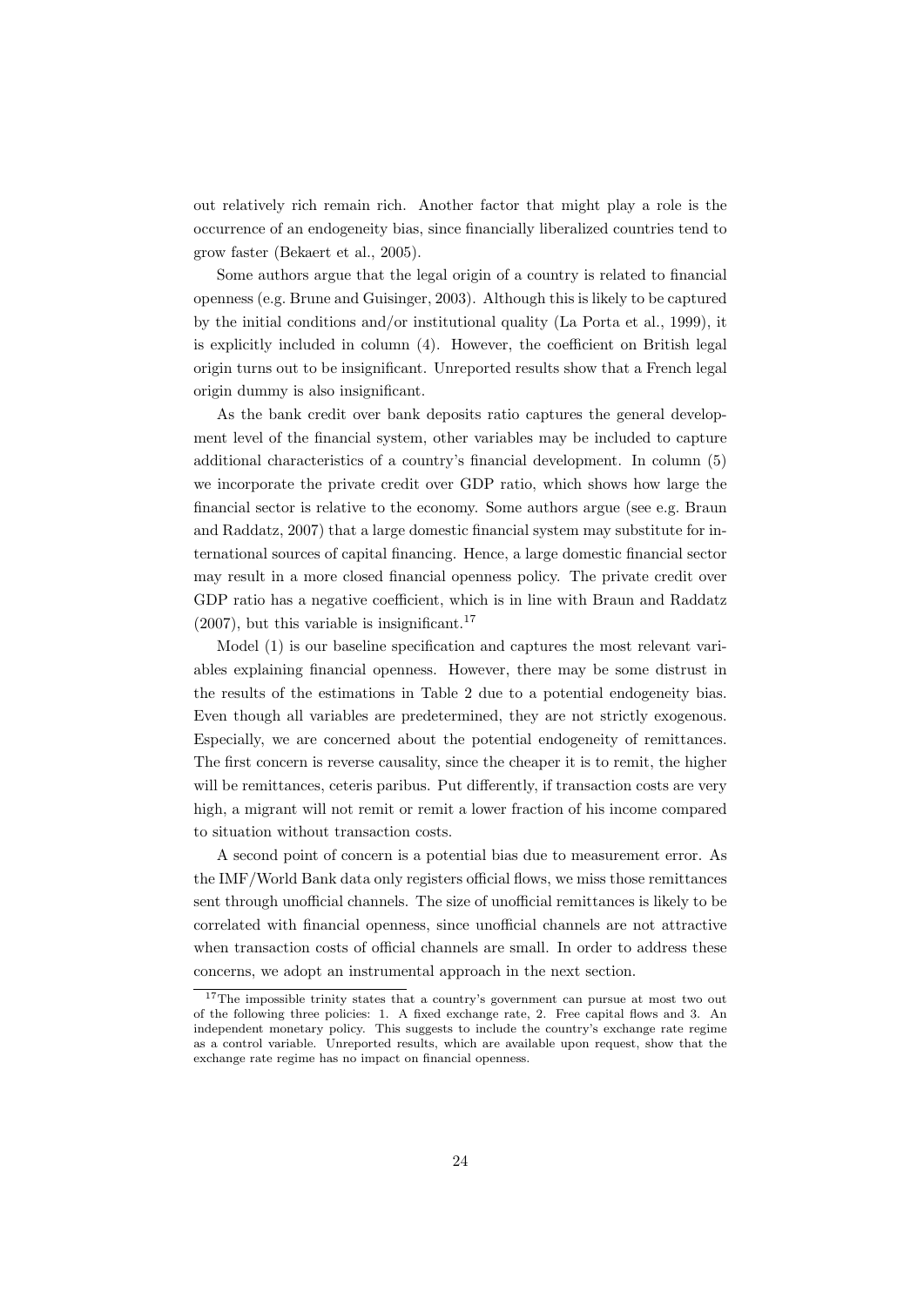#### 4.4 Instrumentation

Instrumental variable (IV) methods are a common approach to deal with endogeneity problems. In linear models, the literature guiding the use of instrumentation is well developed and widespread. In particular, it is possible to use the very popular two-stage least squares technique (2SLS), and for dynamic panel data models, as in our case, the Arellano-Bover system GMM. Unfortunately, in a nonlinear framework, it is not easy to find a suitable method to account for endogeneity and there appears to be some confusion around the application of instrumental variable methods in this setting.

Very recently, Terza et al. (2008), address this issue. In the literature. there are two instrumental variables-based approaches to correct for endogeneity in non-linear models. The first one is the two-stage residual inclusion (2SRI) and the second one is the two-stage predictor substitution (2SPS). 2SPS is very similar to the linear 2SLS estimator. In the first-stage of 2SPS, reduced form regressions are estimated with any consistent estimation technique, then the results are used to generate predicted values for the endogenous variables. In the second-stage, the endogenous variables are replaced by their predicted values obtained from the first-stage. The 2SRI estimator has the same first stage as 2SPS, but in the second stage the endogenous variables are not replaced by their predicted values. Instead, the first-stage residuals are included in the second stage, reflecting the component of the error term that is correlated with the endogenous explanatory variables, and thereby correcting for endogeneity.<sup>18</sup> Terza et al. (2008) support the use of 2SRI, showing that 2SRI is generally statistically consistent in the broader class of non-linear model, whereas 2SPS is not. Following their suggestion we use the 2SRI technique.<sup>19</sup>

A consistent estimation technique is required for first-stage estimation. In our context we apply a robust fixed effect estimation, thereby accounting for all time-constant variables explaining remittances, e.g. geographical characteristics, colonial history, linguistic and cultural features of a migrants' origin country.

Attempting to confront the endogeneity issue requires finding suitable instruments. To properly instrument remittances we need to find variables that must satisfy the following conditions: first, they need to be sufficiently correlated with the endogeneous variable (i.e. they must not be weak); and, second, they can neither have a (direct) influence on the dependent variable, capital account openness, nor be correlated with the error term in (13). Also, there must

<sup>18</sup>We recall that the essence of the endogeneity problem is the correlation between the explanatory variable and the error term

 $19$ In not reported regressions, we used also the 2SPS technique. Results were in general similar to the ones obtained with 2SRI, even if less robust in the balanced sample.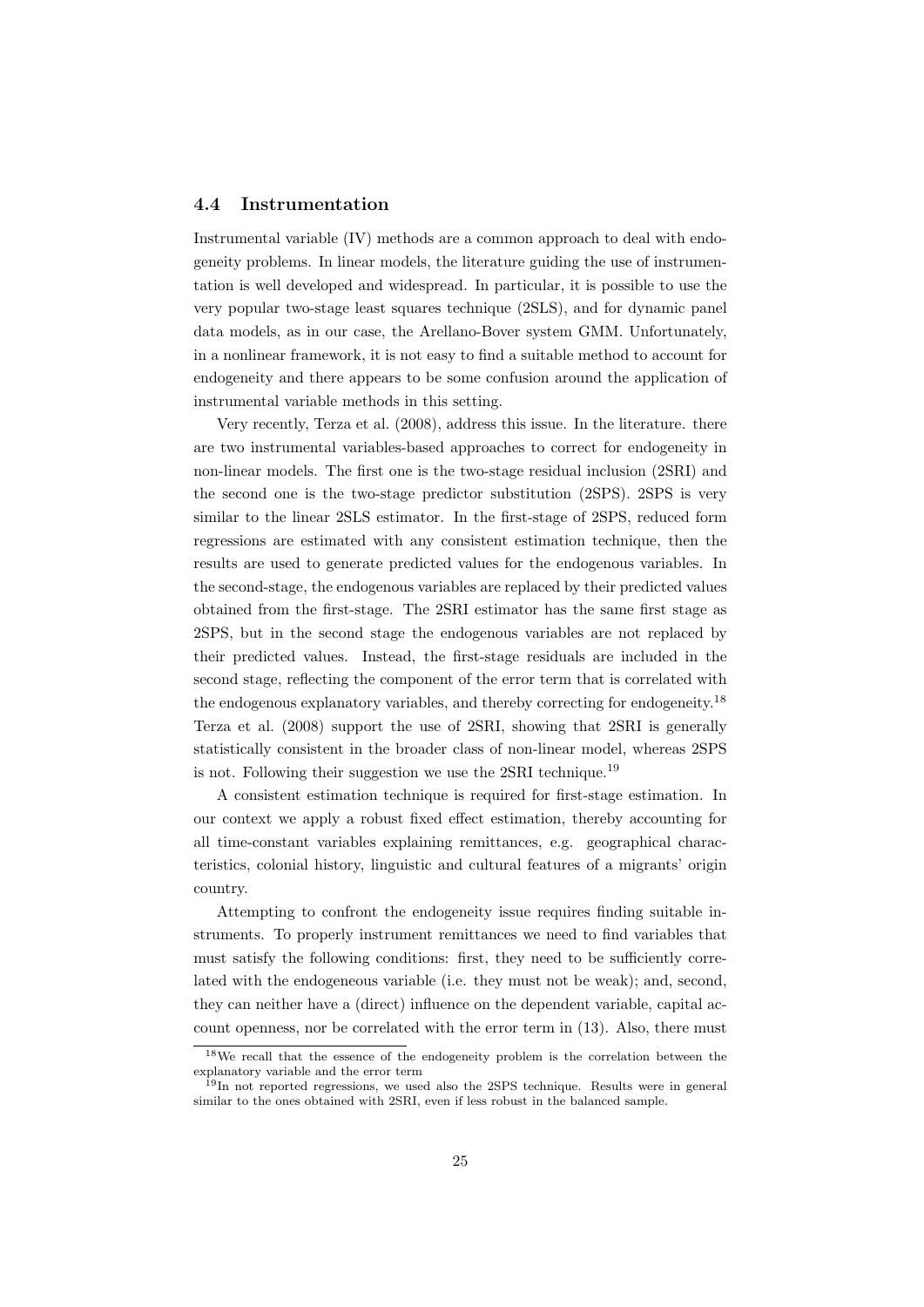be at least as many instruments as there are endogenous regressors. In our case, we need one instrument for exact identification and at least 2 instruments for overidentification.

Instrumental estimation of model (13) allows also to take into account measurement errors in the key variable, i.e. the remittances variable. As explained before, remittances are subject to measurement errors due to the fact that informal remittances are not included in the official data. The size of this measurement error is likely to vary across countries.

We consider as instruments for remittances, the (lagged) total emigration rate to the six major OECD receiving countries, considering the Defoort (2008) data set, and the growth rate of very young people (0-14) as a percentage of the total population (data are taken from the World Bank's World Development Indicators).

The emigration rate is positively correlated with remittances as a percentage of GDP, as one expect that workers from abroad send money to their family at home. At the aggregate level, therefore, the more workers migrate abroad, the larger the amounts of remittances received by their home country. Freund and Spatafora (2008) even argue that the stock of migrants in OECD countries is the primary determinant of remittances.<sup>20</sup> Growth rate of very young population is supposed to be positively correlated with remittances, as family size increases, and in particular with more children in the family, migrants spend less on themselves, and spend more on young family members, e.g. on education, in their home country.

From our first stage estimation in Table 3, we can see that the estimated coefficients of our instruments are positive and statistically significant. They have very high joint explanatory power, which can be inferred from the high F-statistics for both the unbalanced and balances samples. This indicates that our instruments are strong.<sup>21</sup>

The second requirement for valid instruments is that they can neither have a (direct) influence on the dependent variable, financial openness, nor be correlated with the error term. In our case, we think that this is the case for both the lagged emigration rate and the growth rate of very young population.

If we do not see any direct correlation between our instruments and our dependent variable, some indirect correlation can be claimed, but from our data, this correlation appears quite weak. For example, as GDP per capita and in-

<sup>20</sup>The use of total emigration rate to the six major OECD countries as instrument for remittances as a percentage of GDP is also in line with Singer (2009) who, in his study on remittances and exchange regime policies, uses as instrument for remittances the five-year rolling average annual emigration to 15 advanced industrial countries, scaled by the sending country's population.

 $^{21}$ In general, practitioners consider instruments as strong when the F-statistic is larger than ten.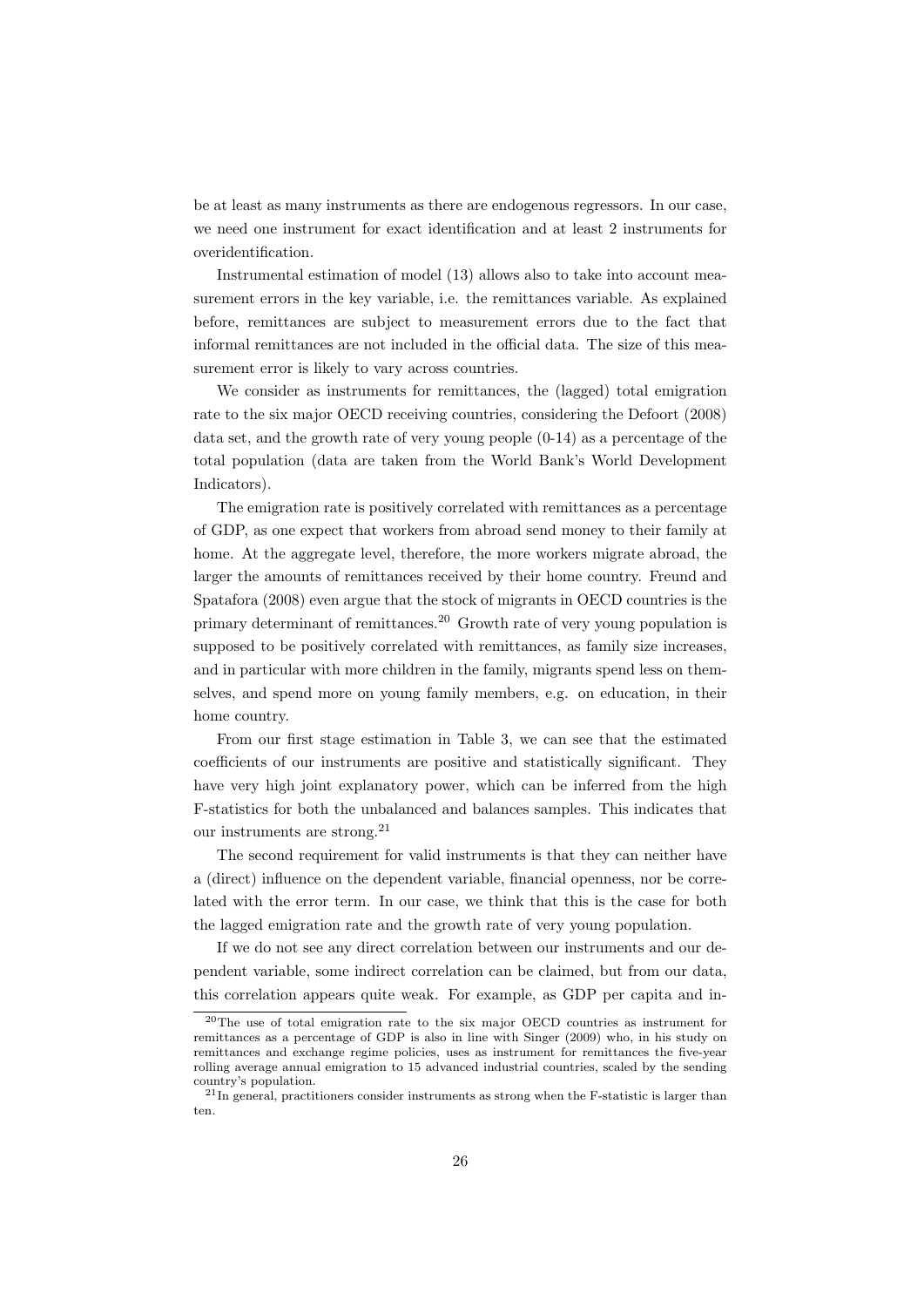Table 3: First stage

| variable                     | unbalanced   | balanced    |
|------------------------------|--------------|-------------|
| neutral $(t-5)$              | $0.00768**$  | $0.00976**$ |
|                              | (0.00332)    | (0.00385)   |
| open $(t-5)$                 | 0.00459      | 0.00433     |
|                              | (0.00542)    | (0.00655)   |
| emigration rate (t-5)        | $0.684***$   | $0.673***$  |
|                              | (0.136)      | (0.145)     |
| growth rate young population | $0.123**$    | $0.129**$   |
|                              | (0.0581)     | (0.0615)    |
| institutional quality        | $-0.000594*$ | $-0.000441$ |
|                              | (0.000349)   | (0.000378)  |
| trade openess                | $-0.00124$   | $-0.000333$ |
|                              | (0.00552)    | (0.00666)   |
| bank credit / bank deposits  | $-0.00833*$  | $-0.0106**$ |
|                              | (0.00431)    | (0.00516)   |
| Observations                 | 277          | 215         |
| R-squared                    | 0.385        | 0.391       |
| Number of countries          | 66           | 43          |
| F-stat                       | 29.76        | 25.24       |
| p-value (F-stat)             | 0.000        | 0.000       |
| partial $\mathbb{R}^2$       | 0.2526       | 0.2489      |

Note: Estimation of first stage regression with remittances/gdp as dependent variable using fixed effects and robust standard errors.  $*, **$  imply significance at the 10%, 5% and 1%, respectively.

come dummies are not significant in our benchmark estimation, we can exclude that the growth rate of very young population is correlated with our dependent variable through GDP per capita (population growth and GDP per capita are negatively correlated, as rich countries usually have a lower population growth rate). For the emigration rate, one can claim that the emigration rate is potentially correlated with capital account openness through institutional quality, considering capital account openness as a reflection of institutions. There are some papers assessing the relationship between migration and political institutions (e.g. Spilimbergo, 2009). Even if in our estimation, institutional quality is positive and highly significant, financial openness and institutional quality, measured as a corrected indicator of democracy, are unconditionally uncorrelated (for instance, there are very open countries with low level of democracy), therefore excluding a possible correlation between emigration rate and financial openness through institutional quality.<sup>22</sup>

In order to statistically test for correlation of our instruments with the error term, an over-identifying restrictions test has been performed. This test is a likelihood ratio test which compares the likelihood function of the two-stage estimates with the likelihood function of a specification which additionally includes our instruments. This test confirms the validity of our instruments both

 $22$ We consider the unconditional correlation between Kaopen and the Polity2 measure from the Polity IV data set. The correlation is 0.0713 with a p-value of 0.1395.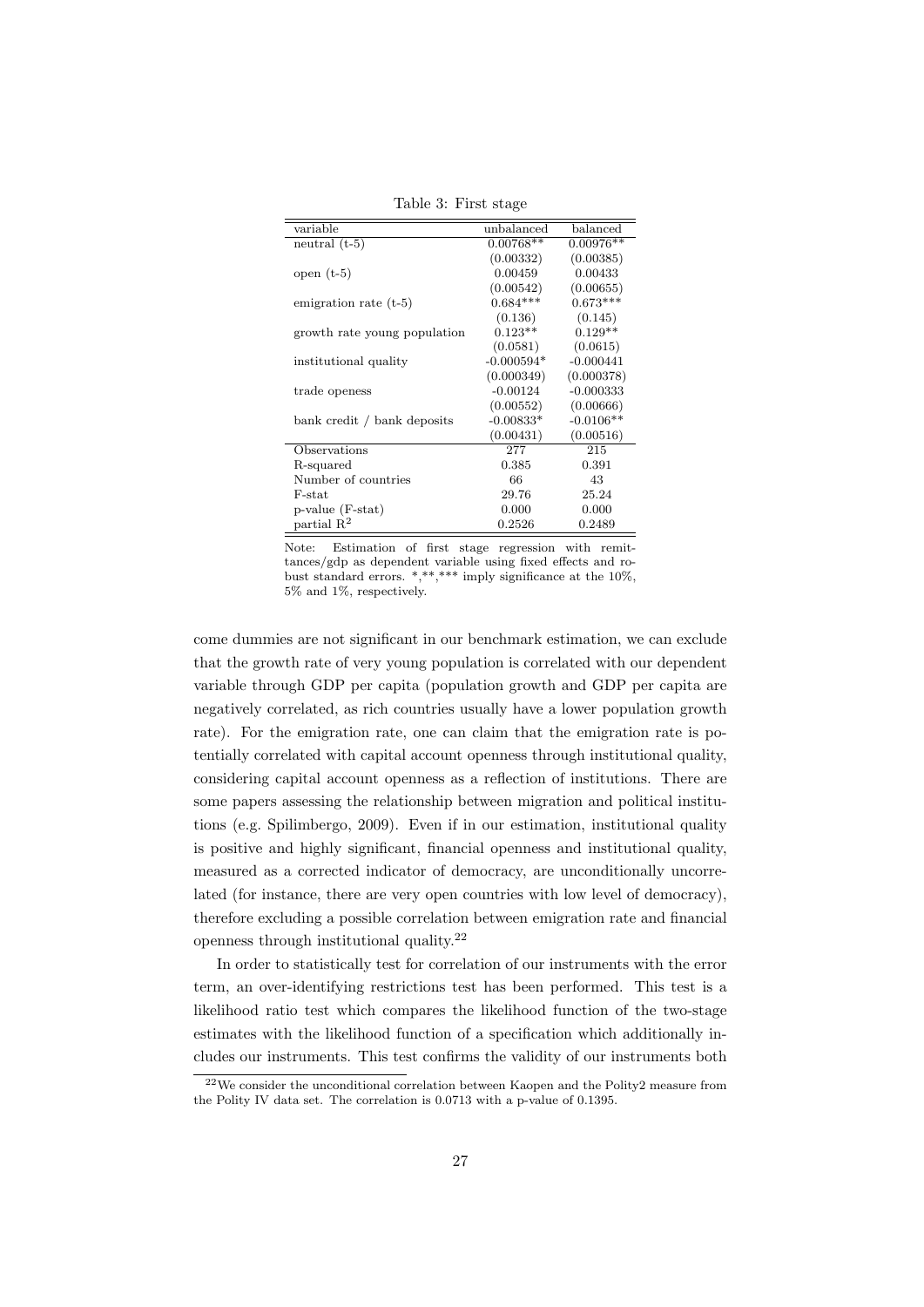for the unbalanced and the balanced sample.

Table 4 shows the second-stage gologit results. The estimated coefficients of the residuals are positive and statistically significant in columns 0-1, negative and less significant in columns 1-2; they either test for endogeneity and capture the component of the error term correlated with the endogenous explanatory variables. Even correcting for endogeneity, the coefficient on remittances is positive and highly significant at the 1 % level, with only a minor lower estimated coefficient compared to our benchmark estimation, both in the unbalanced and balanced sample. The residual variable in this second stage estimation is significantly different from zero in 3 out of the 4 equations reported in the Table. The significance of this variable can be seen as some indirect evidence of the need to instrument the remittance variable. In turn, in the spirit of the well-known Hausman test in the case of continuous models, this might provide indirect evidence in favour of reverse causality between financial openness and remittances. This interpretation should be nevertheless taken with caution.<sup>23</sup>

|                             |            | unbalanced |            | balanced   |
|-----------------------------|------------|------------|------------|------------|
| variable                    | $0-1$      | $1-2$      | $0 - 1$    | $1-2$      |
| neutral $(t-5)$             | $1.167***$ | $1.167***$ | $1.322**$  | $1.322**$  |
|                             | (0.430)    | (0.430)    | (0.523)    | (0.523)    |
| open $(t-5)$                | $3.937***$ | $3.937***$ | $3.666***$ | 3.666***   |
|                             | (0.687)    | (0.687)    | (0.770)    | (0.770)    |
| neutral $(1980)$            | $0.859**$  | $0.859**$  | 0.287      | 0.287      |
|                             | (0.372)    | (0.372)    | (0.460)    | (0.460)    |
| open (1980)                 | $1.717**$  | $1.717**$  | 1.290      | 1.290      |
|                             | (0.851)    | (0.851)    | (0.854)    | (0.854)    |
| remittances / gdp           | $13.19***$ | $13.19***$ | $14.01***$ | $14.01***$ |
|                             | (4.299)    | (4.299)    | (4.058)    | (4.058)    |
| institutional quality       | $0.0517**$ | $0.0517**$ | $0.0789**$ | $0.0789**$ |
|                             | (0.0244)   | (0.0244)   | (0.0332)   | (0.0332)   |
| trade openess               | $0.988**$  | $0.988**$  | $1.198**$  | 1.198**    |
|                             | (0.390)    | (0.390)    | (0.491)    | (0.491)    |
| bank credit / bank deposits | $0.969**$  | $0.969**$  | 2.866***   | $-0.484$   |
|                             | (0.430)    | (0.430)    | (0.656)    | (0.872)    |
| small states                | $-0.608$   | $2.551***$ | $-1.259**$ | $2.304***$ |
|                             | (0.445)    | (0.627)    | (0.573)    | (0.833)    |
| residual                    | 33.08**    | $-15.60$   | 57.93***   | $-26.51*$  |
|                             | (13.95)    | (15.89)    | (15.74)    | (15.24)    |
| Observations                |            | 277        |            | 215        |
| log likelihood              |            | $-169.4$   |            | $-121.3$   |
| pseudo $R^2$                |            | 0.417      |            | 0.460      |
| Overid (LR test, p-val)     |            | 0.141      |            | 0.257      |

Table 4: Instrumentation Second Stage Gologit

Note: Estimation of Equation (13) using generalized ordered logit. The column 0-1 reports the slope between the closed and neutral financial openness regime and column 1-2 reports the slope between the neutral and open regime. \*,\*\*,\*\*\* imply significance at the 10%, 5% and 1%, respectively.

<sup>23</sup>In the same perspective, it is impossible to assess the degree of reverse causality in our data from the mere comparison between estimates of Table 2 and of Table 4. The reason is that with respect to the basic estimates of the gologit model, the IV estimates correct for two different biases, i.e. the simultaneity bias and the measurement error one.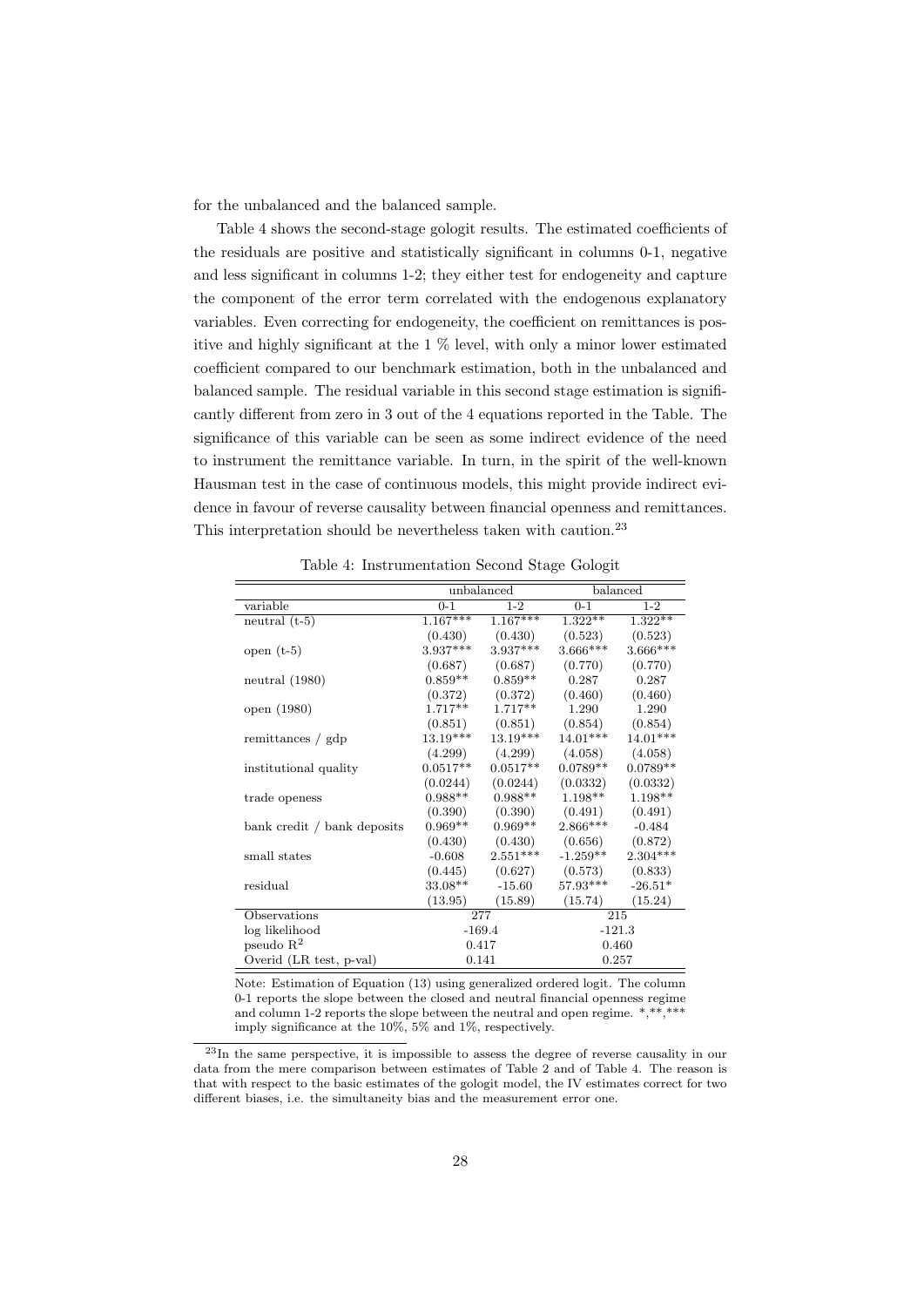Now initial conditions are less important than previous estimation for the balanced sample. All the other results for our benchmark specification are confirmed.

In order to assess the robustness of our results we treat the dependent variable, financial openness, as a continuous variable using two different estimation techniques. First, we re-estimate our model using a linear 2SLS technique, considering the same set of instruments as before. Second, with the Arellano-Bover system GMM, considering the lagged dependent variable as predetermined, and remittances as endogenous and instrumented by their second and further lags. The regression results are reported in Appendix B. Also in these cases our main results are confirmed: the estimated coefficient of remittances is positive and significant at usual statistically level in both cases.

One concern with the results of Tables 2 and 4 is the quality of the remittances variable. As mentioned before, there is only data available for official remittance flows, i.e. unofficial remittances are not captured in the data. Suppose all countries have a certain fraction of remittances received through informal channels in 1980. The potential effect on financial openness is captured by the initial conditions. Over time the fraction official vs. unofficial remittances is likely to increase. Due to financial innovations, official transactions have become cheaper since the 1980s. Consequently, we would expect that the increase in official remittances is larger than the increase in total remittances. In this case, the coefficient on remittances in Tables 2 and 4 is underestimated and the effect of remittances on capital account openness is even stronger than the estimated one.

### 4.5 Marginal effects

From the estimated coefficients in Table 4 it is possible to calculate marginal effects. These marginal effects are calculated at the mean of each independent variable for all categories. Table 5 shows these marginal effects for both the unbalanced (left panel) and balanced sample (right panel). The interpretation of the coefficients is straightforward. Consider remittances in the unbalanced panel, the coefficient of about -3 implies that if the remittance over GDP ratio increases by one percentage point (e.g. from 2 to 3 percent), then this decreases the probability of ending up in a closed regime by 3 percentage points. Likewise, a one percentage point increase in remittances/GDP results increases the probability of ending up in the category neutral (open) by  $2(1)$  percentage point(s). These results show that countries which receive large amounts of remittances from abroad are unlikely to be financially closed, e.g. a ten percentage point increase in remittances reduces the probability of being in a closed regime by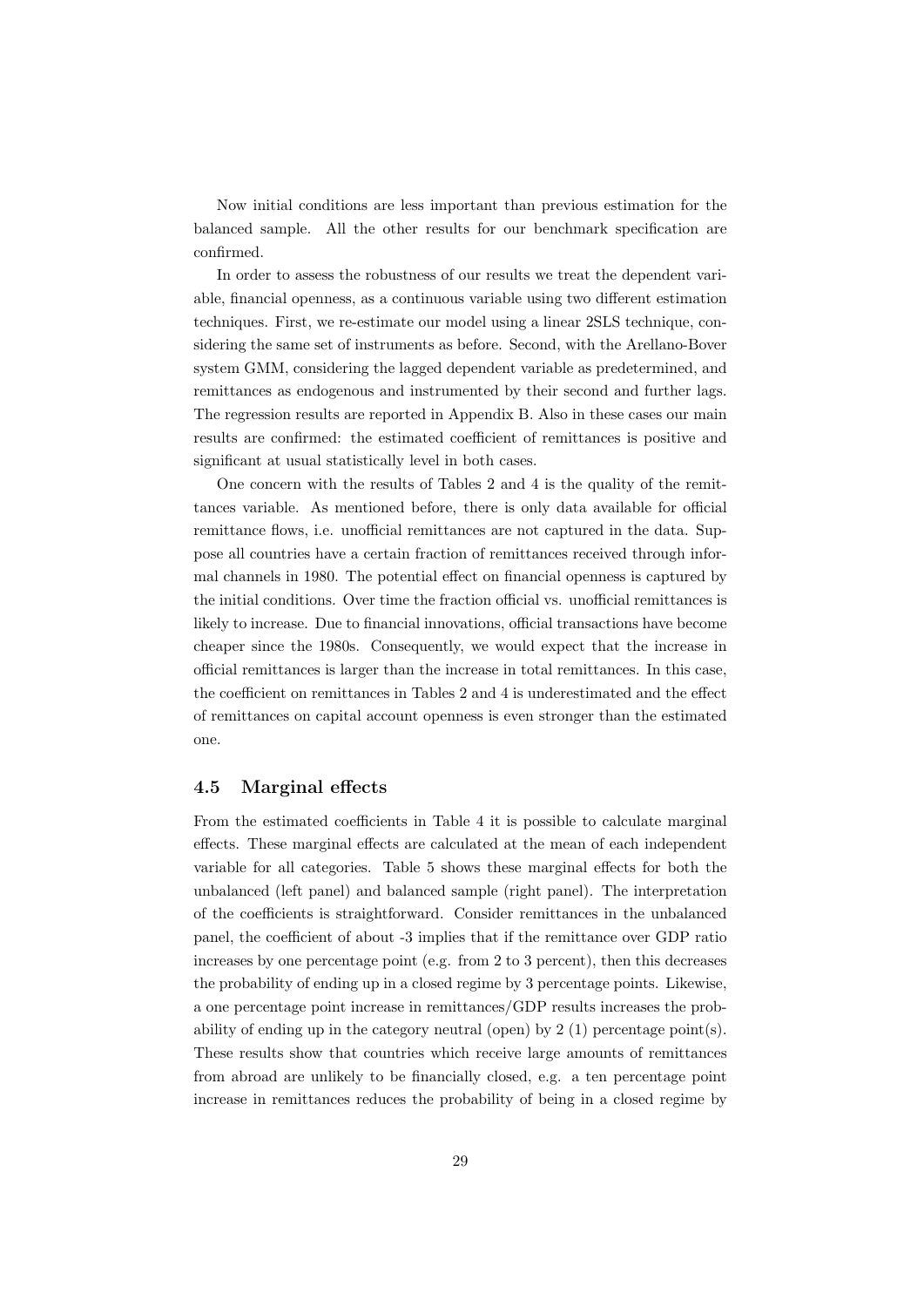thirty two percentage points.

The coefficients on the lagged categories can be interpreted as transition probabilities. If a country has a neutral financial openness policy at t-5, it is unlikely to end up in a closed regime at time t. Put differently, the probability of ending up in a closed regime is reduced by 27 percentage points if a country has a neutral regime at t-5. This effect is even stronger when a country has an open financial policy at t-5 (-55 percentage points). Countries that have an open financial regime are likely to remain open. The probability of a country to be open at time t, when it is open at time t-5, increases by 66.7 percentage points.

Initial conditions do not seem to matter for the balanced sample, implying that countries are not "stuck" in a regime. Instead they are able to switch regimes when e.g. remittances increase strongly during the 1980-2005 period. For the unbalanced sample initial conditions do seem to matter, e.g. if you have a neutral regime in 1980 this increases the probability of being in a neutral regime in the future by 13 percentage points. Moreover, the probability to end up in a closed regime is reduced by 20 percentage points.

The quality of institutions has a positive effect on the probability of being in a neutral or open regime, i.e. countries with good institutions are less likely to have a closed financial regime.

Financial openness appears to go hand in hand with trade openness. Countries with a closed trade policy are unlikely to have an open capital account policy. This finding is related to McKinnon (1991) who argues that trade openness is prerequisite for financial openness. Empirical evidence in favor of this reasoning has been provided by, among others, Chinn and Itô (2006). The findings in Table 5 are in line with this reasoning.

Economically, the size of this effect is large. When a country liberalizes its trade account, this reduces the probability of ending up in a closed regime by about 24% (or 29% in the balanced sample). Therefore, an increase in the remittance/gdp ratio of seven percentage points is similar in magnitude as a change from a closed to open trade regime. Note that the relative importance of trade openness and remittances is similar across financial openness regimes. With quite a few countries receiving remittances in excess of 10% of GDP, the importance of remittances is very obvious.

A higher bank credit/bank deposits ratio lowers the probability of a country to be financially closed. This implies that countries with more developed financial systems are more likely to have a neutral or open financial policy.

Small countries have a higher probability of being either closed or open. Apparently, governments of small states choose one of these extreme policies and have less preference for a neutral financial openness policy.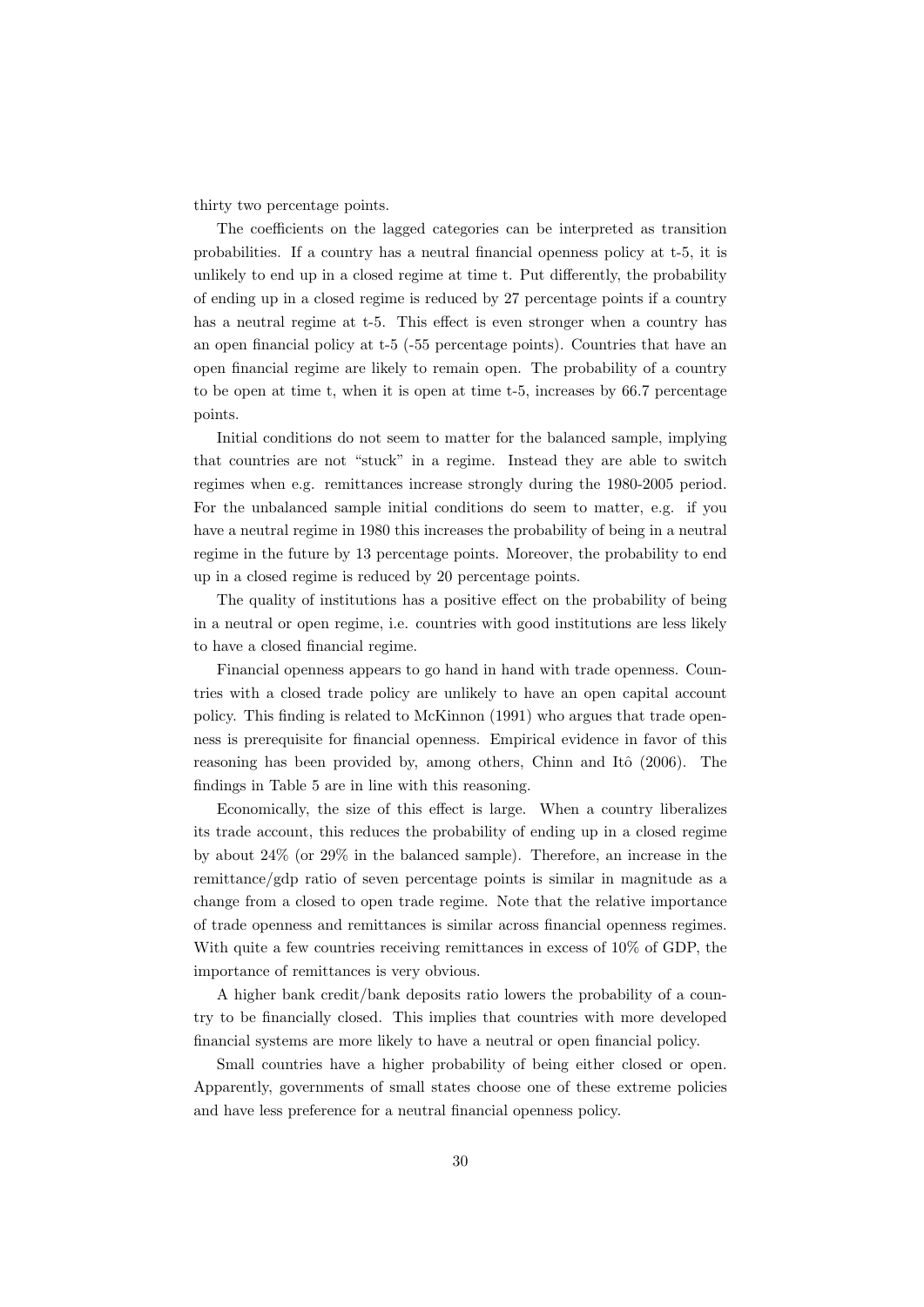|                                                                                                                     |             | unbalanced   |                   |             | balanced    |                   |
|---------------------------------------------------------------------------------------------------------------------|-------------|--------------|-------------------|-------------|-------------|-------------------|
| variable                                                                                                            | ⊂           |              | $\mathbf{\Omega}$ | ⊂           |             | $\mathbf{\Omega}$ |
| neutral $(t-5)$                                                                                                     | $-0.269***$ | $0.163***$   | $0.106***$        | $-0.301***$ | $0.181**$   | $0.120**$         |
|                                                                                                                     | (0.0935)    | (0.0619)     | 0.0404            | (0.112)     | 0.0747      | (0.0494)          |
| open $(t-5)$                                                                                                        | $-0.552***$ | $-0.115$     | $0.667***$        | $-0.511***$ | $-0.118$    | $0.629***$        |
|                                                                                                                     | (0.0517)    | (0.103)      | (0.120)           | 0.0649      | (0.118)     | (0.142)           |
| neutral (1980)                                                                                                      | $-0.203**$  | $0.129**$    | $0.0734*$         | $-0.0689$   | 0.0461      | 0.0229            |
|                                                                                                                     | (0.0835)    | (0.0512)     | 0.0389            | (0.109)     | (0.0724)    | 0.0377            |
| open (1980)                                                                                                         | $-0.331***$ | 0.105        | 0.227             | $-0.265**$  | $0.114***$  | 0.151             |
|                                                                                                                     | (0.107)     | (0.0749)     | (0.165)           | (0.133)     | (0.0428)    | (0.141)           |
| remittances / gdp                                                                                                   | $3.220***$  | $2.212***$   | $-009***$         | $3.388***$  | $2.301***$  | $086***$          |
|                                                                                                                     | (1.054)     | (0.796)      | (0.370)           | (1.008)     | (0.821)     | (0.353)           |
| institutional quality                                                                                               | $0.0126***$ | $0.00867***$ | $.00395***$       | $-0.0191**$ | $0.0130**$  | $0.00612***$      |
|                                                                                                                     | 0.00597     | (0.00430)    | 0.00199           | 0.00813     | 0.00628     | 0.00251           |
| trade openess                                                                                                       | $-0.241**$  | $0.166***$   | $0.0755***$       | $-0.290**$  | $0.197***$  | $0.0929**$        |
|                                                                                                                     | (0.0968)    | (0.0719)     | (0.0319)          | (0.122)     | (0.0920)    | (0.0399)          |
| bank credit / bank deposits                                                                                         | $-0.236**$  | $0.162**$    | $0.0741**$        | $0.693***$  | $0.731***$  | $-0.0375$         |
|                                                                                                                     | (0.105)     | (0.0761)     | 0.0354            | (0.161)     | (0.158)     | 0.0683            |
| small states                                                                                                        | 0.151       | $0.562***$   | $0.412***$        | $0.303**$   | $-0.662***$ | $0.359*$          |
|                                                                                                                     | (0.109)     | (0.137)      | (0.133)           | (0.125)     | (0.179)     | (0.186)           |
| residual                                                                                                            | $8.077**$   | $9.270***$   | $-1.193$          | 14.01***    | $6.07***$   | $2.055*$          |
|                                                                                                                     | (3.395)     | (3.267)      | 1.229             | (3.789)     | (3.780)     | 1.207             |
| Note: Calculation of marginal effects using the coefficients in Table 4. The coefficients indicate the magnitude    |             |              |                   |             |             |                   |
| by which a change in an independent variable affects the probability that a certain country has either a closed.    |             |              |                   |             |             |                   |
| neutral or open financial openness regime. *,**,**** imply significance at the $10\%$ , 5% and $1\%$ , respectively |             |              |                   |             |             |                   |

Table 5: Marginal effects Table 5: Marginal effects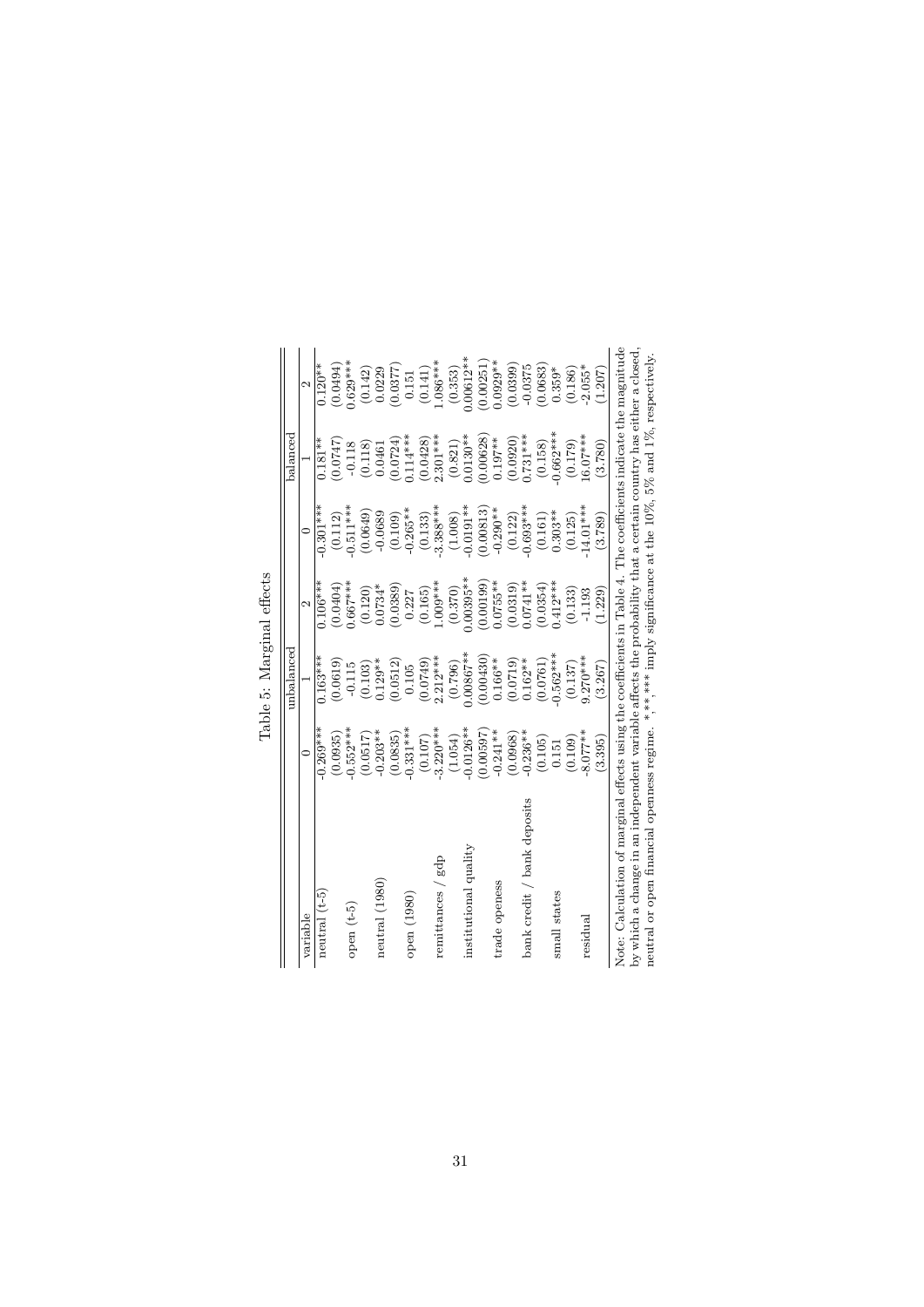In sum, Table 5 confirms the predictions of the positive effect of remittances on a country's financial openness policy. Moreover, the impact of remittances on financial openness is not only statistically significant, but also economically large.

## 5 Counterfactual analysis

In order to further assess the economic effect of remittances, we investigate what the financial openness policy of a country would be under different scenarios. By keeping other country characteristics fixed at their observed values and varying only the amount of remittances received, the objective is to gain insight on the economic importance of remittances. We consider two specific scenarios. In the first scenario we show how the distribution of financial openness changes when a country receives zero remittances. The second scenario investigates the case when the amount of remittances received is doubled. We hypothesize, based on the results obtained in Sections 5.3 and 5.4, that large remittance receiving countries will have a lower financial openness in the first scenario and a higher financial openness under the second. Naturally, for countries receiving relatively few remittances we do not expect large effects on financial openness.

In Section 5.4 we calculated the marginal effects of each variable for the average country in the sample. This provides insights on the effects of a change in e.g. remittances for the "average country". Instead of using the average country's data, here country specific data will be used to calculate the country specific marginal effects. From these country specific characteristics, the estimated model parameters and the distributional properties of the logit model, we are able to calculate for each country individually the probabilities of ending up in a specific financial openness regime. $^{24}$ 

The intuition of the technique is straightforward when illustrating it for an individual country, say the Dominican Republic. The characteristics of this country, when predicting its 2005 financial openness regime, are as follows: 1) Financial openness in 1980 was "closed" and in 2000 it was "neutral", 2) The remittances/gdp ratio during 2000-2004 is 0.11, 3) It scored an 8 for institutional quality during these years, 4) The country is open to trade, 5) Its bank credit/bank deposit ratio during 2000-2004 is 1.43 and 6) it is considered to be a small state. Under these conditions the model predicts the following regime probabilities for the Dominican Republic in 2005: 7% "closed", 51% "neutral" and 42% "open".

Since the Dominican Republic's remittances/gdp ratio is 11%, this will be

<sup>&</sup>lt;sup>24</sup>The mfx postestimation command in Stata is used to calculate these probabilities.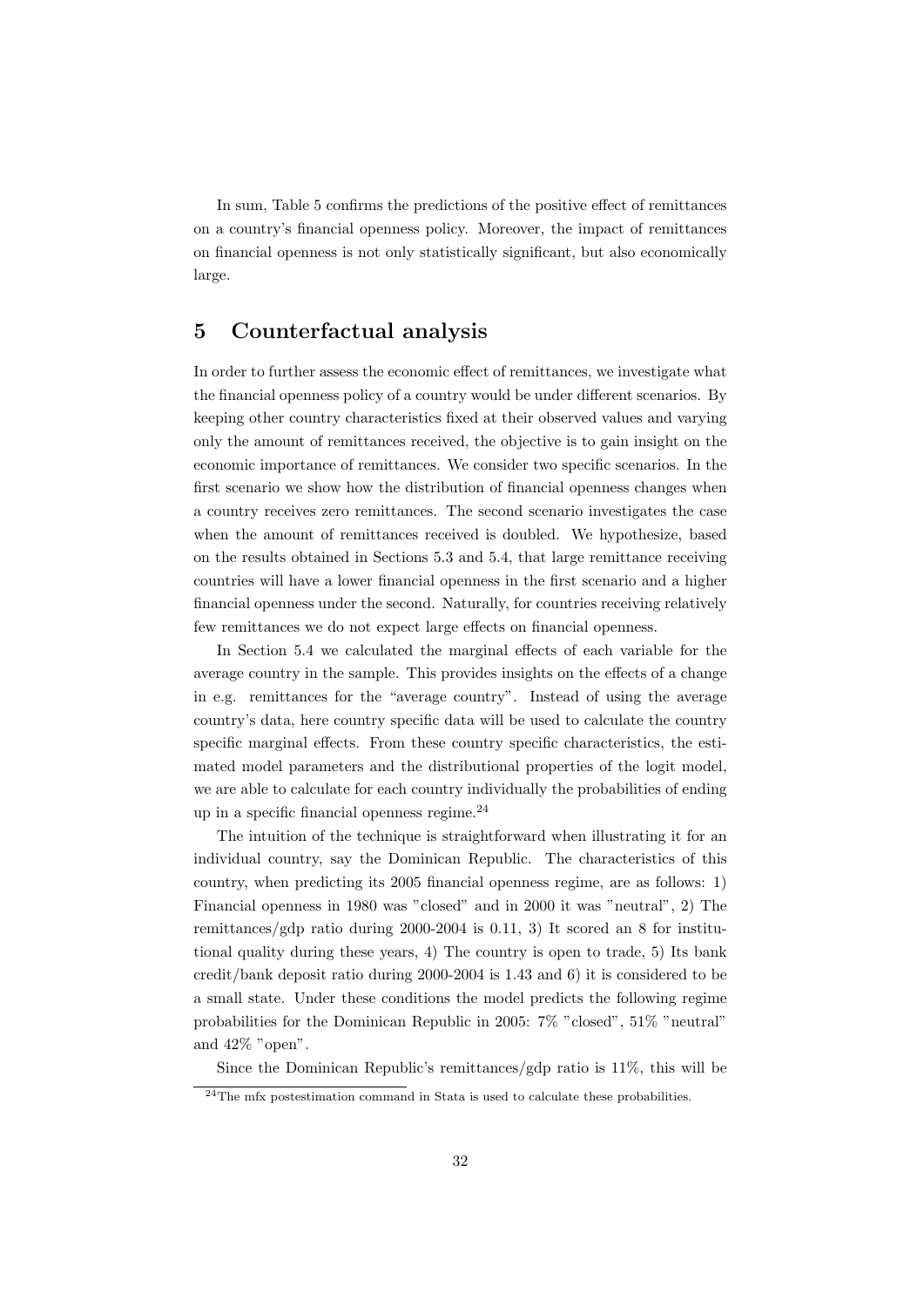set to 0% in scenario 1 and doubled to 22% in scenario 2. Keeping all other variables constant we now obtain the following probabilities in scenario 1: 25% "closed",  $61\%$  "neutral" and  $14\%$  "open". Under scenario 2 this is:  $2\%$  "closed", 22% "neutral" and 76% "open". These numbers show the important impact remittances have on the Dominican Republic's financial openness policy regime. Therefore, remittances strongly impact the prospects of ending up in either the neutral or open regime. Based on the country's other characteristics there is a relatively small, but not negligible, 25% probability of ending up in the closed regime when no remittances are received.<sup>25</sup>

Figure 2 presents the changes in probabilities to end up in one of the 3 categories as a function of the average remittances/GDP ratio during 2000- 2004 when a country receives zero remittances. It is easy to see that the higher the remittances/gdp ratio the higher the probability to become more closed. All countries face an increase in the probability to move to a lower financial openness category.

Let us focus on some particular countries, as an example. Jamaica is in an open regime in 2000 and receives a large amount of remittances relative to GDP. In the case of zero remittances, the probability to end up in an open regime widely decreases, while the probability to end up in a neutral regime increases. The probability to end up in a closed regime will be slightly affected.

Consider now the Philippines, a country which is intermediate open in 2000 and receiving a large amount of remittances. We can see that both the probability to be in an open or neutral regime will decrease, while the probability to end up in a closed regime increases. The same happens for countries with an intermediate amount of remittances and which are in a closed regime in 2000, such as Morocco.

On the opposite, the probabilities to end up in a certain regime will generally not change when the remittances/GDP ratio is very low. For example, Mexico is in an open regime in 2000 and does not receive that many remittances (in terms of GDP only 2%, in absolute terms the figure is large), therefore its probability to have an open regime is unaffected in case it receives no remittances anymore.

Figure 3 presents the changes in probabilities to end up in one of the 3 categories as a function of remittances/GDP ratio in 2000 when the amount of remittances received is doubled. In general, the results of scenario 2 show the reverse pattern of scenario 1.

Countries such as Jamaica, which are open and receive already a large amount of remittances, would face an increase in the probability to stay in the open regime. It is interesting to note, that countries like Morocco and

<sup>25</sup>Table 8 shows in detail the probabilities for all the countries in the baseline case and the two scenarios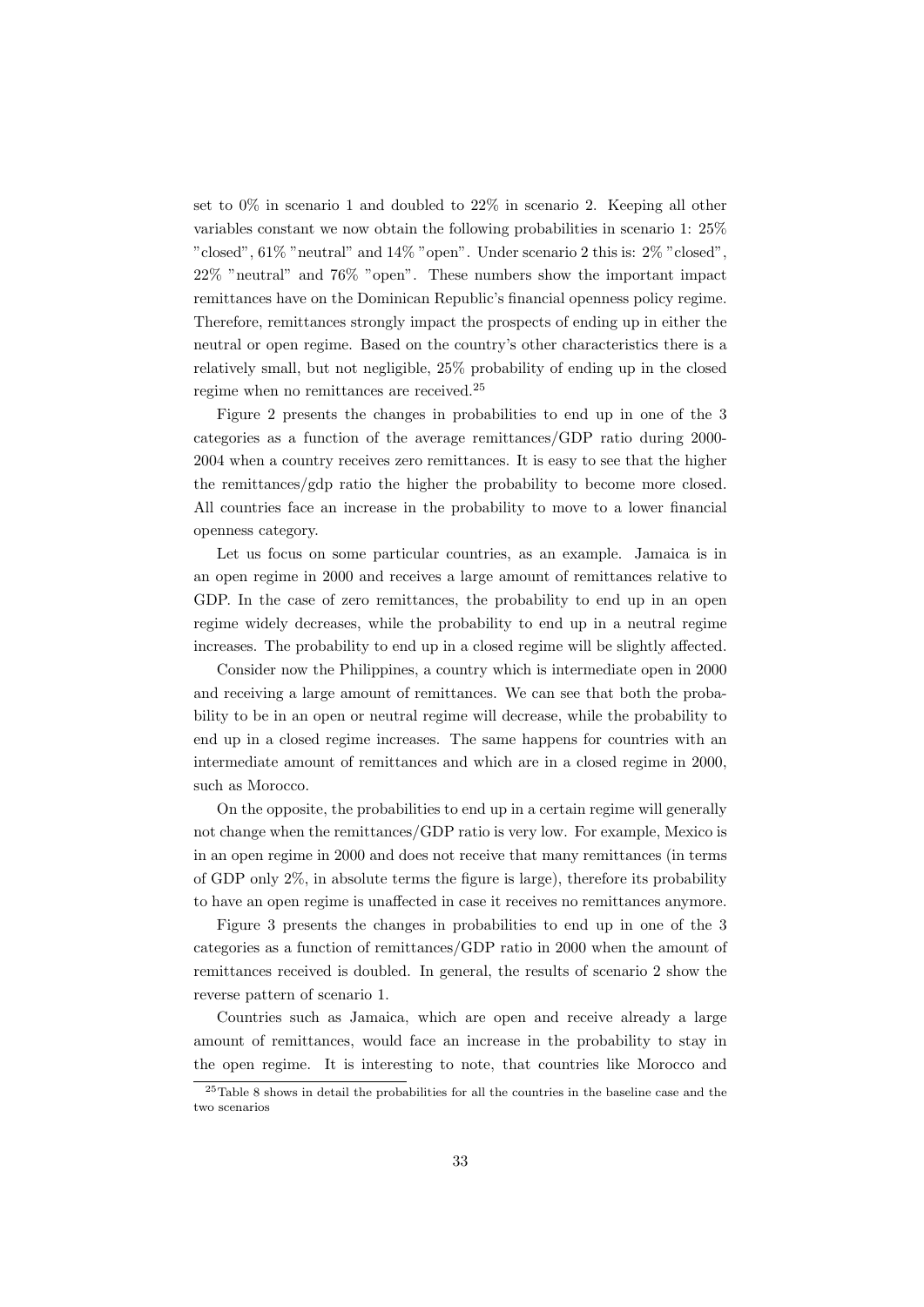

Figure 2: Scenario 1 (zero remittances)



Change in probability (neutral regime)



 $0.05$ 

| <b>The Property</b><br>0.00R | <b>Barbieral</b>                                     |             |                           |     |
|------------------------------|------------------------------------------------------|-------------|---------------------------|-----|
| 0 <sup>0</sup>               | SrivLankalyana                                       | 15%         | 20%                       | 25% |
| $-0.05$                      | Gambia, The<br>Egypt, Arab Rep.<br>Kenya Guatemala ◆ |             | Remittances (in % of GDP) |     |
| $-0.10$                      | Philippines<br>Ecuador                               |             |                           |     |
| $-0.15$                      | Uganda,                                              |             |                           |     |
| $-0.20$                      | Honduras                                             |             |                           |     |
| $-0.25$                      | Nideraiguasn Republic                                | El Salvador |                           |     |
| $-0.30$                      |                                                      |             | Jordan                    |     |
| $-0.35$                      |                                                      |             |                           |     |
| $-0.40$                      |                                                      | Jamaica     |                           |     |
| $-0.45$                      |                                                      |             |                           |     |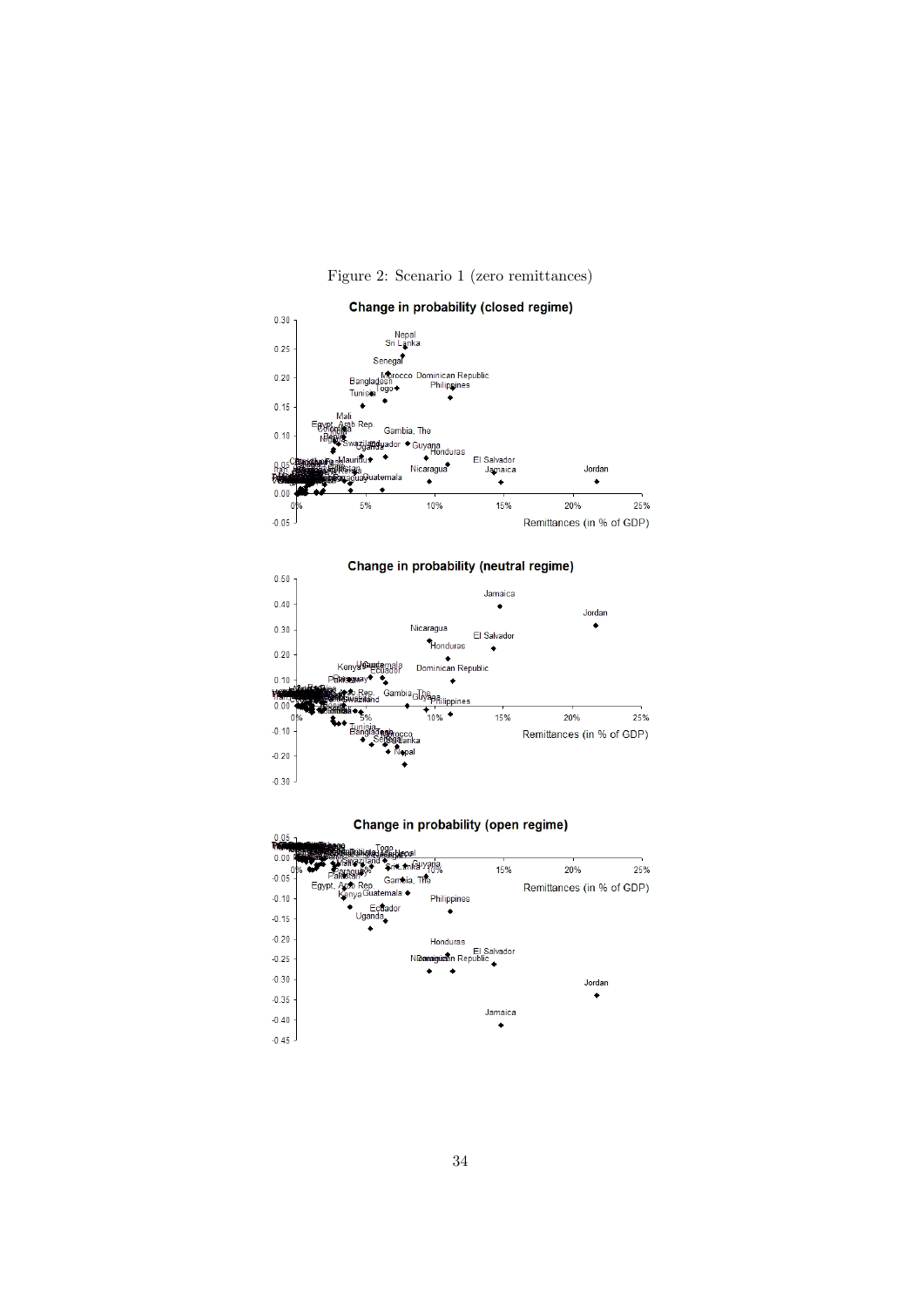

### Figure 3: Scenario 2 (double remittances)

Change in probability (neutral regime)



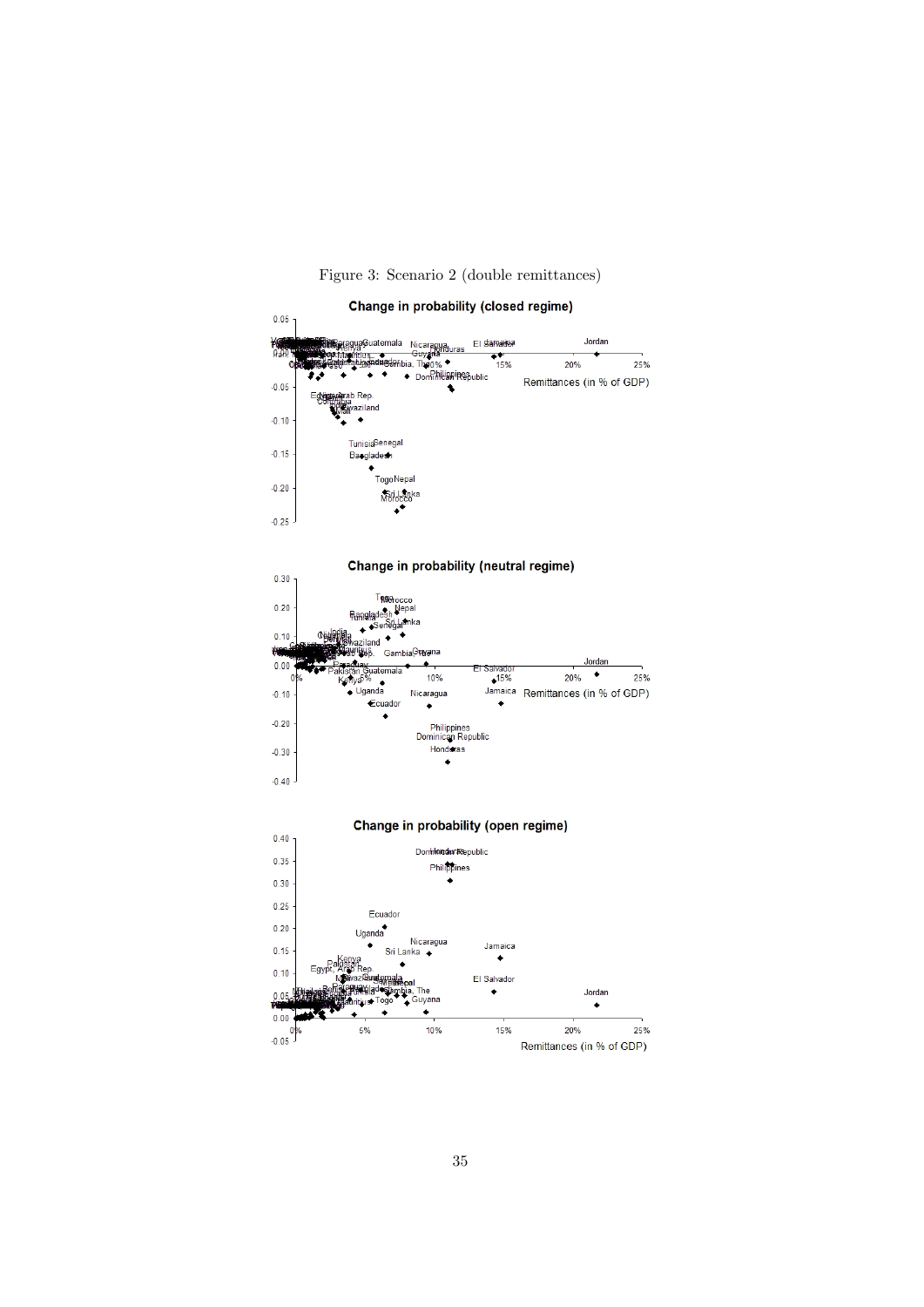Philippines instead, will strongly increase the probability to end up in a more open category, i.e. neutral for Morocco and open for Philippines, and strongly decrease the probability to remain in the current regime.

## 6 Conclusion

Workers' remittances have greatly increased during recent years, becoming a significant source of income for many developing countries. In addition to their increasing size, the stability and counter-cyclicality of these flows make them an important and reliable source of funds for developing countries. The importance of remittances on human capital investments, poverty reduction, and macroeconomic stability has been widely recognized by researchers and policymakers. Therefore, it is attractive for remittance receiving countries to liberalize their capital account and increase their financial openness in order to attract more remittances through formal channels. Hence, remittances can have an important direct effect on a developing countries' financial openness.

In this paper we investigate the link between remittance receipts and financial openness for a sample of 66 mostly developing countries from 1980-2005. Empirically we use a dynamic generalized ordered logit model to establish the link between remittances and financial openness. In addition, we apply a two- -step method akin to two stage least squares to deal with the potential endogeneity of remittances.

We find a highly positive effect of remittances on financial openness, i.e. the more remittances a country receives, the more likely it will be financially open. This positive effect is statistically significant and economically large. Through counterfactual experiments, we show that the probability to be financially opened is higher ceteris paribus for countries which receive a considerable amount of remittances.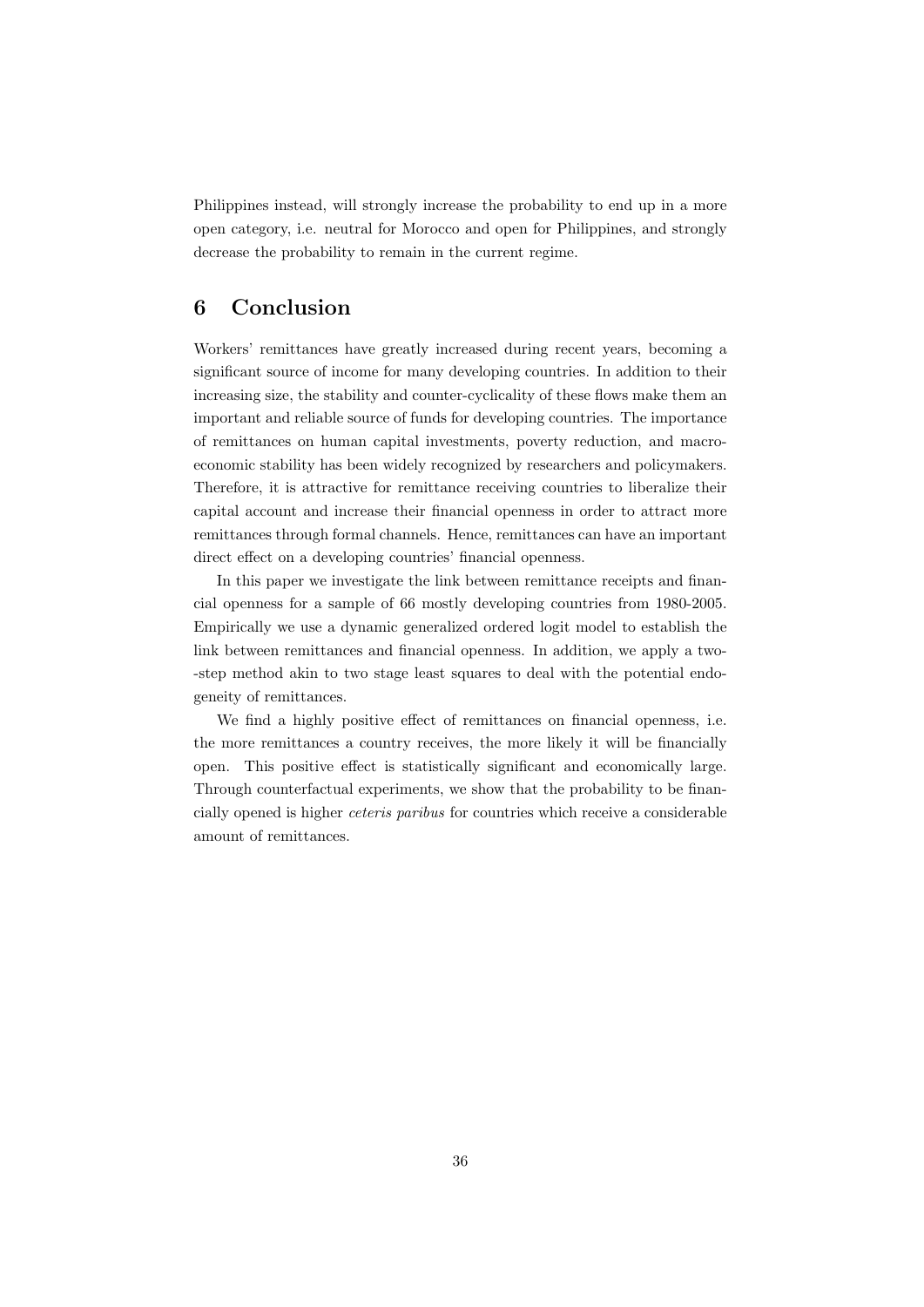## References

- Acosta, P. A., Lartey, E. K. and Mandelman, F. S. (2009). Remittances and the dutch disease, *Journal of International Economics* **79**(1): 102–116.
- Acosta, P., Fajnzylber, P. and Lopez, J. (2006). What is the Impact of International Remittances on Poverty and Inequality in Latin America?", in Ozden, C. and Schiff, M. (eds), International Migration, Economic Development and Policy, Chapter 2, Palgrave-Macmillan.
- Adams, R. (2006). Remittances Poverty and Investment in Guatemala, in: Ozden, C. and Schiff, M. (eds), International migration, remittances and the brain drain, Chapter 2, Palgrave-Macmillan.
- Adams, R. and Page, J. (2005). Do international migration and remittances reduce poverty in developing countries?, *World Development* 33(10): 1645– 1669.
- Aggarwal, R., Demirguc-Kunt, A. and Martinez Peria, M. (2006). Do workers' remittances promote financial development?, World Bank Policy Research Working Paper 3957 .
- Agunias, D. R. (2006). Remittances and development: Trends, impacts, and policy options; a review of the literature, Report Migration Policy Institute .
- Alesina, A., Grilli, V. and Milesi-Ferretti, G. (1994). The Political Economy of Capital Controls, in Leonardo Leiderman and Assaf Razin, eds., Capital mobility: The impact on consumption, investment, and growth., Cambridge: Cambridge University Press.
- Beck, T., Demirguc-Kunt, A. and Levine, R. (2000). A new database on the structure and development of the financial sector, World Bank Economic Review 14(3): 597–605.
- Beck, T. and Peria, M. S. M. (2009). What explains the cost of remittances? an examination across 119 country corridors, Policy Research Working Paper Series 5072, The World Bank .
- Beine, M., Cosma, A. and Vermeulen, R. (2010). The dark side of global integration: Increasing tail dependence, Journal of Banking  $\mathcal C$  Finance 34: 184–192.
- Bekaert, G., Harvey, C. and Lundblad, C. (2005). Does financial liberalization spur growth, Journal of Financial Economics 77: 3–55.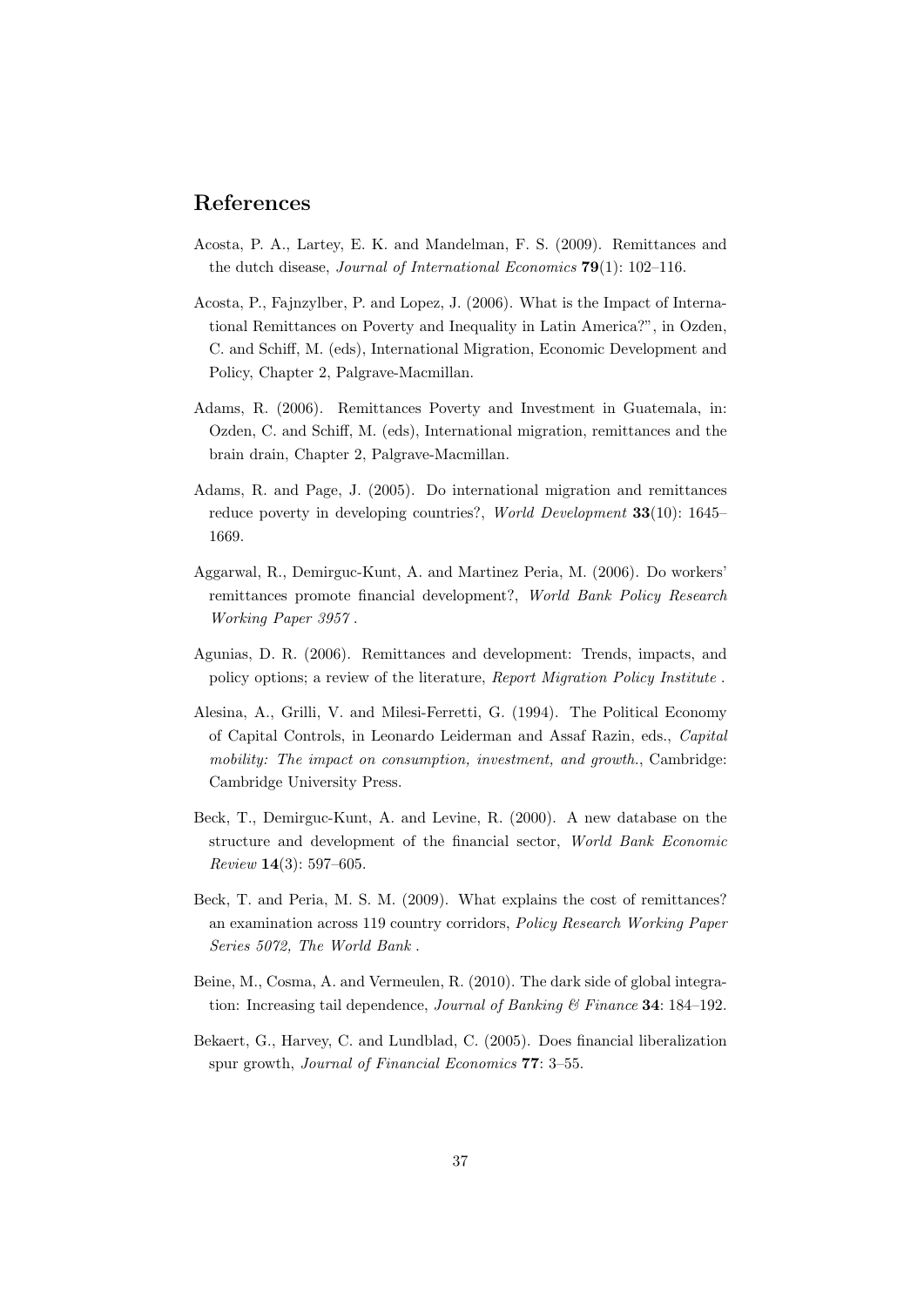- Braun, M. and Raddatz, C. (2007). Trade liberalization, capital account liberalization and the real effects of financial development, Journal of International Money and Finance 26: 730–761.
- Brune, N. and Guisinger, A. (2003). The diffusion of capital account liberalization in developing countries, Prepared for delivery at the 2003 Annual Meeting of the American Political Science Association .
- Carling, J. (2008). The determinants of migrant remittances, Oxford Review of Economic Policy 24: 581–598.
- Chinn, M. and Itô, H. (2002). Capital account liberalization, institutions and financial development: Cross country evidence, NBER Working Paper: Working Paper 8967 .
- Chinn, M. and Itô, H. (2006). What matters for financial development? capital controls, institutions and interactions, Journal of Development Economics 81: 163–192.
- Chinn, M. and Itô, H. (2008). A new measure of financial openness, *Journal of* Comparative Policy Analysis 10: 309–322.
- Contoyannis, P., Jones, A. and Rice, N. (2004). The dynamics of health in the british household panel survey, Journal of Applied Econometrics 19: 473–503.
- Cox-Edwards, A. and Ureta, M. (2003). International migration, remittances, and schooling: Evidence from el salvador, Journal of Development Economics .
- Defoort, C. (2008). Tendances de long terme en migrations internationales. analyse à partir des 6 principaux pays receveurs,  $Population-F$  63: 317-352.
- Dustmann, C. and Kirchkamp, O. (2002). The optimal migration duration and activity choice after remigration, Journal of Development Economics 67: 351– 372.
- Edison, H., Klein, M., Ricci, L.-A. and Slok, T. (2004). Capital account liberalization and economic performance: Survey and synthesis, IMF Staff Papers 51(2): 220–256.
- Edison, H., Levine, R., Ricci, L.-A. and Slok, T. (2002). International financial integration and economic growth, Journal of International Money and Finance 21(November): 749–776.
- Freund, C. and Spatafora, N. (2008). Remittances, transaction costs, and informality, Journal of Development Economics 86: 356–366.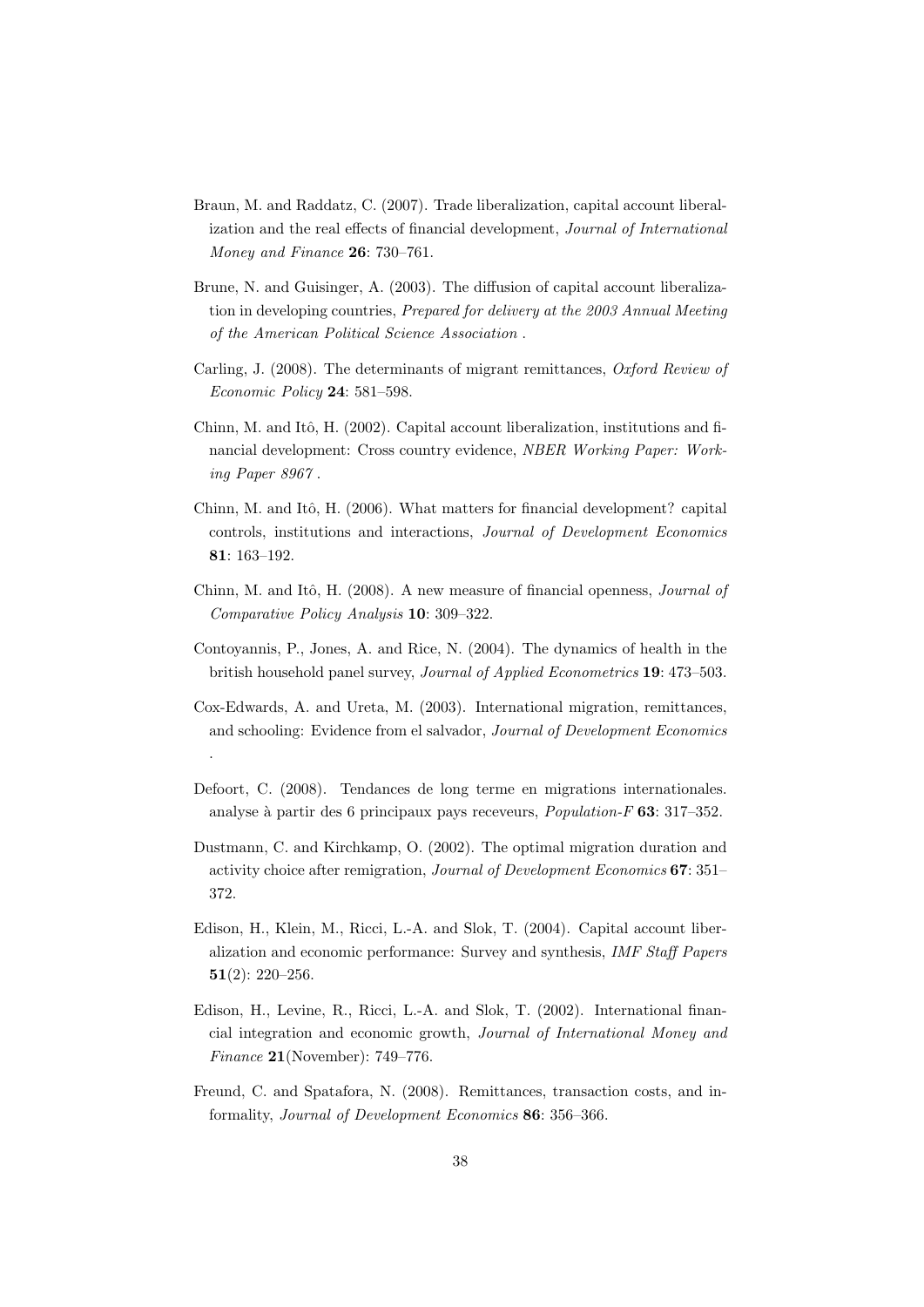- Giuliano, P. and Ruiz-Arranz, M. (2008). Remittances, financial development, and growth, Journal of Development Economics Article in Press.
- Gustafsson, B. and Makonnen, N. (1993). Poverty and remittances in lesotho, Journal of African Economies 2(1): 49–73.
- Kaminsky, G. and Reinhart, C. (2000). On crises, contagion, and confusion, Journal of International Economics 51(1): 145–168.
- Klein, M. and Olivei, G. (2008). Capital account liberalization, financial depth, and economic growth, Journal of International Money and Finance 27(October): 861–875.
- Kose, A., Prasad, E., Rogoff, K. and Wei, S.-J. (2009). Financial globalization: A reappraisal, IMF Staff Papers 56(1): 8–62.
- La Porta, R., Lopes-de Silanes, F., Schleifer, A. and Vishny, R. (1999). The quality of government, The Journal of Law, Economics  $\mathcal{C}$  Organization 15(1): 222–279.
- Maimbo, S. and Ratha, D. (2005). Remittances, development impact and future prospects, The International Bank for Reconstruction and Development / The World Bank, Washington, DC.
- McKinnon, R. (1991). The Order of Economic Liberalization: Financial Control in the Transition to a Market Economy, Johns Hopkins University Press, Baltimore.
- Miniane, J. (2004). A new set of measures on capital account restrictions, IMF Staff Papers 51(2): 276–308.
- Mundaca, G. (2009). Remittances, financial markets development and economic growth: The case of latin america and caribbean, Review of Development Economics 13(2): 288–303.
- Orozco, M. and Lapointe, M. (2004). Mexican hometown associations and development opportunities, *Journal of International Affairs*  $57(2)$ : 1–21.
- Quinn, D. (1997). The correlates of change in international financial regulation, American Political Science Review 91(3): 531–551.
- Quinn, D. and Toyoda, A. (2008). Does capital account liberalization lead to growth?, The Review of Financial Studies 21(3): 1403–1449.
- Rapoport, H. and Docquier, F. (2006). The Economics of migrants' remittances, in S. Kolm and Jean Mercier Ythier , eds., Handbook on the economics of giving, altruism and reciprocity, Vol. 1, Elsevier.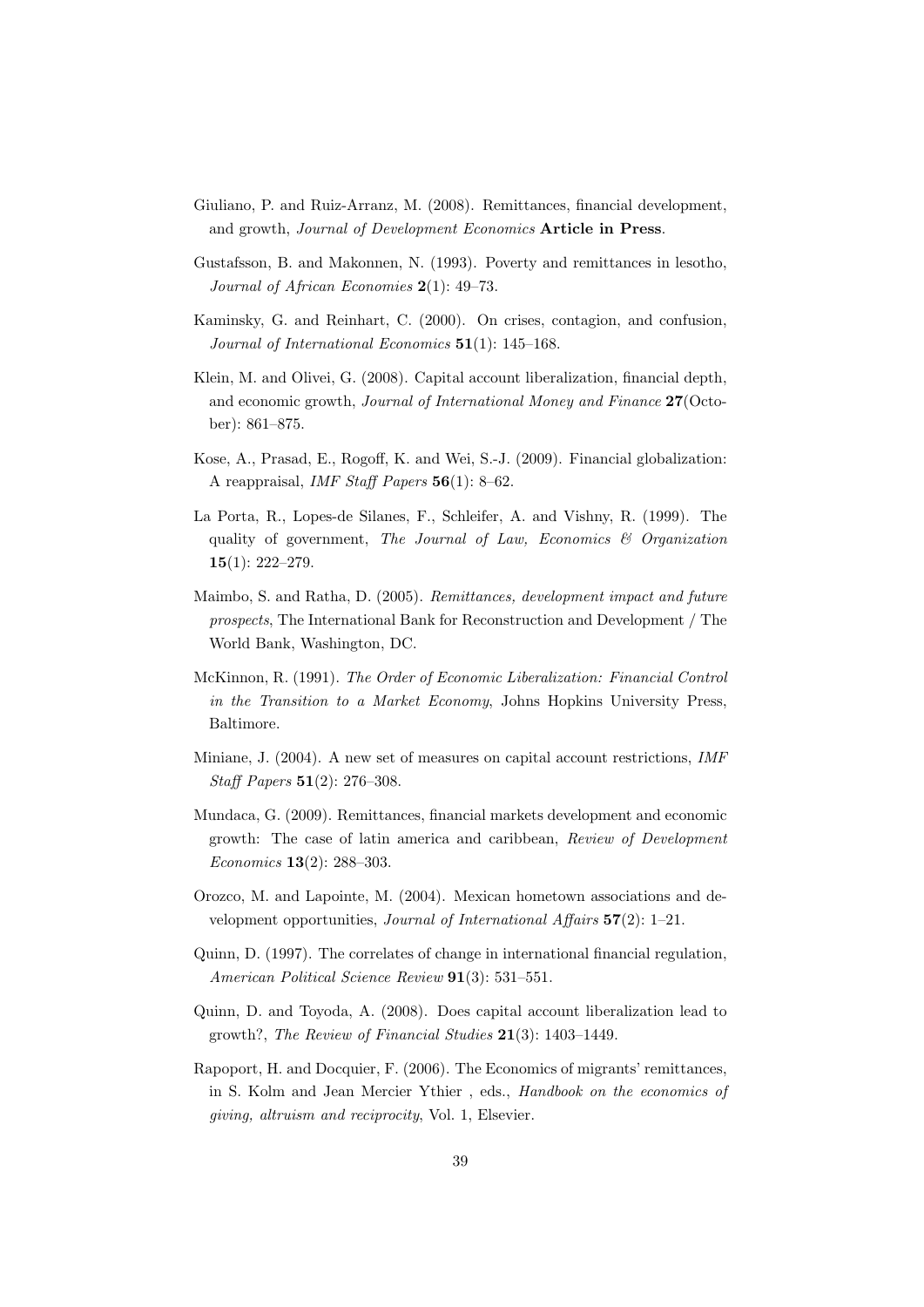- Reinhart, C. M. and Rogoff, K. S. (2004). The modern history of exchange rate arrangements: A reinterpretation, Quarterly Journal of Economics 119(1): 1– 48.
- Schiff, M. and Ozden, C. (2006). International migration, remittances and the brain drain, Palgrave-Macmillan.
- Schiff, M. and Ozden, C. (2007). International Migration, Economic Development and Policy, Palgrave-Macmillan.
- Singer, D. A. (2009). Migrant remittances and exchange rate regimes in the developing world, Mimeo Massachusetts Institute of Technology .
- Spilimbergo, A. (2009). Democracy and foreign education, American Economic Review 99(1): 528–543.
- Terza, J., Basu, A. and Rathouz, P. (2008). A two-stage residual inclusion estimation: Addressing endogeneity in health econometric modeling, Journal of Health Economics 27: 531–543.
- Tornell, A., Westermann, F. and Martinez, L. (2004). The positive link between financial liberalization, growth and crises, National Bureau of Economic Research Working Paper Series 10293.
- Wacziarg, R. and Welch, K.-H. (2008). Trade liberalization and growth: New evidence, The World Bank Economic Review 22(2): 187–231.
- Williams, R. (2006). Generalized ordered logit/ partial proportional odds models for ordinal dependent variables, The Stata Journal 6(1): 58–82.
- Woodruff, C. and Zenteno, R. (2001). Remittances and microenterprises in mexico, Working Paper, University of California, San Diego, Graduate School of International Relations and Pacific Studies .
- Wooldridge, J. (2005). Simple solutions to the initial conditions problem in dynamic, nonlinear panel data models with unobserved heterogeneity, Journal of Applied Econometrics 20: 39–54.
- World Bank, . (2006). Global Economic Prospects: Economic Implications of Remittances and Migration, Washington: The World Bank.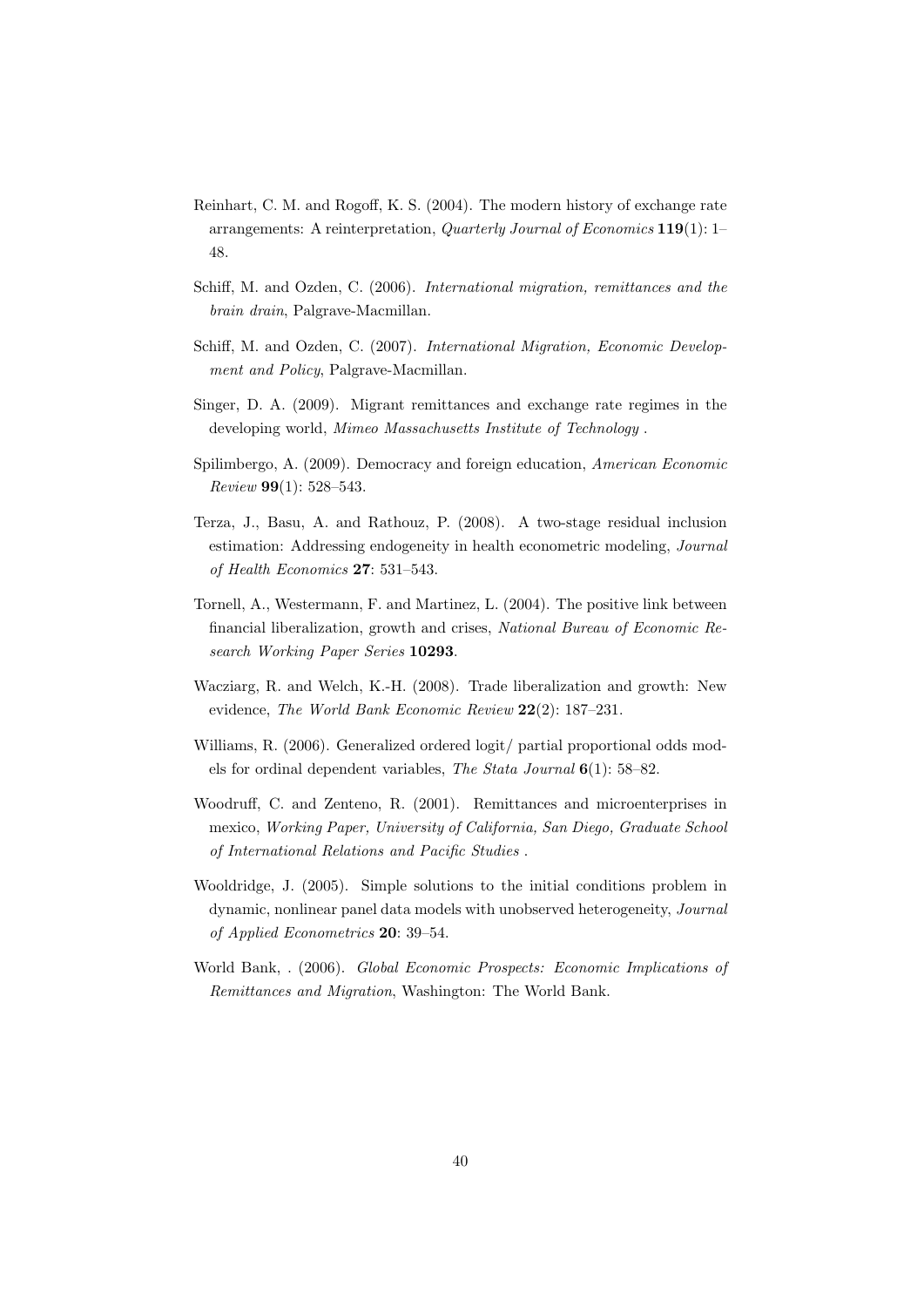|                             |                                                 |                       | $\widetilde{\omega}$   |                                                                         | ල                                                                                                        |                                                                                                                 | ⊕                                                                                                                                                          |                                                                                                                                                                      | ق                                                                                                         |                                                                                                                          |
|-----------------------------|-------------------------------------------------|-----------------------|------------------------|-------------------------------------------------------------------------|----------------------------------------------------------------------------------------------------------|-----------------------------------------------------------------------------------------------------------------|------------------------------------------------------------------------------------------------------------------------------------------------------------|----------------------------------------------------------------------------------------------------------------------------------------------------------------------|-----------------------------------------------------------------------------------------------------------|--------------------------------------------------------------------------------------------------------------------------|
| variable                    | $\overline{c}$                                  | $1-2$                 | $\overline{5}$         | $1-2$                                                                   | E                                                                                                        | $1-2$                                                                                                           | E                                                                                                                                                          | $1-2$                                                                                                                                                                | J                                                                                                         | $1-2$                                                                                                                    |
| neutral $(t-5)$             | $0.979**$                                       | $0.979**$             | $1.155**$              | $1.155**$                                                               | $1.031**$                                                                                                | $1.031**$                                                                                                       | $0.894*$                                                                                                                                                   | $0.894*$                                                                                                                                                             | $0.988**$                                                                                                 | $0.988**$                                                                                                                |
|                             | (0.460)                                         | (0.460)               | (0.485)                | (0.485)                                                                 | $(0.468)$<br>3.565****                                                                                   | $(0.468)$<br>3.565***                                                                                           | (0.465)                                                                                                                                                    | $(0.465)$<br>3.265***                                                                                                                                                | $(0.466)$<br>3.837***                                                                                     | $(0.466)$<br>3.837***                                                                                                    |
| open $(t-5)$                | $3.330**$                                       | $3.330***$            | $3.658***$             | $3.658***$                                                              |                                                                                                          |                                                                                                                 | $3.265***$                                                                                                                                                 |                                                                                                                                                                      |                                                                                                           |                                                                                                                          |
|                             | $\begin{array}{c} (0.718) \\ 0.206 \end{array}$ | (0.718)               | (0.782)                | $\begin{array}{c} (0.782) \\ 0.152 \\ (0.396) \\ 1.602^{*} \end{array}$ |                                                                                                          |                                                                                                                 |                                                                                                                                                            |                                                                                                                                                                      | $\begin{array}{c} (0.826) \\ 0.129 \end{array}$                                                           |                                                                                                                          |
| neutral (1980)              |                                                 | 0.206                 | 0.152                  |                                                                         |                                                                                                          |                                                                                                                 |                                                                                                                                                            |                                                                                                                                                                      |                                                                                                           |                                                                                                                          |
|                             | $(0.410)$<br>1.561*                             | $(0.410)$<br>1.561*   | $(0.396)$ $1.602*$     |                                                                         |                                                                                                          |                                                                                                                 |                                                                                                                                                            |                                                                                                                                                                      |                                                                                                           |                                                                                                                          |
| open (1980)                 |                                                 |                       |                        |                                                                         |                                                                                                          |                                                                                                                 |                                                                                                                                                            |                                                                                                                                                                      |                                                                                                           |                                                                                                                          |
|                             | $(0.849)$<br>14.89***                           | $(0.849)$<br>14.89*** | $(0.885)$<br>13.86***  | $(0.885)$<br>13.86***                                                   | $\begin{array}{c} (0.807) \\ 0.273 \\ (0.399) \\ 1.205 \\ (0.998) \\ (0.998) \\ 15.31^{***} \end{array}$ | $\begin{array}{c} (0.807) \\ 0.273 \\ (0.399) \\ 1.205 \\ (0.998) \\ (0.998) \\ \text{L5.31}^{***} \end{array}$ | $\begin{smallmatrix} (0.737) \\ 0.258 \\ (0.416) \\ (0.416) \\ 1.760^{**} \\ (0.889) \\ (0.899) \\ 16.10^{***} \\ (4.139) \\ (4.139) \\ \end{smallmatrix}$ | $\begin{smallmatrix} (0.737) \\ 0.258 \\ 0.416) \\ (0.416) \\ 1.760^{**} \\ (0.889) \\ (0.89) \\ 16.10^{***} \\ (4.139) \\ (4.139) \\ 0.0644^{**} \end{smallmatrix}$ | $\begin{array}{c} (0.415) \\ 1.922^{**} \\ (0.970) \\ 16.38^{***} \\ (4.247) \\ (0.0724^{**} \end{array}$ | $\begin{array}{c} (0.826) \\ 0.129 \\ (0.415) \\ 1.922^{**} \\ (0.970) \\ (0.970) \\ (0.970) \\ 16.38^{***} \end{array}$ |
| remittances $/$ gdp         |                                                 |                       |                        |                                                                         |                                                                                                          |                                                                                                                 |                                                                                                                                                            |                                                                                                                                                                      |                                                                                                           |                                                                                                                          |
|                             | $(3.960)$<br>$0.0684**$                         | $(3.960)$<br>0.0684** | $(4.113)$<br>0.0921*** | $(4.113)$<br>-0.0273                                                    | $(4.462)$<br>0.0545*                                                                                     | (4.462)                                                                                                         |                                                                                                                                                            |                                                                                                                                                                      |                                                                                                           | $(4.247)$<br>$0.0724**$                                                                                                  |
| institutional quality       |                                                 |                       |                        |                                                                         |                                                                                                          | $0.0545*$                                                                                                       |                                                                                                                                                            |                                                                                                                                                                      |                                                                                                           |                                                                                                                          |
|                             | (0.0290)                                        |                       |                        | 0.0543                                                                  | (0.0322)                                                                                                 | (0.0322)                                                                                                        | (0.0293)                                                                                                                                                   | (0.0293)                                                                                                                                                             | (0.0305)                                                                                                  | (0.0305)                                                                                                                 |
| trade openess               | $1.062**$                                       | $(0.0290)$<br>1.062** | $(0.0332)$<br>1.217**  | $1.217**$                                                               | $1.057**$                                                                                                |                                                                                                                 | $1.065**$                                                                                                                                                  | 1.065**                                                                                                                                                              | $1.162**$                                                                                                 | $1.162**$                                                                                                                |
|                             | (0.452)                                         | $(0.452)$<br>-0.0719  | (0.516)                | (0.516)                                                                 | $(0.505)$<br>2.671***                                                                                    |                                                                                                                 | $(0.433)$<br>3.081***                                                                                                                                      | $\begin{array}{c} (0.433) \\ 0.179 \end{array}$                                                                                                                      |                                                                                                           | (0.488)                                                                                                                  |
| bank credit / bank deposits | $2.752***$                                      |                       | $2.646***$             | $-0.492$                                                                |                                                                                                          |                                                                                                                 |                                                                                                                                                            |                                                                                                                                                                      |                                                                                                           | $-0.152$                                                                                                                 |
|                             | $(0.620)$<br>-1.068*                            | $(0.783)$<br>2.302*** | $(0.622)$<br>-1.079*   | $(1.009)$<br>$2.253**$                                                  | $(0.615)$<br>$-0.734$                                                                                    | $\begin{array}{l} 1.057^{**} \ (0.505) \ 0.186 \ (0.962) \ 0.98^{**} \ (0.860) \ (0.860) \end{array}$           | (0.676)                                                                                                                                                    | $\begin{array}{c} (0.826) \\ 1.987^{**} \\ (0.819) \end{array}$                                                                                                      | $\begin{array}{c} (0.488) \\ 2.716*** \\ (0.613) \\ -1.010* \end{array}$                                  | $\begin{array}{c} (0.930) \\ 2.278*** \end{array}$                                                                       |
| small states                |                                                 |                       |                        |                                                                         |                                                                                                          |                                                                                                                 | $1.464**$                                                                                                                                                  |                                                                                                                                                                      |                                                                                                           |                                                                                                                          |
|                             | (0.641)                                         | (0.801)               | (0.630)                | (0.876)                                                                 | (0.701)                                                                                                  |                                                                                                                 | (0.697)                                                                                                                                                    |                                                                                                                                                                      | (0.612)                                                                                                   |                                                                                                                          |
| gdp per capita              |                                                 |                       | (0.189)<br>$-0.206$    | $0.499**$<br>(0.244)                                                    |                                                                                                          |                                                                                                                 |                                                                                                                                                            |                                                                                                                                                                      |                                                                                                           |                                                                                                                          |
|                             |                                                 |                       |                        |                                                                         |                                                                                                          |                                                                                                                 |                                                                                                                                                            |                                                                                                                                                                      |                                                                                                           |                                                                                                                          |
| low-middle income           |                                                 |                       |                        |                                                                         |                                                                                                          |                                                                                                                 |                                                                                                                                                            |                                                                                                                                                                      |                                                                                                           |                                                                                                                          |
|                             |                                                 |                       |                        |                                                                         | $\begin{array}{c} -0.0481 \\ (0.431) \\ 0.749 \end{array}$                                               |                                                                                                                 |                                                                                                                                                            |                                                                                                                                                                      |                                                                                                           |                                                                                                                          |
| upper-middle income         |                                                 |                       |                        |                                                                         |                                                                                                          |                                                                                                                 |                                                                                                                                                            |                                                                                                                                                                      |                                                                                                           |                                                                                                                          |
| high income                 |                                                 |                       |                        |                                                                         | (0.688)<br>$-0.280$                                                                                      | $-0.0481$<br>$(0.431)$<br>$0.749$<br>$(0.688)$<br>$(0.688)$                                                     |                                                                                                                                                            |                                                                                                                                                                      |                                                                                                           |                                                                                                                          |
|                             |                                                 |                       |                        |                                                                         | (0.705)                                                                                                  | (0.705)                                                                                                         |                                                                                                                                                            |                                                                                                                                                                      |                                                                                                           |                                                                                                                          |
| British legal origin        |                                                 |                       |                        |                                                                         |                                                                                                          |                                                                                                                 | 0.635                                                                                                                                                      | $\frac{0.635}{(0.425)}$                                                                                                                                              |                                                                                                           |                                                                                                                          |
|                             |                                                 |                       |                        |                                                                         |                                                                                                          |                                                                                                                 | (0.425)                                                                                                                                                    |                                                                                                                                                                      |                                                                                                           |                                                                                                                          |
| liquid liabilities $/$ gdp  |                                                 |                       |                        |                                                                         |                                                                                                          |                                                                                                                 |                                                                                                                                                            |                                                                                                                                                                      | (0.808)<br>$-0.336$                                                                                       | $-0.336$<br>(0.808)                                                                                                      |
| Observations                |                                                 |                       |                        |                                                                         |                                                                                                          |                                                                                                                 |                                                                                                                                                            | 215                                                                                                                                                                  | $\frac{1}{200}$                                                                                           |                                                                                                                          |
| log likelihood              |                                                 | $\frac{215}{-131.0}$  | $\frac{210}{-125.2}$   |                                                                         |                                                                                                          | $-129.1$                                                                                                        | $-129.7$                                                                                                                                                   |                                                                                                                                                                      | $-119.7$                                                                                                  |                                                                                                                          |
| pseudo $\rm R^2$            |                                                 | 0.417                 | 0.432                  |                                                                         |                                                                                                          | 0.425                                                                                                           |                                                                                                                                                            | 0.422                                                                                                                                                                | 0.432                                                                                                     |                                                                                                                          |
|                             |                                                 |                       |                        |                                                                         |                                                                                                          |                                                                                                                 |                                                                                                                                                            |                                                                                                                                                                      |                                                                                                           |                                                                                                                          |

Appendix A: Robustness balanced panel pooled OLS estimation Appendix A: Robustness balanced panel pooled OLS estimation Table 6: Renchmark regults (halanced panel) Note: Estimation of Eq. (13) using generalized ordered logit. The column 0-1 reports the slope between the closed and neutral financial openness regime and column 1-2 reports the slope between the neutral and open regime. Note: Estimation of Eq. (13) using generalized ordered logit. The column 0-1 reports the slope between the closed and neutral financial openness regime and column 1-2 reports the slope between the neutral and open regime. \*,\*\*,\*\*\*\* imply significance at the 10%, 5% and 1%, respectively.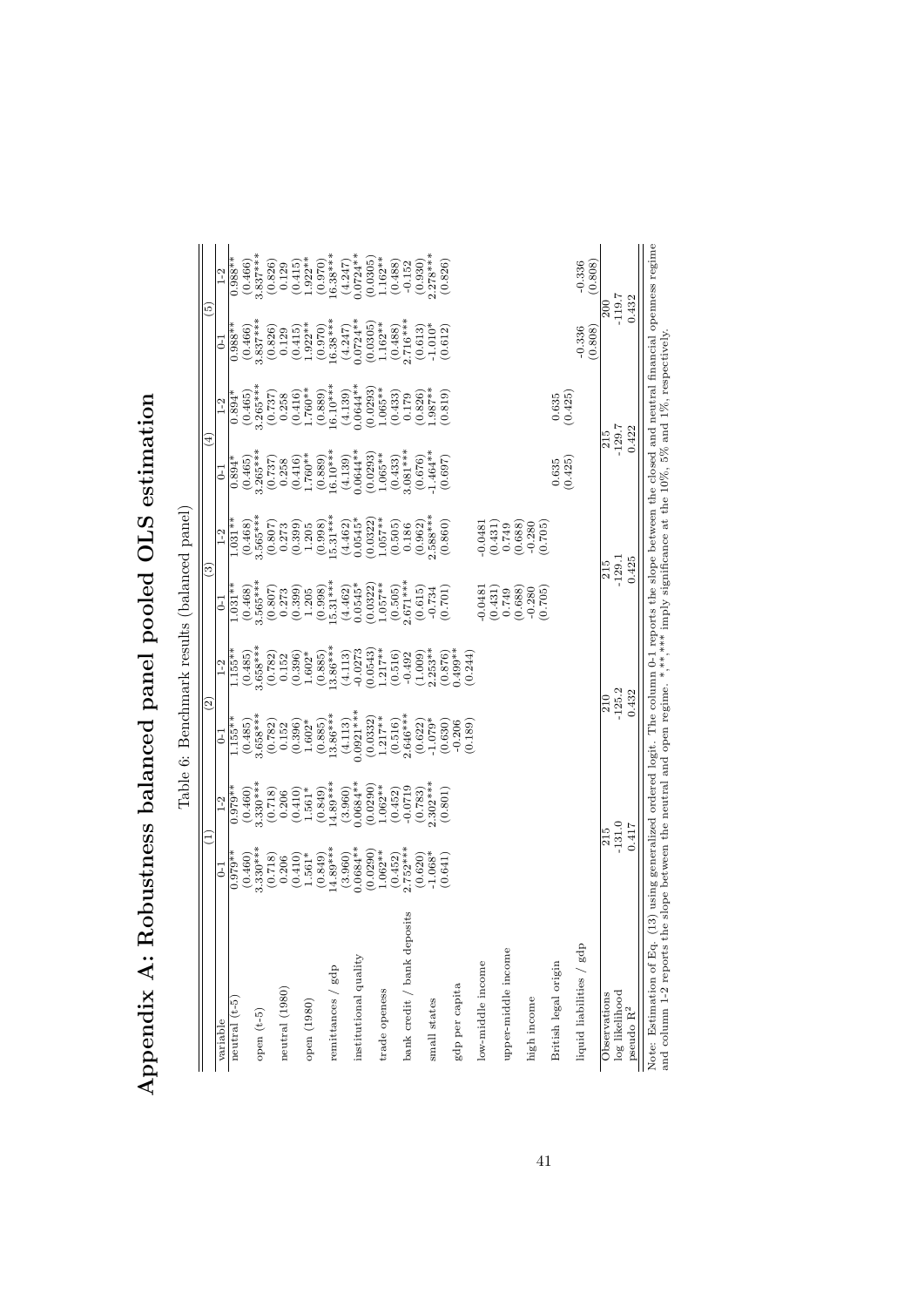## Appendix B: Robustness using System GMM and 2SLS

|                               |            | unbalanced |            | balanced   |
|-------------------------------|------------|------------|------------|------------|
| variable                      | SGMM       | 2SLS       | SGMM       | 2SLS       |
| kaopen $(t-5)$                | $0.503***$ | $0.208**$  | $0.567***$ | $0.244**$  |
|                               | (0.131)    | (0.0942)   | (0.154)    | (0.110)    |
| remittances / gdp             | $14.92**$  | $24.27***$ | $8.486**$  | $26.13***$ |
|                               | (5.813)    | (7.055)    | (4.056)    | (7.309)    |
| institutional quality         | $0.0272**$ | $-0.0230$  | 0.0233     | $-0.0338$  |
|                               | (0.0136)   | (0.0218)   | (0.0147)   | (0.0227)   |
| trade openess                 | $0.366*$   | $0.852***$ | $0.409*$   | $0.910***$ |
|                               | (0.201)    | (0.256)    | (0.205)    | (0.275)    |
| bank credit / bank deposits   | $0.416**$  | $0.777***$ | $0.445**$  | $1.011***$ |
|                               | (0.208)    | (0.222)    | (0.219)    | (0.221)    |
| small states                  | 0.272      |            | 0.293      |            |
|                               | (0.449)    |            | (0.474)    |            |
| Observations                  | 277        | 276        | 215        | 215        |
| Number of countries           | 66         | 65         | 43         | 43         |
| Number of instruments         | 32         |            | 32         |            |
| AR(2)                         | 0.280      |            | 0.218      |            |
| Hansen J (p-value)            | 0.172      | 0.163      | 0.194      | 0.295      |
| R-squared                     |            | 0.355      |            | 0.401      |
| F-statistic                   |            | 30.25      |            | 25.88      |
| Underidentification (p-value) |            | 0.000255   |            | 0.000368   |

Table 7: Robustness using System GMM and 2SLS

Estimation of Equation (13) using System GMM and 2SLS. \*,\*\*,\*\*\* imply significance at the 10%, 5% and 1%, respectively.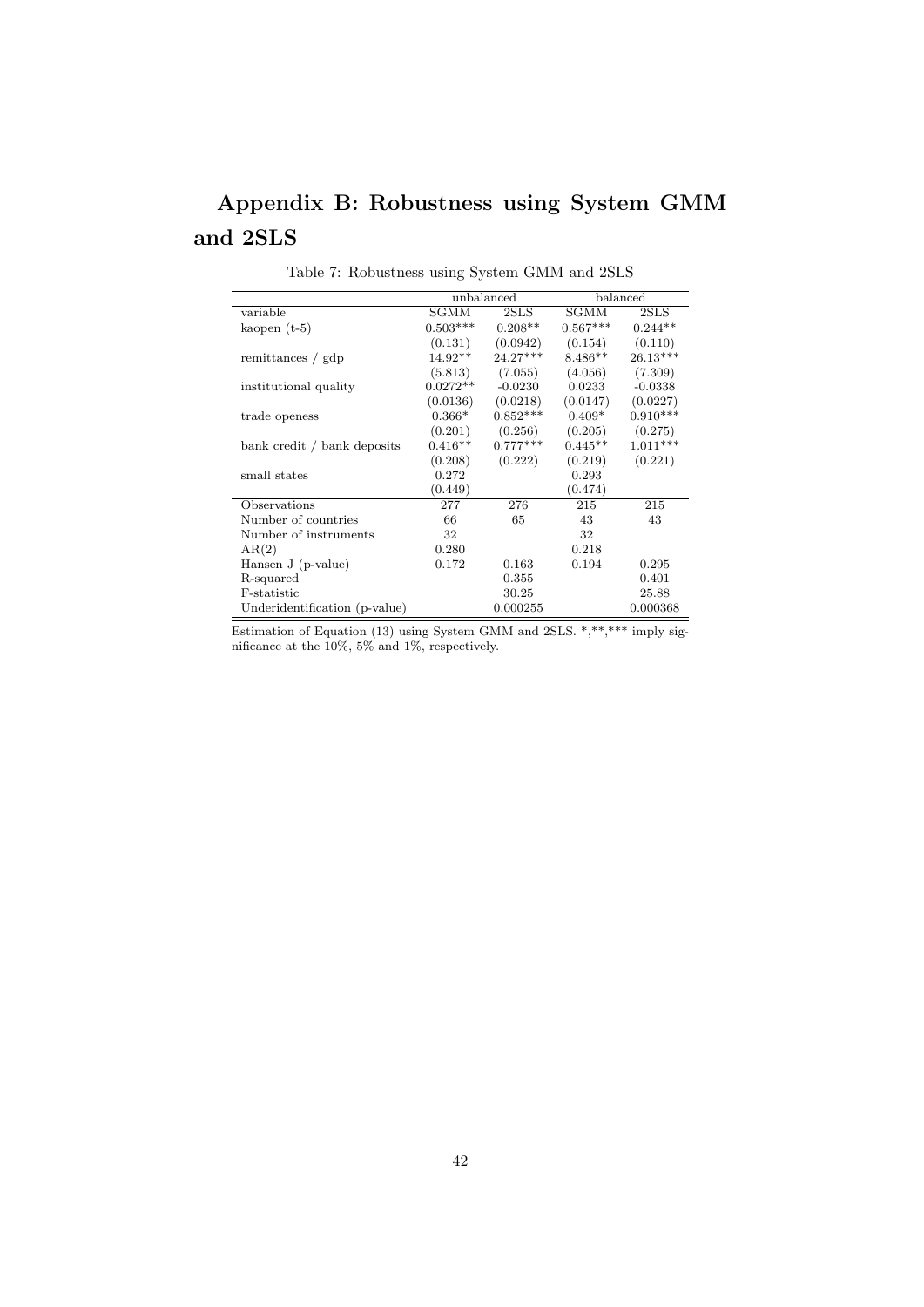|                    |                                |                    | Original |      |        | Zero Remittances |                 |        | Double Remittances |              |
|--------------------|--------------------------------|--------------------|----------|------|--------|------------------|-----------------|--------|--------------------|--------------|
| Country            | in $\%$ of GDP)<br>Remittances | $\mathbb{C}$ losed | Neutral  | Open | Closed | Neutral          | Open            | Closed | Neutral            | ${\bf Open}$ |
| Algeria            | 0.02                           | 0.93               | 0.07     | 0.00 | 0.94   | 0.05             | 0.00            | 0.91   | 0.08               | 0.01         |
| Argentina          | 0.00                           | 0.04               | 0.16     | 0.80 | 0.04   | 0.16             | 0.80            | 0.04   | 0.16               | 1.81         |
| Bangladesh         | 0.05                           | 0.49               | 7.47     | 0.04 | 0.66   | 0.32             | 0.02            | 0.32   | 0.60               | 0.08         |
| Benin              | 0.03                           | 0.62               | 0.27     | 0.10 | 0.70   | 0.22             | 0.08            | 0.54   | 0.32               | 0.14         |
| Bolivia            | 0.02                           | 0.01               | 0.05     | 0.94 | 0.01   |                  | 0.93            | 0.00   | 0.04               | 0.95         |
| Brazil             | 0.00                           | 0.82               | 0.15     | 0.03 | 0.83   | $0.07$<br>0.14   | 0.03            | 0.81   | 0.15               | 0.04         |
| Burkina Faso       | 0.02                           | 0.79               | 0.11     | 0.10 | 0.82   | 0.10             | 0.08            | 0.75   | 0.13               | 0.12         |
| Cameroon           | 0.00                           | 0.73               | 0.23     | 0.04 | 0.74   | 0.22             | 0.04            | 0.73   | 0.23               | 0.04         |
| Chile              | 0.00                           | 0.40               | 0.48     | 0.12 | 0.40   | 0.48             | 0.12            | 0.40   | 0.48               | 0.12         |
| Colombia           | 0.03                           | 0.48               | 0.45     | 0.07 | 0.57   | 0.38             | 0.05            | 0.39   | 0.51               | 0.10         |
| Congo, Rep.        | 0.00                           | 0.96               | 0.04     | 0.01 | 0.96   | 0.04             | 0.01            | 0.96   | 0.04               | 0.01         |
| Costa Rica         | 0.01                           | 0.01               | 0.09     | 0.91 | 0.01   | 0.10             | 0.89            | 0.00   | 0.07               | 0.92         |
| Cyprus             | 0.01                           | 77.7               | $-0.15$  | 0.37 | 0.79   | $-0.14$          | 0.35            | 0.75   | $-0.15$            | 0.40         |
| Cote d'Ivoire      | 0.01                           | 0.53               | 0.40     | 0.07 | 0.56   | 0.37             | 0.06            | 0.49   | 0.42               | 0.08         |
| Dominican Republic | $\overline{11}$                | 0.07               | 0.51     | 0.42 | 0.25   | $\!0.61$         | 0.14            | 0.02   | 0.22               | 0.76         |
| Ecuador            | 0.06                           | 0.05               | 0.62     | 0.33 | 0.12   | $0.71\,$         | 0.17            | 0.02   | 0.44               | 0.53         |
| Egypt, Arab Rep.   | 0.03                           | 0.28               | 0.01     | 7.71 | 0.38   | 0.01             | 0.61            | 0.20   | 0.00               | 0.80         |
| El Salvador        | 0.14                           | 0.01               | 0.06     | 0.93 | 0.04   | 0.29             | 0.67            | 0.00   | 0.01               | 0.99         |
| Ethiopia           | 0.01                           | 0.82               | 0.16     | 0.02 | 0.83   | 0.15             | 0.02            | 0.80   | 0.18               | 0.02         |
| Gabon              | 0.00                           | 0.91               | $-0.08$  | 0.16 | 0.92   | $-0.08$          | 0.16            | 0.91   | $-0.08$            | 0.17         |
| Gambia, The        | 0.08                           | 0.05               | 0.00     | 0.95 | 0.14   | 0.00             | 0.86            | 0.02   | 0.00               | 0.98         |
| Ghana              | 0.01                           | 0.75               | 0.23     | 0.03 | 77.C   | 0.21             | 0.02            | 0.73   | 0.24               | 0.03         |
| Guatemala          | 0.06                           | 0.01               | 0.12     | 0.88 | 0.01   | 0.23             | 0.76            | 0.00   | 0.05               | 0.94         |
| Guinea             | 0.01                           | 0.85               | 0.13     | 0.02 | 0.86   | 0.12             | 0.02            | 0.83   | 0.15               | 0.02         |
| Guyana             | 0.09                           | 0.03               | 0.01     | 0.98 | 0.09   | $-0.02$          | 0.93            | 0.01   | 0.00               | 0.99         |
| Honduras           | $\overline{11}$                | 0.02               | 0.63     | 0.35 | 0.07   | 0.82             | $\overline{11}$ | 0.00   | 0.30               | 0.70         |
| India              | 0.03                           | 0.64               | 0.31     | 0.05 | 0.73   | 0.24             | 0.03            | 0.54   | 0.38               | 0.07         |

Table 8: Counterfactual scenarios Table 8: Counterfactual scenarios

Appendix C: Counterfactual analysis

Appendix C: Counterfactual analysis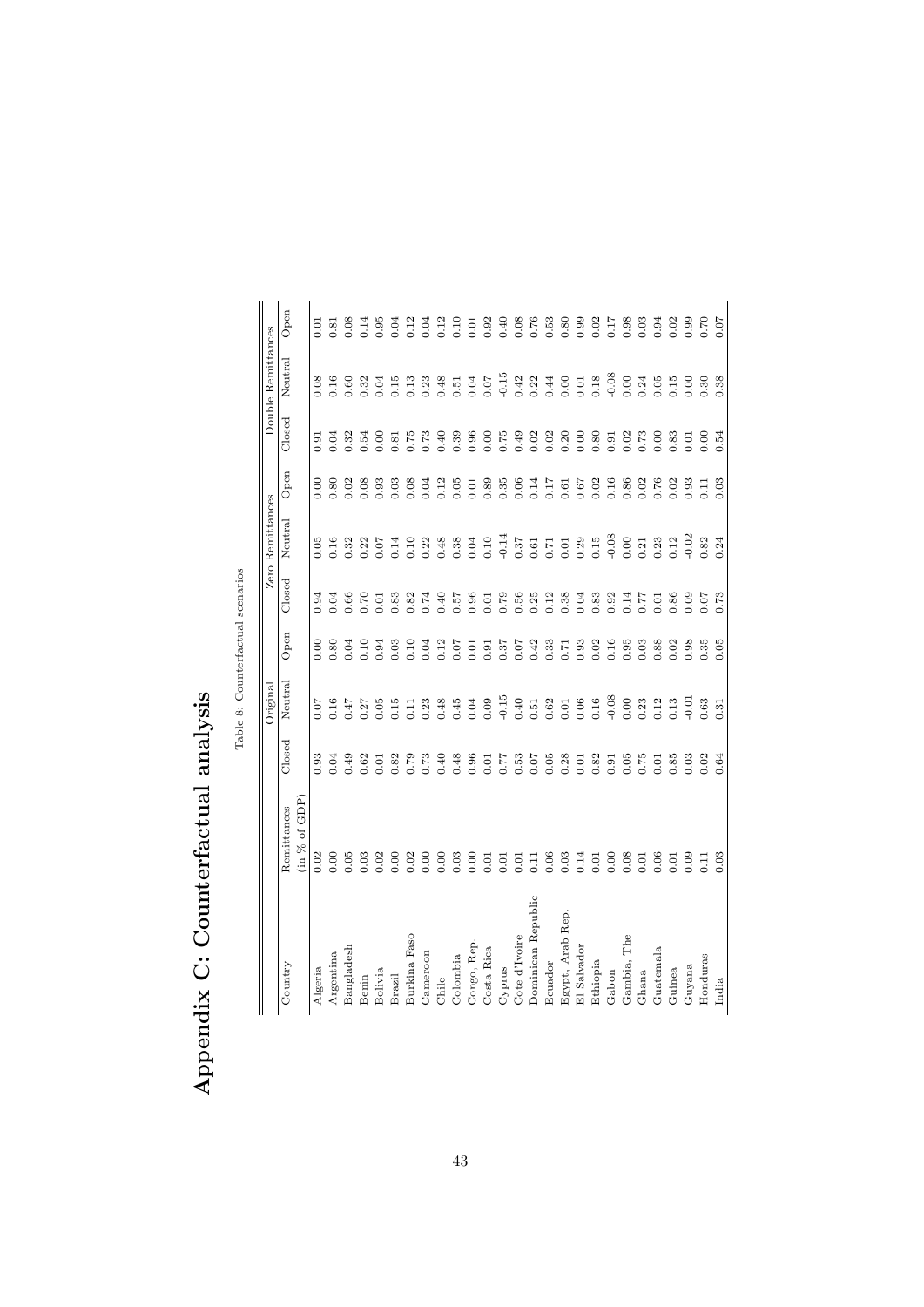|                                 |                  |        | Original        |      |        | Zero Remittances |      |        | Double Remittances |           |
|---------------------------------|------------------|--------|-----------------|------|--------|------------------|------|--------|--------------------|-----------|
| Country                         | Remittances      | Closed | Neutral         | Open | Closed | Neutral          | Open | Closed | Neutral            | Open      |
|                                 | $\sin \%$ of GDP |        |                 |      |        |                  |      |        |                    |           |
| Indonesia                       | 0.01             | 0.02   | $\overline{11}$ | 0.88 | 0.02   | E                | 0.87 | 0.01   | 0.10               | 0.89      |
| Iran, Islamic Rep.              | 0.01             | 0.65   | 0.29            | 0.07 | 0.67   | 0.27             | 0.06 | 0.63   | 0.30               | 0.07      |
| [srae]                          | 0.00             | 0.03   | 0.09            | 0.88 | 0.03   | 0.09             | 78.0 | 0.03   | 0.09               | 0.89      |
| Jamaica                         | 0.15             | 0.00   | 0.16            | 0.84 | 0.02   | 0.55             | 0.43 | 0.00   | 0.03               | $7.6^{+}$ |
| Jordan                          | 0.22             | 0.00   | 0.03            | 0.97 | 0.02   | 0.35             | 0.63 | 0.00   | 0.00               | $^{00}$   |
| Kenya                           | 0.04             | 0.03   | 0.32            | 0.65 | 0.05   | 0.42             | 0.53 | 0.02   | 0.23               | 0.76      |
| Korea, Rep.                     | 0.00             | 0.51   | 0.37            | 0.12 | 0.51   | 0.37             | 0.12 | 0.50   | 0.38               | 0.12      |
| $M$ a $\rm{d}$ agas $\rm{c}$ ar | 0.00             | 0.63   | 0.27            | 0.09 | 0.64   | 0.27             | 0.09 | 0.63   | 0.28               | 0.09      |
| Malawi                          | 0.00             | 0.93   | 0.06            | 0.01 | 0.93   | 0.06             | 0.01 | 0.93   | 0.06               | 0.01      |
| Malaysia                        | 0.01             | 0.15   | 0.44            | 0.41 | 0.17   | 0.45             | 0.38 | 0.14   | 0.42               | 0.44      |
| Mali                            | 0.03             | 0.41   | 0.46            | 0.13 | 0.52   | 0.39             | 0.09 | 0.31   | 0.50               | 0.19      |
| Mauritius                       | 0.04             | 0.05   | $-0.03$         | 0.98 | 0.09   | $-0.05$          | 0.96 | 0.03   | $-0.02$            | 0.99      |
| Mexico                          | 0.02             | 0.02   | 0.04            | 0.94 | 0.03   | 0.05             | 0.92 | 0.02   | 0.03               | 0.95      |
| Morocco                         | 0.07             | 0.64   | 0.33            | 0.03 | 0.82   | 0.16             | 0.01 | 0.41   | 0.51               | 0.09      |
| Nepal                           | 0.08             | 0.39   | 0.58            | 0.03 | 0.64   | 0.34             | 0.01 | 0.19   | 0.73               | 0.08      |
| Nicaragua                       | 0.10             | 0.01   | 0.21            | 0.78 | 0.03   | 0.47             | 0.50 | 0.00   | 0.07               | 0.93      |
| Niger                           | 0.01             | 0.73   | 0.24            | 0.03 | 0.76   | 0.21             | 0.03 | 0.70   | 0.27               | 0.04      |
| Nigeria                         | 0.03             | 0.66   | 0.30            | 0.04 | 0.73   | 0.24             | 0.03 | 0.58   | 0.36               | 0.06      |
| Pakistan                        | 0.03             | 0.94   | $-0.19$         | 0.25 | 0.96   | $-0.13$          | 0.17 | 0.90   | $-0.25$            | 0.34      |
| Panama                          | 0.01             | 0.01   | 0.04            | 0.95 | 0.01   | 0.05             | 0.94 | 0.01   | 0.04               | 0.95      |
| Papua New Guinea                | 0.00             | 0.80   | 0.17            | 0.03 | 0.81   | 0.17             | 0.03 | 0.79   | 0.18               | 0.03      |
| Paraguay                        | 0.04             | 0.01   | 0.11            | 0.88 | 0.01   | 0.17             | 0.82 | 0.01   | 0.07               | 0.93      |
| Peru                            | 0.01             | 0.02   | 0.14            | 0.84 | 0.02   | 0.16             | 0.82 | 0.01   | 0.12               | 187       |
| Philippines                     | 0.11             | 0.06   | 0.76            | 0.18 | 0.23   | 0.72             | 0.05 | 0.02   | 0.50               | 0.49      |
| Rwanda                          | 0.00             | 0.93   | 0.06            | 0.01 | 0.94   | 0.06             | 0.01 | 0.93   | 0.06               | 0.01      |
| Senegal                         | 0.07             | 0.31   | 0.65            | 0.04 | 0.52   | 0.46             | 0.02 | 0.16   | 0.74               | 0.10      |
| Sierra Leone                    | 0.02             | 0.86   | 0.12            | 0.02 | 0.89   | 0.10             | 0.01 | 0.83   | 0.14               | 0.02      |
| South Africa                    | 0.00             | 0.66   | 0.28            | 0.06 | 0.67   | 0.28             | 0.05 | 0.65   | 0.29               | 0.06      |
| Sri Lanka                       | 0.08             | 747    | 0.44            | 0.09 | 0.71   | 0.25             | 0.03 | 0.25   | 0.55               | 0.21      |

Table 8: Counterfactual scenarios Table 8: Counterfactual scenarios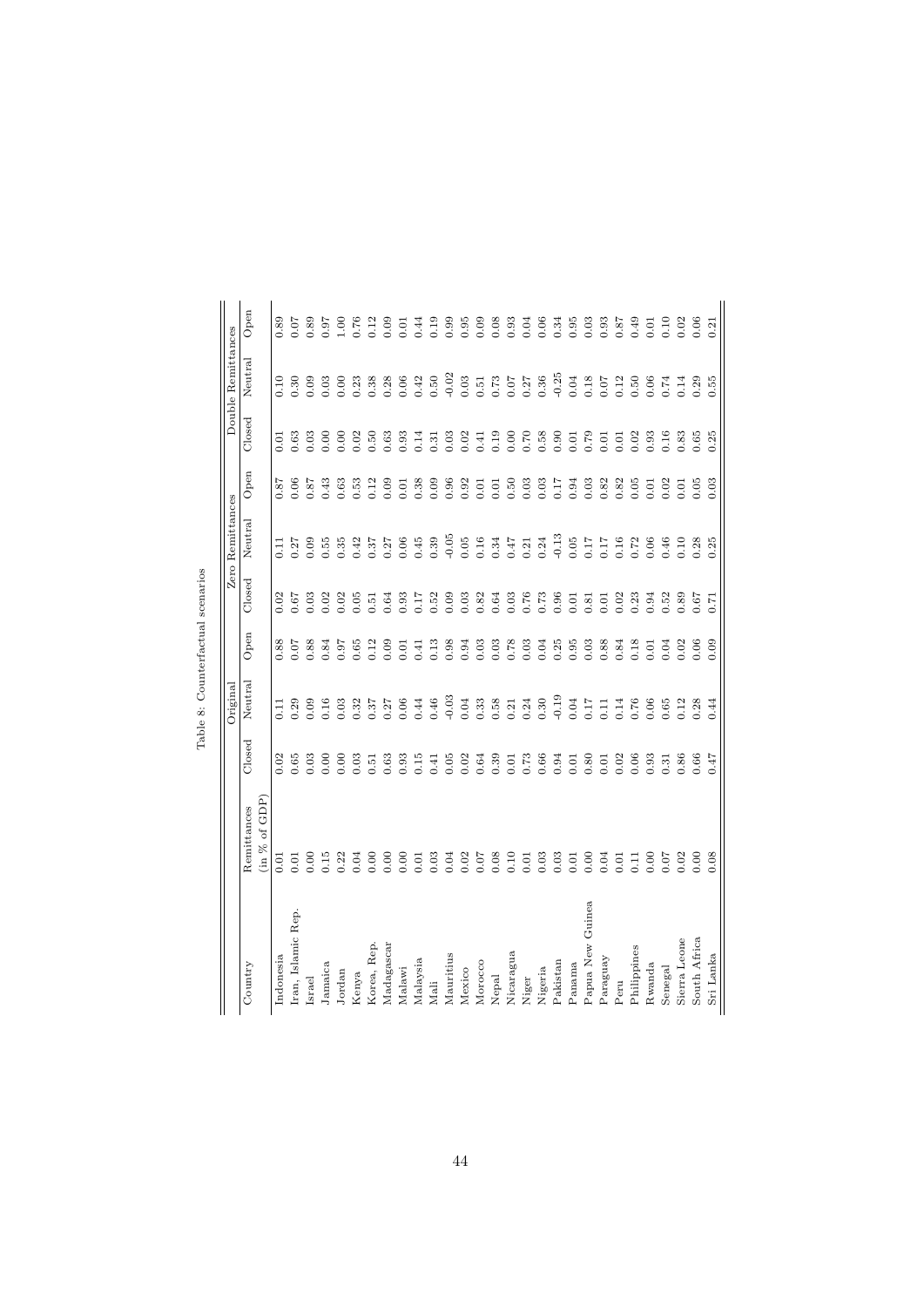|                     |               |        | Original |           |                 | Zero Remittances |      |           | Double Remittances |      |
|---------------------|---------------|--------|----------|-----------|-----------------|------------------|------|-----------|--------------------|------|
| Country             | Remittances   | Closed | Neutral  | Open      | Closed          | Neutral          | Open | Closed    | Neutral            | Jpen |
|                     | (in % of GDP) |        |          |           |                 |                  |      |           |                    |      |
| Swaziland           | 0.05          | 0.84   | 0.07     | 0.09      | $\frac{5}{10}$  | 0.1              | 0.05 | $-75$     | $\frac{10}{10}$    | 0.15 |
| Tanzania            | 0.00          | 0.86   | 0.13     | 0.02      | 0.86            | 0.13             | 0.02 | 0.86      | 0.13               | 0.02 |
| Thailand            | Ξ             | 0.30   | 0.40     | 0.30      | 0.33            | 0.39             | 0.27 | 0.27      | 0.39               | 0.34 |
| Togo                | 0.06          | 0.65   | 0.34     | 5<br>0.01 | $-81$           | 0.18             | 0.00 | 0.45      | 0.53               | 0.02 |
| Trinidad and Tobago | Ξ             | 0.09   | $-0.08$  | 0.99      | $\frac{10}{10}$ | $-0.09$          | 0.99 | <b>eo</b> | $-0.08$            | 0.99 |
| <b>Tunisia</b>      | 0.05          | 0.51   | 0.45     | 0.04      | 0.66            | 0.32             | 0.02 | .36       | 0.57               | 0.07 |
| Aurkey              | $\Xi$         | 0.85   | 0.12     | 0.03      | 78.0            | 0.10             | 0.03 | 0.83      | 0.13               | 0.04 |
| Uganda              | 0.05          | 0.07   | 0.38     | 0.55      | $-13$           | 0.50             | 0.38 | 0.03      | 0.25               | 0.71 |
| Venezuela, RB       | 8<br>0.0      | 02     | 0.09     | 0.89      | 0.02            | 0.09             | 0.89 | 0.02      | 0.09               | 0.89 |

Table 8: Counterfactual scenarios Table 8: Counterfactual scenarios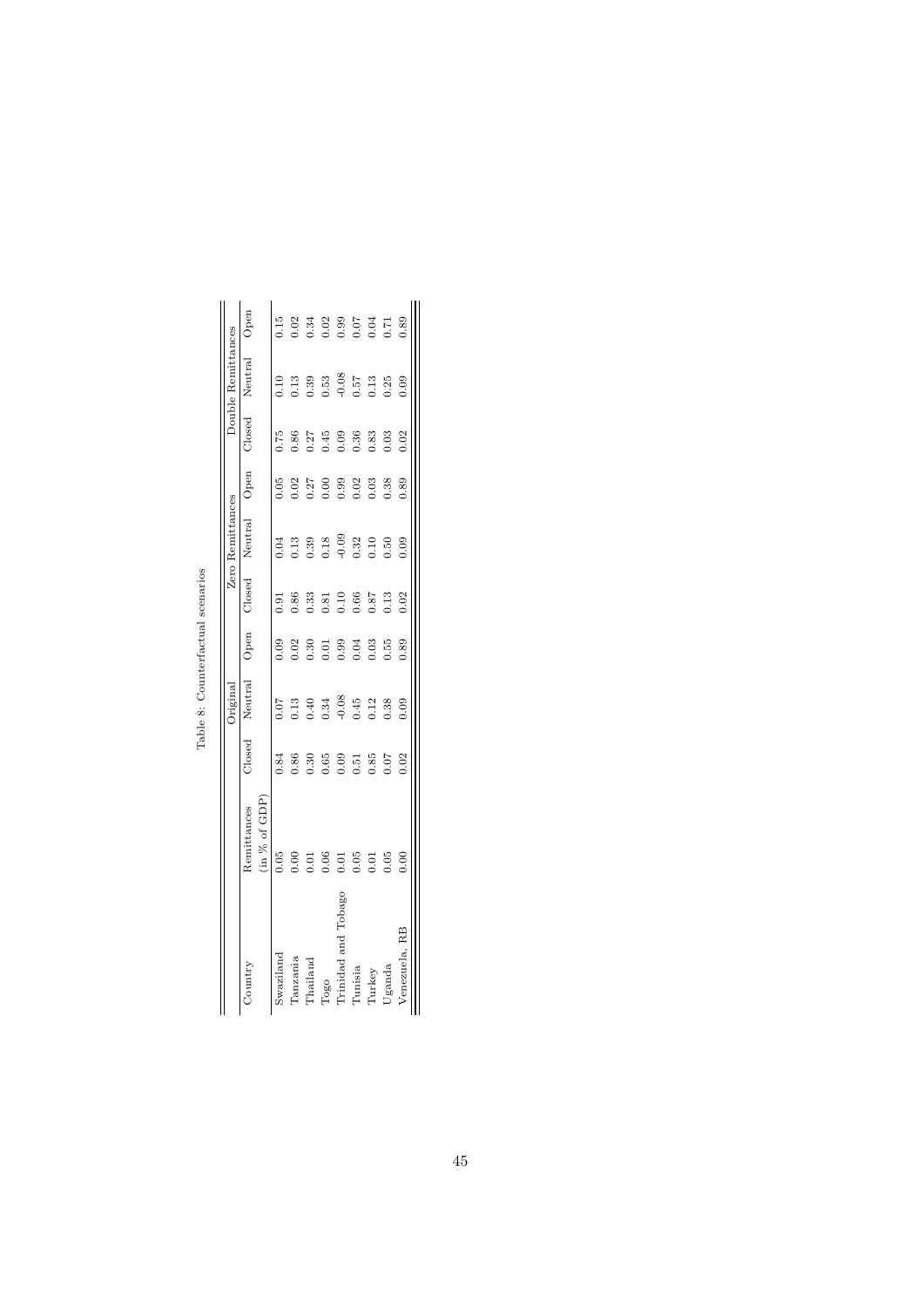# CESifo Working Paper Series

for full list see www.cesifo-group.org/wp (address: Poschingerstr. 5, 81679 Munich, Germany, office@cesifo.de)

3029 Erik Snowberg and Justin Wolfers, Explaining the Favorite-Longshot Bias: Is it Risk-Love or Misperceptions?, April 2010

 $\_$  , and the contribution of the contribution of the contribution of the contribution of  $\mathcal{L}_\text{max}$ 

- 3030 Doina Radulescu, The Effects of a Bonus Tax on Manager Compensation and Welfare, April 2010
- 3031 Helmut Lütkepohl, Forecasting Nonlinear Aggregates and Aggregates with Timevarying Weights, April 2010
- 3032 Silvia Rocha-Akis and Ronnie Schöb, Welfare Policy in the Presence of Unionised Labour and Internationally Mobile Firms, April 2010
- 3033 Steven Brakman, Robert Inklaar and Charles van Marrewijk, Structural Change in OECD Comparative Advantage, April 2010
- 3034 Dirk Schindler and Guttorm Schjelderup, Multinationals, Minority Ownership and Tax-Efficient Financing Structures, April 2010
- 3035 Christian Lessmann and Gunther Markwardt, Decentralization and Foreign Aid Effectiveness: Do Aid Modality and Federal Design Matter in Poverty Alleviation?, April 2010
- 3036 Eva Deuchert and Conny Wunsch, Evaluating Nationwide Health Interventions when Standard Before-After Doesn't Work: Malawi's ITN Distribution Program, April 2010
- 3037 Eric A. Hanushek and Ludger Woessmann, The Economics of International Differences in Educational Achievement, April 2010
- 3038 Frederick van der Ploeg, Aggressive Oil Extraction and Precautionary Saving: Coping with Volatility, April 2010
- 3039 Ainura Uzagalieva, Evžen Kočenda and Antonio Menezes, Technological Imitation and Innovation in New European Union Markets, April 2010
- 3040 Nicolas Sauter, Jan Walliser and Joachim Winter, Tax Incentives, Bequest Motives, and the Demand for Life Insurance: Evidence from two Natural Experiments in Germany, April 2010
- 3041 Matthias Wrede, Multinational Capital Structure and Tax Competition, April 2010
- 3042 Burkhard Heer and Alfred Maussner, A Note on the Computation of the Equity Premium and the Market Value of Firm Equity, April 2010
- 3043 Kristiina Huttunen, Jukka Pirttilä and Roope Uusitalo, The Employment Effects of Low-Wage Subsidies, May 2010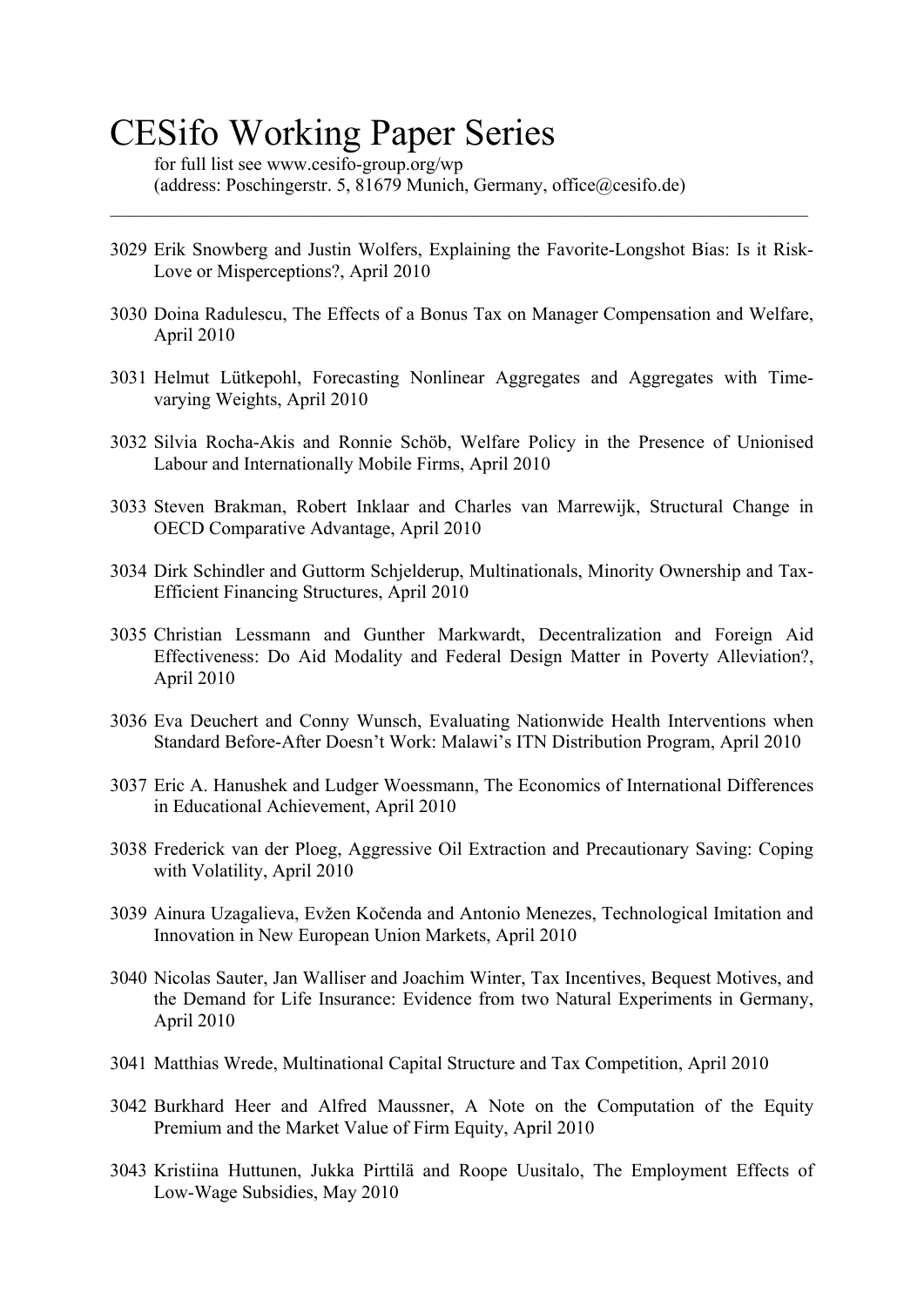- 3044 Matthias Kalkuhl and Ottmar Edenhofer, Prices vs. Quantities and the Intertemporal Dynamics of the Climate Rent, May 2010
- 3045 Bruno S. Frey and Lasse Steiner, Pay as you Go: A New Proposal for Museum Pricing, May 2010
- 3046 Henning Bohn and Charles Stuart, Population under a Cap on Greenhouse Gas Emissions, May 2010
- 3047 Balázs Égert and Rafal Kierzenkowski, Exports and Property Prices in France: Are they Connected?, May 2010
- 3048 Thomas Eichner and Thorsten Upmann, Tax-Competition with Involuntary Unemployment, May 2010
- 3049 Taiji Furusawa, Kazumi Hori and Ian Wooton, A Race beyond the Bottom: The Nature of Bidding for a Firm, May 2010
- 3050 Xavier Vives, Competition and Stability in Banking, May 2010
- 3051 Thomas Aronsson and Erkki Koskela, Redistributive Income Taxation under Outsourcing and Foreign Direct Investment, May 2010
- 3052 Michael Melvin and Duncan Shand, Active Currency Investing and Performance Benchmarks, May 2010
- 3053 Sören Blomquist and Laurent Simula, Marginal Deadweight Loss when the Income Tax is Nonlinear, May 2010
- 3054 Lukas Menkhoff, Carol L. Osler and Maik Schmeling, Limit-Order Submission Strategies under Asymmetric Information, May 2010
- 3055 M. Hashem Pesaran and Alexander Chudik, Econometric Analysis of High Dimensional VARs Featuring a Dominant Unit, May 2010
- 3056 Rabah Arezki and Frederick van der Ploeg, Do Natural Resources Depress Income Per Capita?, May 2010
- 3057 Joseph Plasmans and Ruslan Lukach, The Patterns of Inter-firm and Inter-industry Knowledge Flows in the Netherlands, May 2010
- 3058 Jenny E. Ligthart and Sebastian E. V. Werner, Has the Euro Affected the Choice of Invoicing Currency?, May 2010
- 3059 Håkan Selin, Marginal Tax Rates and Tax-Favoured Pension Savings of the Self-Employed – Evidence from Sweden, May 2010
- 3060 Richard Cornes, Roger Hartley and Yuji Tamura, A New Approach to Solving Production-Appropriation Games with Many Heterogeneous Players, May 2010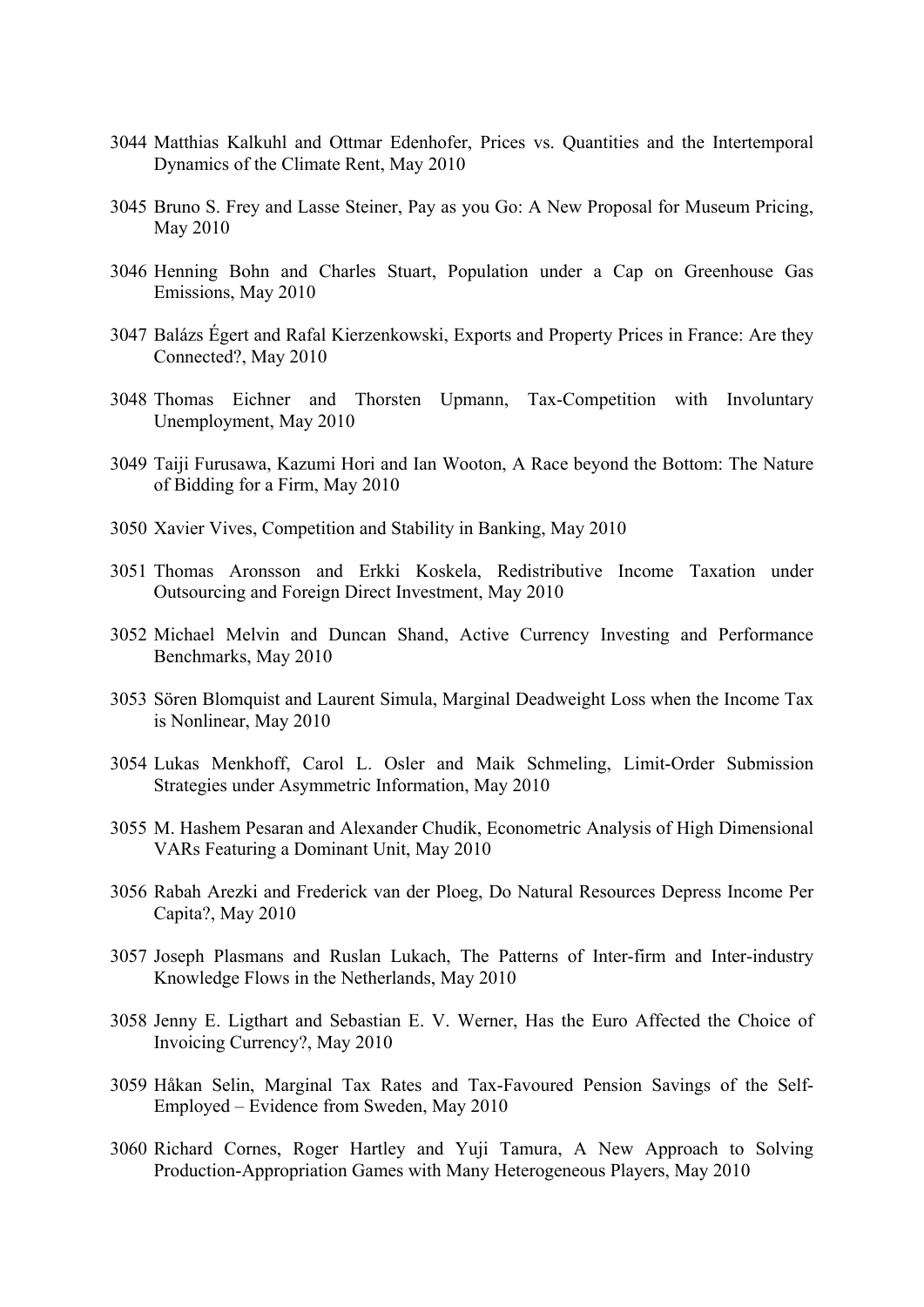- 3061 Ronald MacDonald and Flávio Vieira, A Panel Data Investigation of Real Exchange Rate Misalignment and Growth, May 2010
- 3062 Thomas Eichner and Rüdiger Pethig, Efficient Management of Insecure Fossil Fuel Imports through Taxing(!) Domestic Green Energy?, May 2010
- 3063 Vít Bubák, Evžen Kočenda and Filip Žikeš, Volatility Transmission in Emerging European Foreign Exchange Markets, May 2010
- 3064 Leonid V. Azarnert, Après nous le Déluge: Fertility and the Intensity of Struggle against Immigration, May 2010
- 3065 William E. Becker, William H. Greene and John J. Siegfried, Do Undergraduate Majors or Ph.D. Students Affect Faculty Size?, May 2010
- 3066 Johannes Becker, Strategic Trade Policy through the Tax System, May 2010
- 3067 Omer Biran and Françoise Forges, Core-stable Rings in Auctions with Independent Private Values, May 2010
- 3068 Torben M. Andersen, Why do Scandinavians Work?, May 2010
- 3069 Andrey Launov and Klaus Wälde, Estimating Incentive and Welfare Effects of Non-Stationary Unemployment Benefits, May 2010
- 3070 Simon Gächter, Benedikt Herrmann and Christian Thöni, Culture and Cooperation, June 2010
- 3071 Mehmet Bac and Eren Inci, The Old-Boy Network and the Quality of Entrepreneurs, June 2010
- 3072 Krisztina Molnár and Sergio Santoro, Optimal Monetary Policy when Agents are Learning, June 2010
- 3073 Marcel Boyer and Donatella Porrini, Optimal Liability Sharing and Court Errors: An Exploratory Analysis, June 2010
- 3074 Guglielmo Maria Caporale, Roman Matousek and Chris Stewart, EU Banks Rating Assignments: Is there Heterogeneity between New and Old Member Countries? June 2010
- 3075 Assaf Razin and Efraim Sadka, Fiscal and Migration Competition, June 2010
- 3076 Shafik Hebous, Martin Ruf and Alfons Weichenrieder, The Effects of Taxation on the Location Decision of Multinational Firms: M&A vs. Greenfield Investments, June 2010
- 3077 Alessandro Cigno, How to Deal with Covert Child Labour, and Give Children an Effective Education, in a Poor Developing Country: An Optimal Taxation Problem with Moral Hazard, June 2010